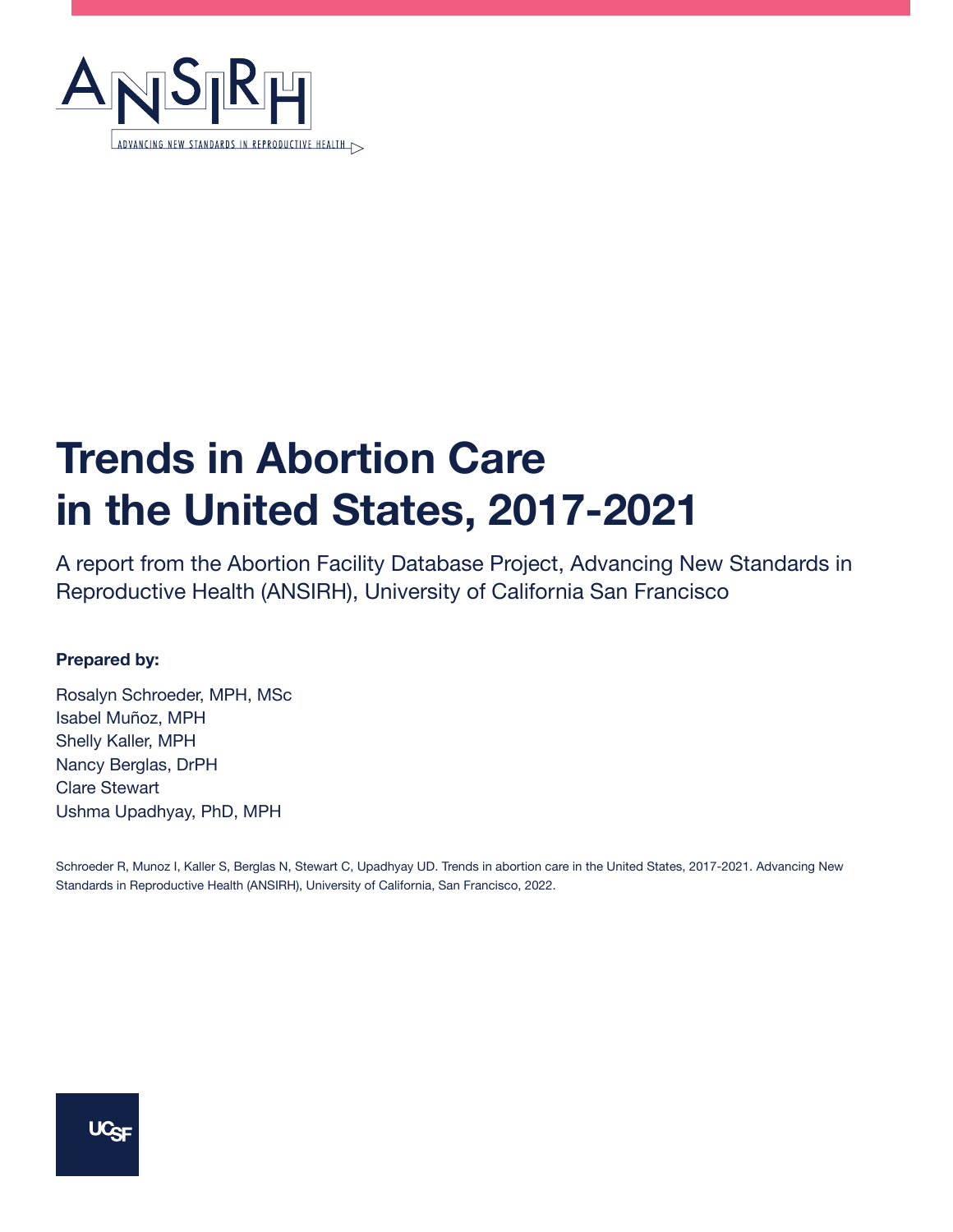## **Table of Contents**

In this report, all results are first presented narratively and in figures stratified by geographic region. Full data can be found in data tables that also present results by U.S. state and sub-region.

| <b>Executive Summary</b>                        | 3.  |                                                                                      |     |
|-------------------------------------------------|-----|--------------------------------------------------------------------------------------|-----|
| <b>Results</b>                                  |     | <b>Data Tables</b>                                                                   |     |
| <b>Abortion-providing facilities</b>            | 4.  | Table 1: Abortion-providing facilities and<br>women of reproductive age per facility | 20. |
| Women of reproductive age per                   |     |                                                                                      |     |
| abortion-providing facility                     | 6.  | Table 2: Newly opened and<br>newly closed facilities                                 | 22. |
| <b>Newly opened and newly closed facilities</b> | 8.  |                                                                                      |     |
|                                                 |     | <b>Table 3: Abortion services offered</b>                                            | 24. |
| <b>Abortion services offered</b>                | 10. |                                                                                      |     |
|                                                 |     | <b>Table 4: Facility gestational limits</b>                                          | 26. |
| <b>Facility gestational limits</b>              | 12. |                                                                                      |     |
|                                                 |     | Table 5: Median self-pay costs                                                       |     |
| <b>Median self-pay costs for</b>                |     | for abortion services                                                                | 28. |
| abortion services                               | 14. |                                                                                      |     |
|                                                 |     | Table 6: Insurance acceptance                                                        | 30. |
| Insurance acceptance                            | 16. |                                                                                      |     |
|                                                 |     | <b>Table 7: Planned Parenthood and</b>                                               |     |
| <b>Planned Parenthood</b>                       |     | independent facilities                                                               | 32. |
| and independent facilities                      | 18. |                                                                                      |     |
|                                                 |     |                                                                                      |     |

| <b>Methods</b>        | 34. |
|-----------------------|-----|
| <b>Reference List</b> | 36. |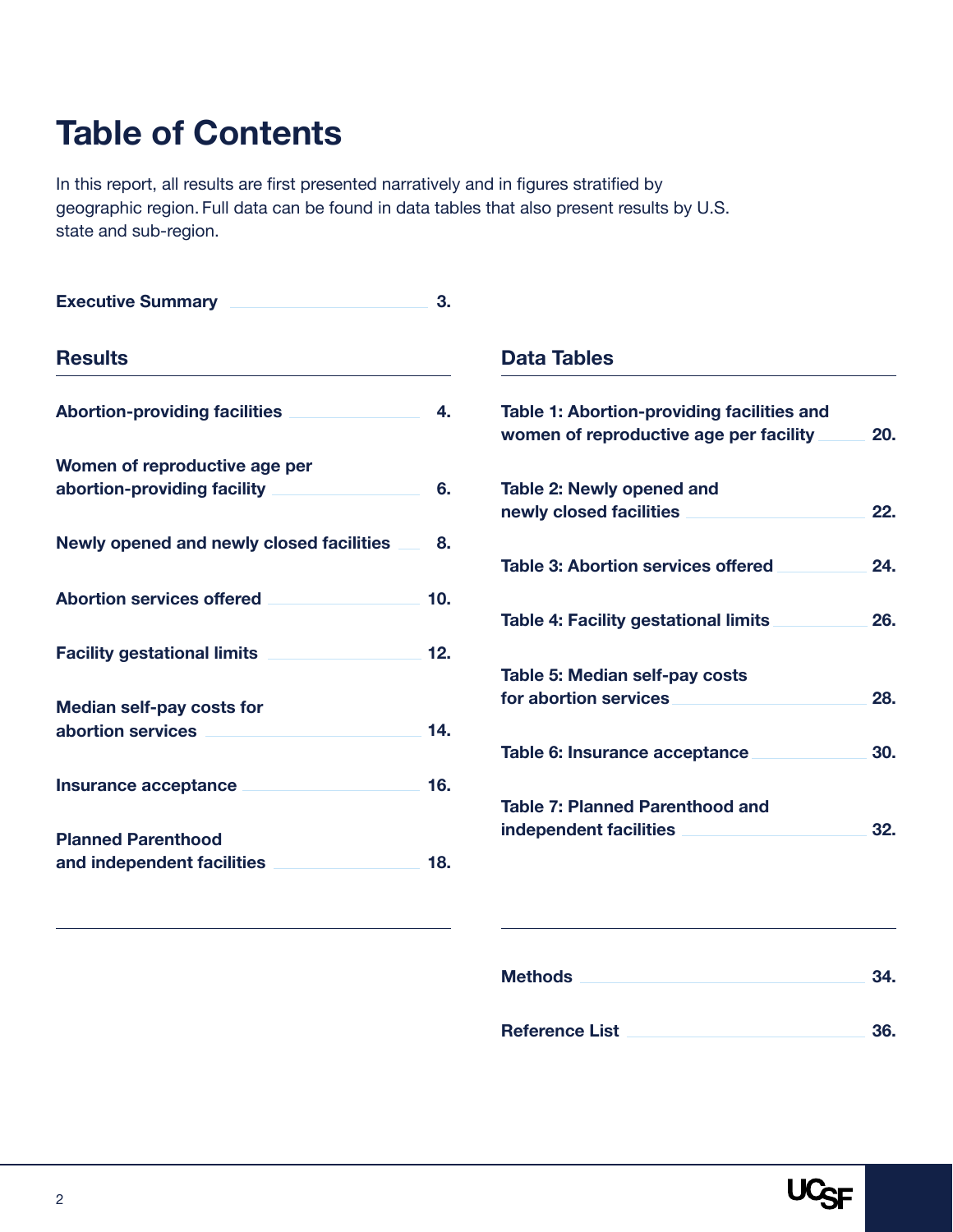### **Executive Summary**

This report provides an overview of the abortion facility landscape and services available to pregnant people seeking abortion, offered by publicly advertising facilities across the United States (U.S.) from 2017 through 2021. An understanding of this landscape serves to better inform policies and practices that impact people seeking abortion in the U.S.

We publish this report on the precipice of a decision in the Supreme Court case *Dobbs v. Jackson Women's Health Organization* that could have a substantial impact on the number and geographic distribution of abortion facilities nationwide.<sup>1</sup> If the decision results in the overturn of Roe v. Wade, which guarantees the national right to abortion, up to 26 states could ban most or all abortions and many facilities in these states may close. We may also see fewer facilities serving larger populations of people.<sup>2</sup>

Our analysis captured 790 publicly-advertising facilities that were open and providing abortion services in 2021, up from 774 facilities in 2017 [\(Table 1\)](#page-19-0). The number and distribution of abortion-providing facilities varied dramatically by geographic region and state<sup>3</sup>, with some states having only one facility and one state having 168 facilities. Nationally, there was approximately one abortion facility per every 94,000 women of reproductive age, an estimate that has remained relatively stable over time. However, this is marked by significant variation by geographic region, as facilities in the South served nearly three times the population size than facilities in the Northeast [\(Table 1\)](#page-19-0).

While new facility openings largely kept pace with facility closures from 2017-2021, the geographic distribution of these openings and closures varied considerably. The South was particularly affected by closures over time, with closures occurring at nearly double the rate of new facility openings [\(Table 2\).](#page-21-0)

New facility openings between 2020 and 2021 were driven by a rise in virtual telehealth facilities. In 2021, more than half (53%) of newly opened facilities were virtual telehealth facilities. However, virtual facilities frequently opened in states with laws that protect abortion access and which already had a large number of brick-and-mortar facilities.4 At time of press, 19 states ban telehealth for abortion, preventing the ability of virtual telehealth facilities from augmenting services where the need for more facilities is greatest.<sup>5</sup>

From 2017-2021, there was also a shift toward facilities that provided only medication abortion services [\(Table 3\)](#page-23-0) and a downward trend on facility gestational limits for procedural abortion services [\(Table 4\).](#page-25-0) During this time, the cost of abortion services rose [\(Table 5\)](#page-27-0), while insurance acceptance among facilitates fell [\(Table 6\).](#page-29-0) Increases in selfpay costs for abortion coupled with an increase in facility closures may likely exacerbate health and economic disparities for those seeking abortion care, as numerous studies have shown that the costs of abortion and related travel expenses pose the greatest—and often insurmountable—barriers to abortion.<sup>6-8</sup>

The overturning of Roe v. Wade could lead to the eventual closure of 202 facilities across these states, which would shutter 26% of all publicly advertising facilities in the U.S., particularly decimating abortion access for pregnant people living in the South and Midwest where most of these closures would occur. Given that the majority of abortion patients are lowincome,9 trends suggest that economic and logistical pressures on people seeking abortion will only be intensified as disparities between restricted and protected access states widen in the U.S.

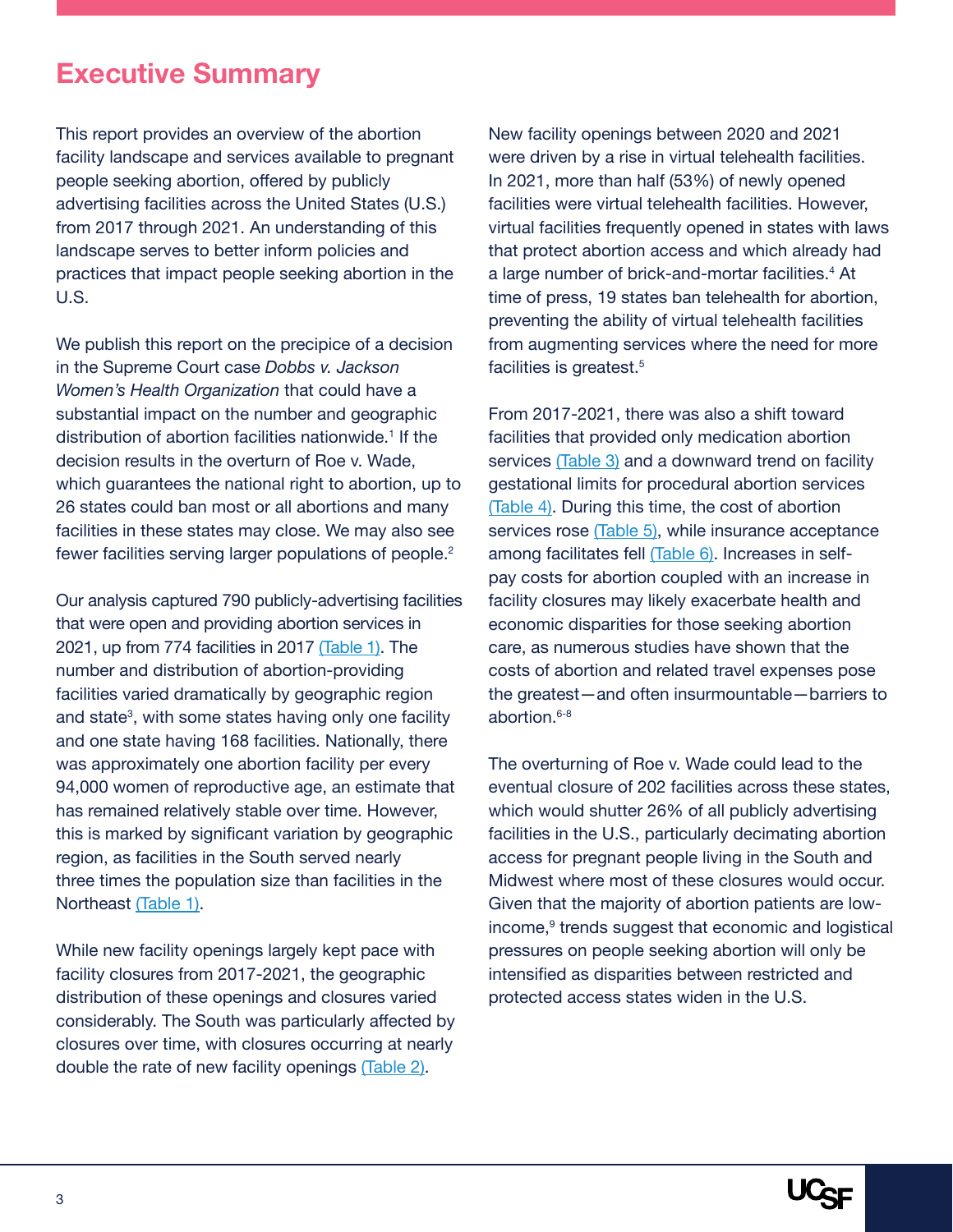### <span id="page-3-0"></span>**Section 1. Abortion-providing Facilities**

#### **Key Takeaways:**

The total number of abortion-providing facilities in the United States fluctuated slightly over time. In 2021, we captured 790 facilities that were open and publicly providing abortion services, an increase from the 774 facilities we found in 2017. Among the 2021 facilities, 758 were "brick and mortar" facilities and 32 were virtual telehealth facilities. The distribution of abortion-providing facilities varied dramatically by geographic region and state. Nine states had two or fewer facilities that provided abortion services, while six had only one remaining abortion facility in 2021.

Between 2017-2021, we tracked the number of publicly advertising facilities that provided abortion services across the U.S.

- The total number of abortion facilities in the U.S. fluctuated slightly over time, with 774 facilities open and providing abortion services in 2017, 749 in 2018, 752 in 2019, 758 in 2020, and 790 in 2021 (see [Figure 1](#page-4-0) for breakdown by geographic region and [Table 1](#page-19-0) for full regional and statebased data). In 2021, there were 758 "brick and mortar" abortion facilities (e.g. physical clinics) and 32 virtual telehealth facilities providing abortion services.
- The large uptick in the number of facilities in 2021 can be attributed to the Food and Drug Administration's removal of the in-person dispensing requirement for medication abortion. As a result, several virtual telehealth facilities began providing services throughout the country which offered medication abortion only.<sup>10</sup>
- The distribution of abortion-providing facilities varies widely by geographic region and state.
	- » As of 2021, the West had the largest number of abortion facilities at 283 facilities, followed by the Northeast (223), the South (181), and the Midwest with the fewest facilities (103).
- » Among all U.S. states, California had the most abortion facilities, with 168 open facilities as of 2021, followed by New York (89) and Florida (55). California alone had more abortion facilities than the 34 states with the fewest number of abortion facilities combined and nearly as many clinics as could be found in the entire U.S. South.
- » Nine states had two or fewer abortion-providing facilities in 2021, while six of those states had only one facility: Mississippi, Missouri, North Dakota, South Dakota, West Virginia, and Wyoming.
- The net change in the number of abortionproviding facilities differed based on geographic region and type of facility. Between 2017 and 2021:
	- » The largest decline in the number of total brick and mortar facilities occurred in the Northeast (-9%) and the South (-9%), though the introduction of new telehealth abortion facilities in 2021 reduced facility losses in these regions to -4% and -6%, respectively.
	- » There was a small increase in the number of total brick and mortar facilities in the West (+6%) and the Midwest (+10%). The introduction of new telehealth abortion facilities increased the number of total facilities to +9% and +16%, respectively.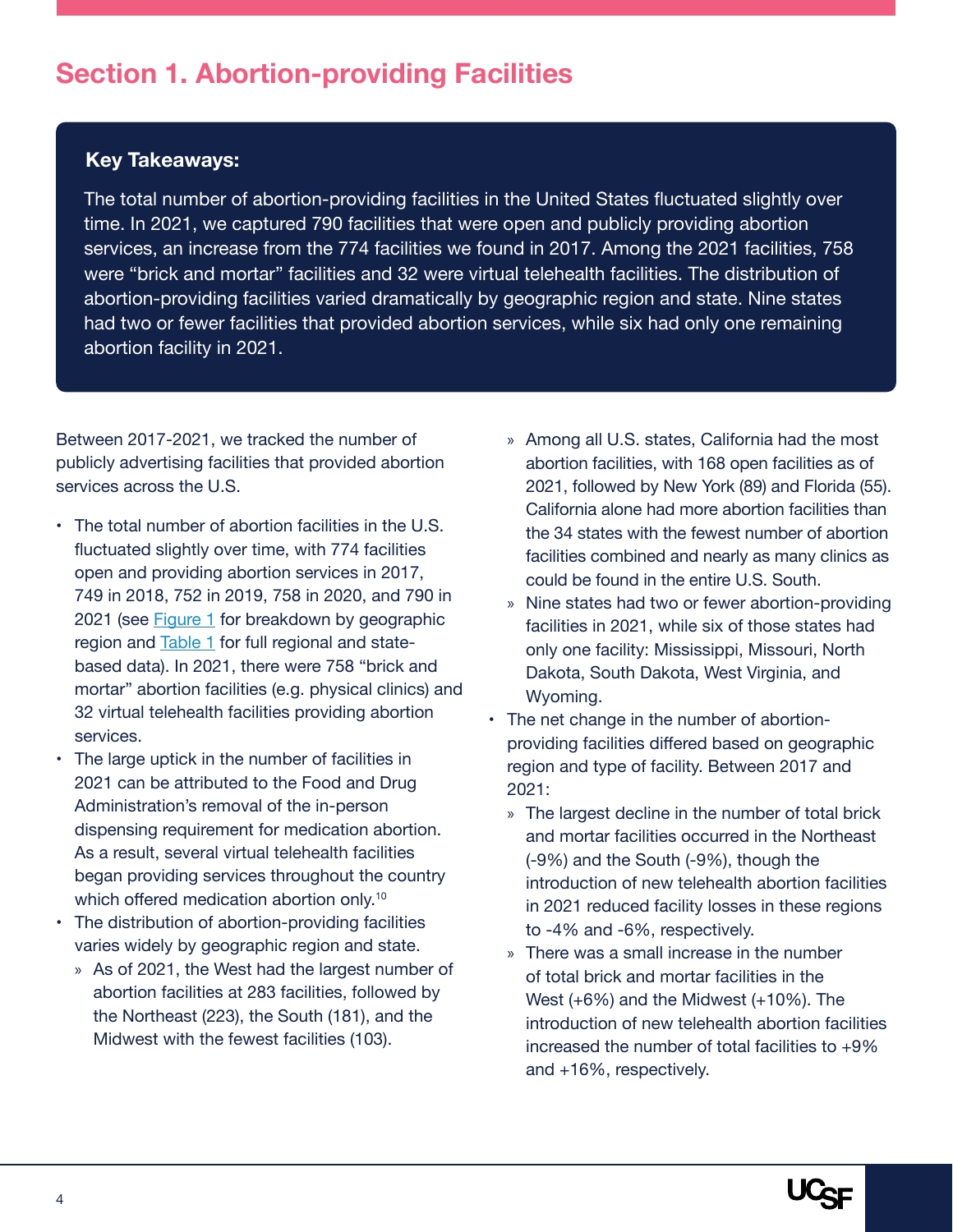#### <span id="page-4-0"></span>**Figure 1. Number of Abortion-Providing Facilities by Geographic Region and Year (2017-2021)**



Note: This graph shows the net change in facility openings and closings, per region. Source: *ANSIRH's Abortion Facility Database, 2017-2021*



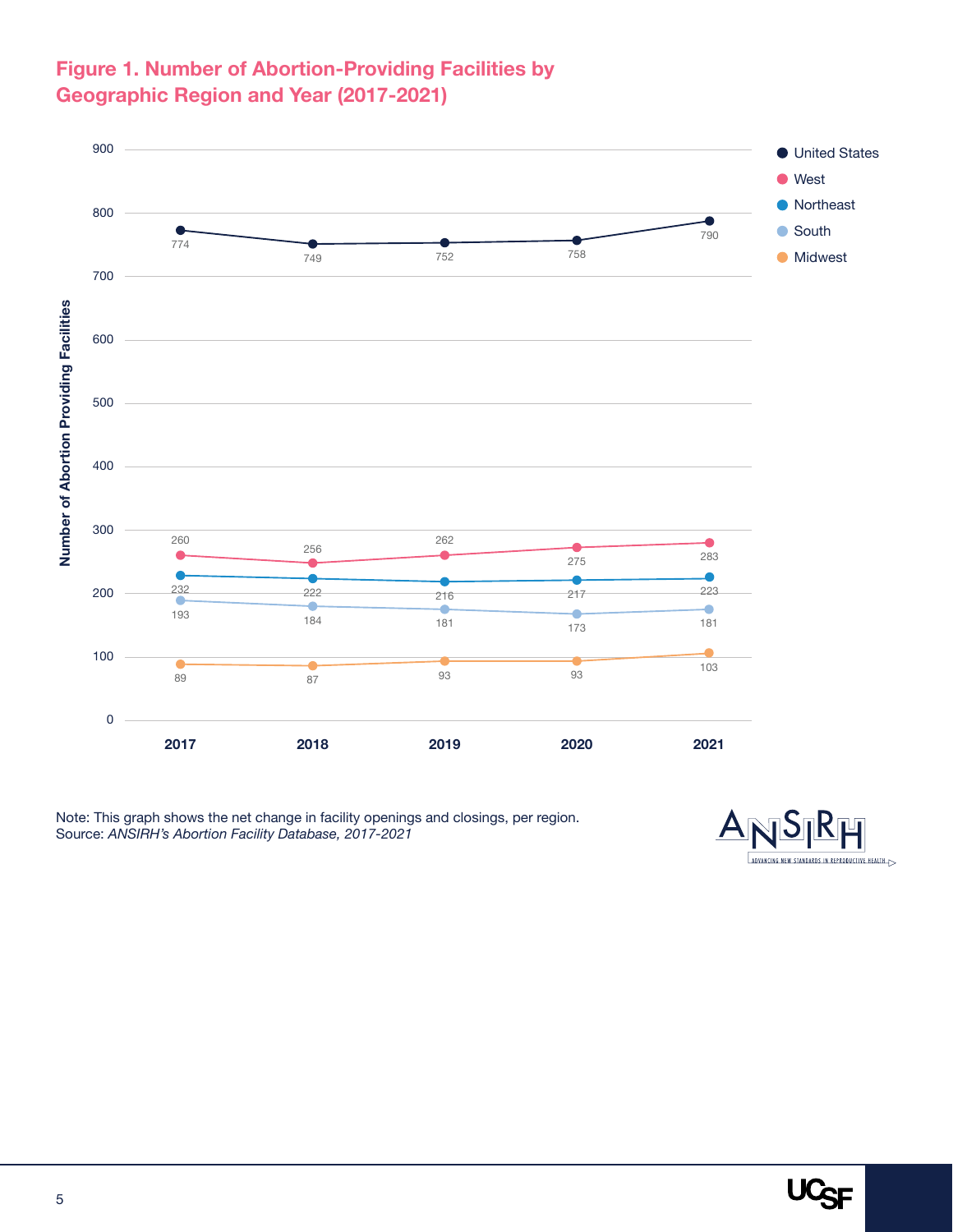### <span id="page-5-0"></span>**Section 2. Women of Reproductive Age Per Abortion-providing Facility**

#### **Key Takeaways:**

There was approximately one abortion-providing facility per every 94,000 reproductive-aged women in the U.S. However, this estimate largely masks major geographic differences in the number of and distribution of abortion facilities in each region, which has a significant impact on the patient volume at each of these facilities. In the Northeast, there was one abortion facility for every 56,000 women of reproductive age in 2021, while in the South, there was one facility for every 158,000 women of reproductive age. Thus, facilities in the South were serving populations almost three times larger than those in the Northeast. Future facility closures in restricted access states and openings in protected access states are likely to exacerbate disparities by region. A closure in one state could shift many thousands of patients to seek out care in other states or force pregnant people to carry their pregnancies to term.

To provide an indicator of abortion access, we calculated the number of women of reproductive age<sup>\*</sup> per abortion-providing facility in each geographic region and state using U.S. Census population estimates.11 These estimates provide an indicator of access for people in a geographic region or state who may become pregnant and thus may have a potential need for abortion services in the future.

- In 2021, there was one abortion-providing facility in the U.S. per approximately every 94,000 women of reproductive age. This estimate fell between 2020 and 2021 due to the increase in brick and mortar and telehealth abortion facilities (see [Figure 2](#page-6-0) and [Table 1\)](#page-19-0).
- The number of women of reproductive age per facility varied dramatically by region, with the Northeast and West having far more abortion facilities by population size than the South and Midwest.
	- » In 2021, the Northeast had one facility for every 56,000 women of reproductive age in the region

and the West had one facility per 64,000 women of reproductive age, compared to the Midwest which had one facility per 147,000 women of reproductive age, and the South which had one facility per 158,000 women of reproductive age.

- » In New England, the subregion with the highest number of abortion facilities per women of reproductive age, there were about 45,000 women of reproductive age per facility in 2021. This contrasts with the East South Central and West South Central subregions, which had approximately 300,000 women of reproductive age per facility in 2021.
	- ‐ The number of women of reproductive age per abortion facility also varies greatly by state. Mississippi and Missouri had the highest annual number of women of reproductive age per facility ratios in 2021: Mississippi had approximately 675,000 women of reproductive age per its single facility, and Missouri had nearly 1.4 million women of reproductive age per its single facility.

<sup>\*</sup> The U.S. Census data available for this estimate uses "women of reproductive age," defined as people who were assigned female at birth and aged 15 to 49 at the time of data collection. We have employed the term "women" in this section as a proxy for the population of all genders who can and do become pregnant.

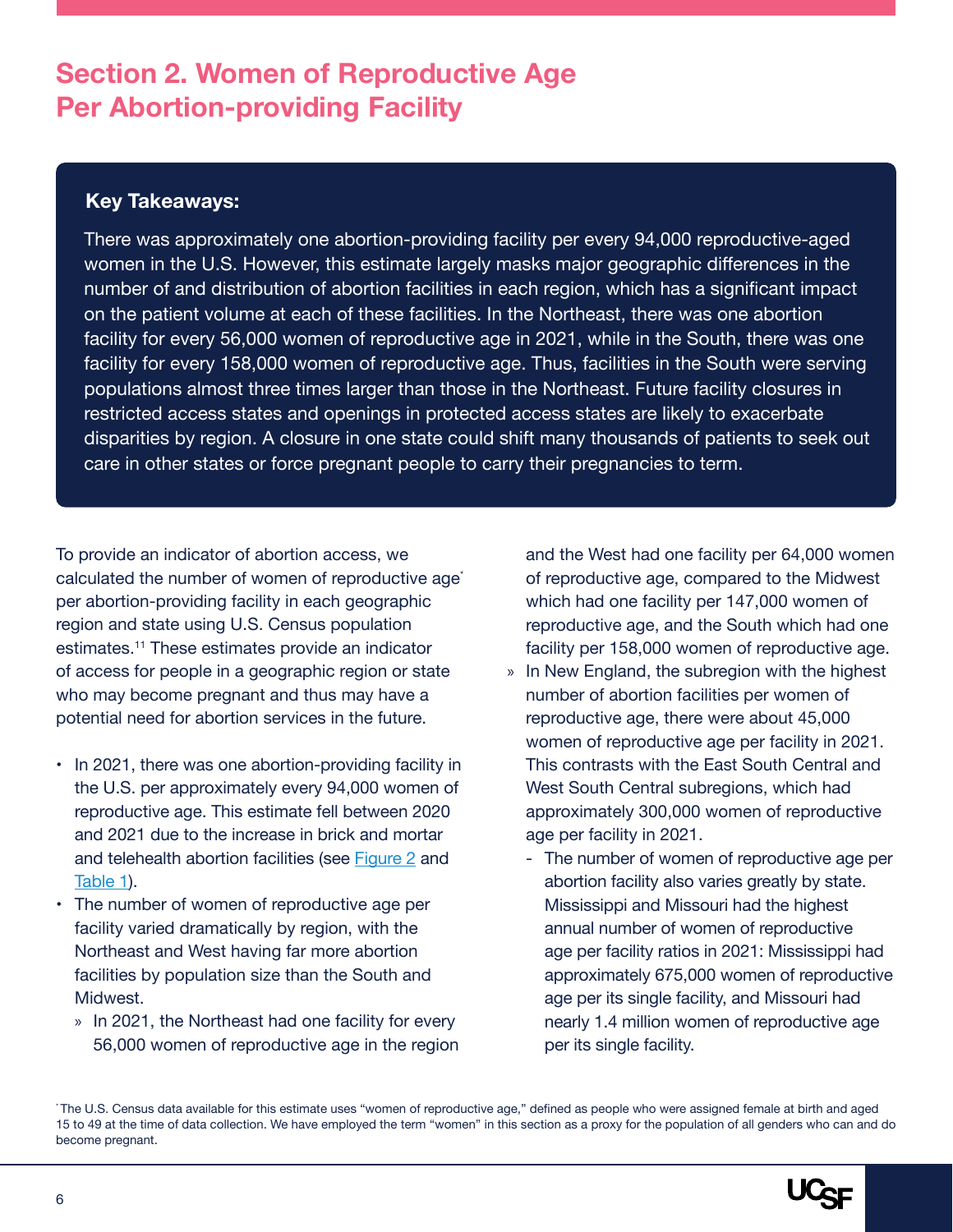- <span id="page-6-0"></span>‐ In comparison, Maine had the fewest number of women of reproductive age per abortion facility at approximately 13,000—100 times fewer than that of Missouri's lone facility.
- Facility closures and openings often have a large impact on patient volume and the total population in the areas that facilities serve, which may be highly variable year-to-year depending on how many facilities are open and providing abortion services in a specific state or geographic region.
- » The closure of Missouri's second abortionproviding facility in between 2019-2020 caused the number of women of reproductive age per facility to double in 2020 and 2021, whereas the addition of a new facility in Kentucky in 2021 halved the ratio of women of reproductive age per facility.

### **Figure 2. Women\* of Reproductive Age per Abortion-Providing Facility, by Geographic Region and Year (2017-2021)** 180 200



Note: These figures were estimated by dividing the total population of women of reproductive age (aged 15-49) from regional U.S. Census data by the total number of facilities in each region. *Source: ANSIRH's Abortion Facility Database, 2017-2021*

\* While people of all genders have abortions, this chart uses the term "women" because it reflects U.S. Census data which also categorizes those assigned female at birth under the term "women".



**United States**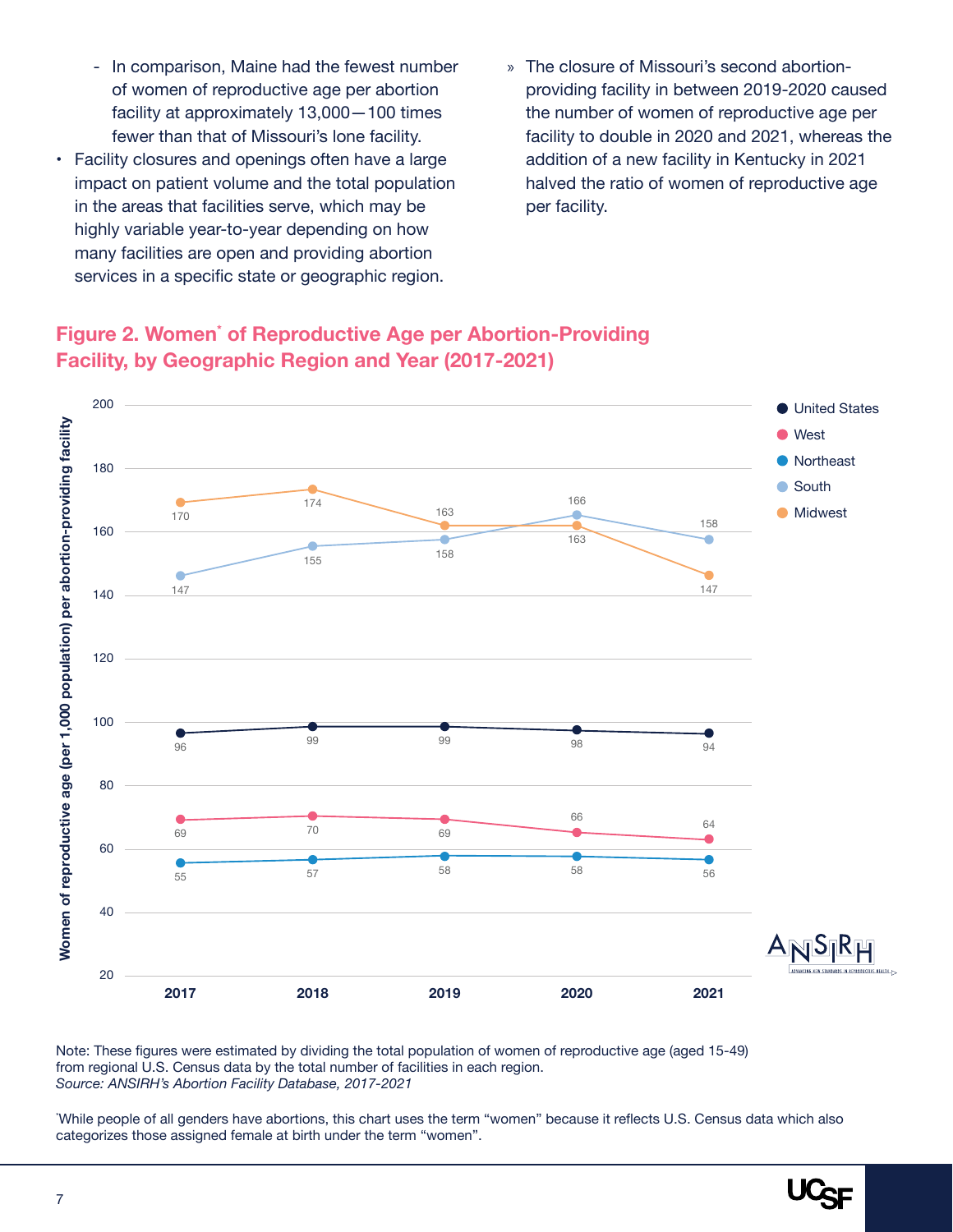### <span id="page-7-0"></span>**Section 3. Newly Opened and Newly Closed Facilities**

#### **Key Takeaways:**

Abortion facility closures and openings mostly kept pace with each other nationally between 2017-2021, but there was significant geographical variation in where closures occurred over time. While there were more newly opened facilities than closures in the West and Midwest, the Northeast and South experienced a net loss of facilities over the data collection period. The South was particularly hit with closures over time, with closures occurring at nearly twice that of new facility openings. The introduction of new virtual telehealth facilities in 2021 led to a net increase of facilities that outpaced previous years.

From 2017-2021, we tracked the number of facilities that closed between data collection years as well as the number of new facilities that opened between years. During this time:

- There were 164 facility closures and 165 new facility openings across the U.S. A summary of regional openings and closures can be found in [Figure 3](#page-8-0), and full data can be found in [Table 2.](#page-21-0)
- Facility closures outpaced new facility openings in the Northeast (57 closures and 44 openings) and the South (48 closures and 31 openings). New facility openings outpaced closures in the Midwest (15 closures and 28 openings) and the West (44 closures and 62 openings).
- There were more new facility openings in 2021 than any previous year, with 19 more new facility openings than closures. This increase included the addition of 28 new brick and mortar facilities and 32 new virtual telehealth facilities.
- » New virtual telehealth facilities opened in Washington, DC, and 22 states, most of which were located in the Northeast and West, including: California, Colorado, Connecticut, Delaware, Georgia, Iowa, Illinois, Massachusetts, Maryland, Maine, Minnesota, Montana, Nevada, New Hampshire, New Jersey, New Mexico, New York, Oregon, Rhode Island, Virginia, Vermont, and Washington.
- Among brick and mortar facilities that newly opened in 2021, the majority (68%) were also located in the Northeast and West.
- Among facility closures, all were brick and mortar abortion facilities.

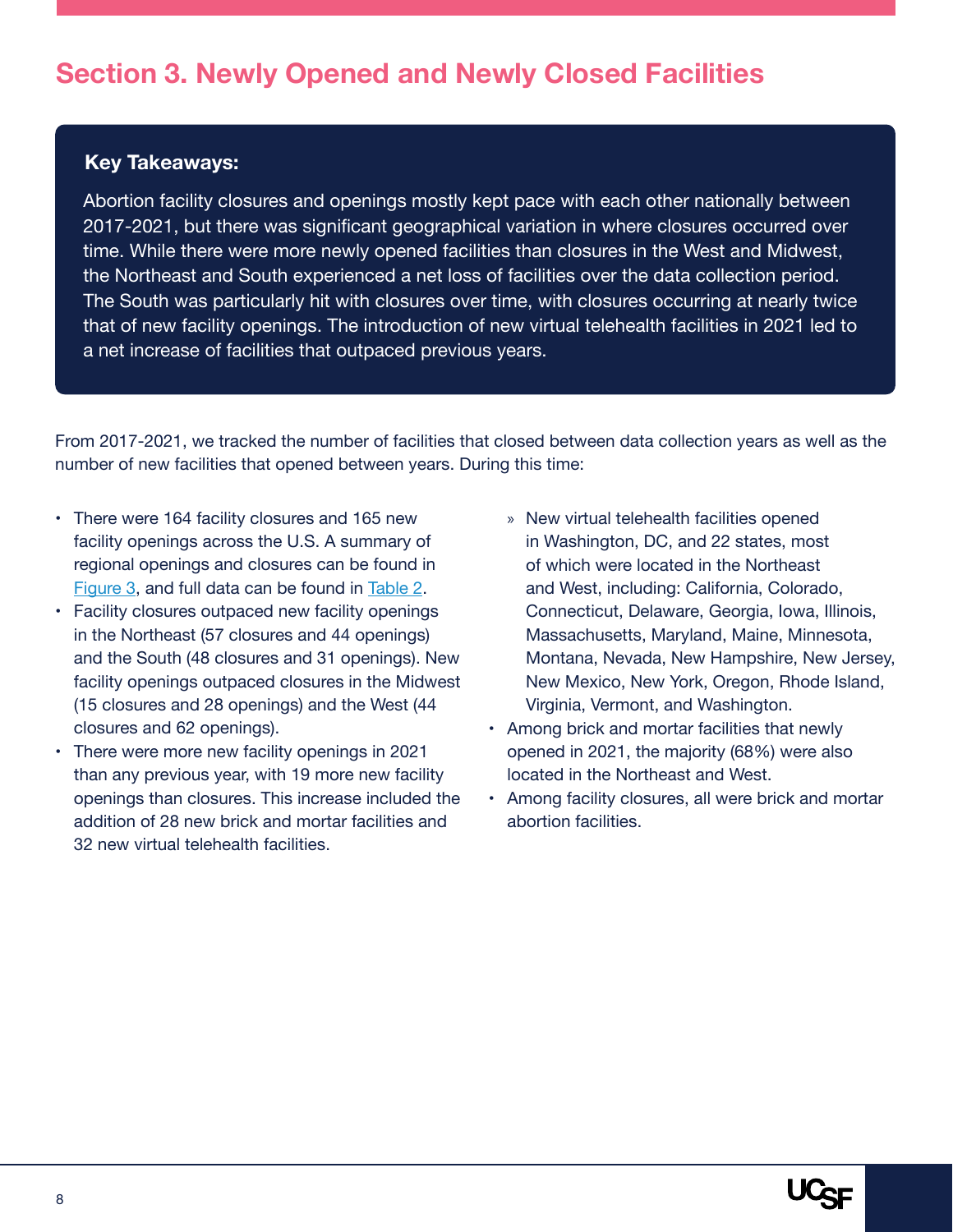<span id="page-8-0"></span>**Figure 3. Number of Abortion-Providing Facilities that Closed or Newly Opened, by Geographic Region (2017-2021)**



Note: This graph displays the number of new facility openings and facility closures between years. To be included as a "new" facility in any given year, the facility must have never been open in a previous data collection year. Source: *ANSIRH's Abortion Facility Database, 2017-2021*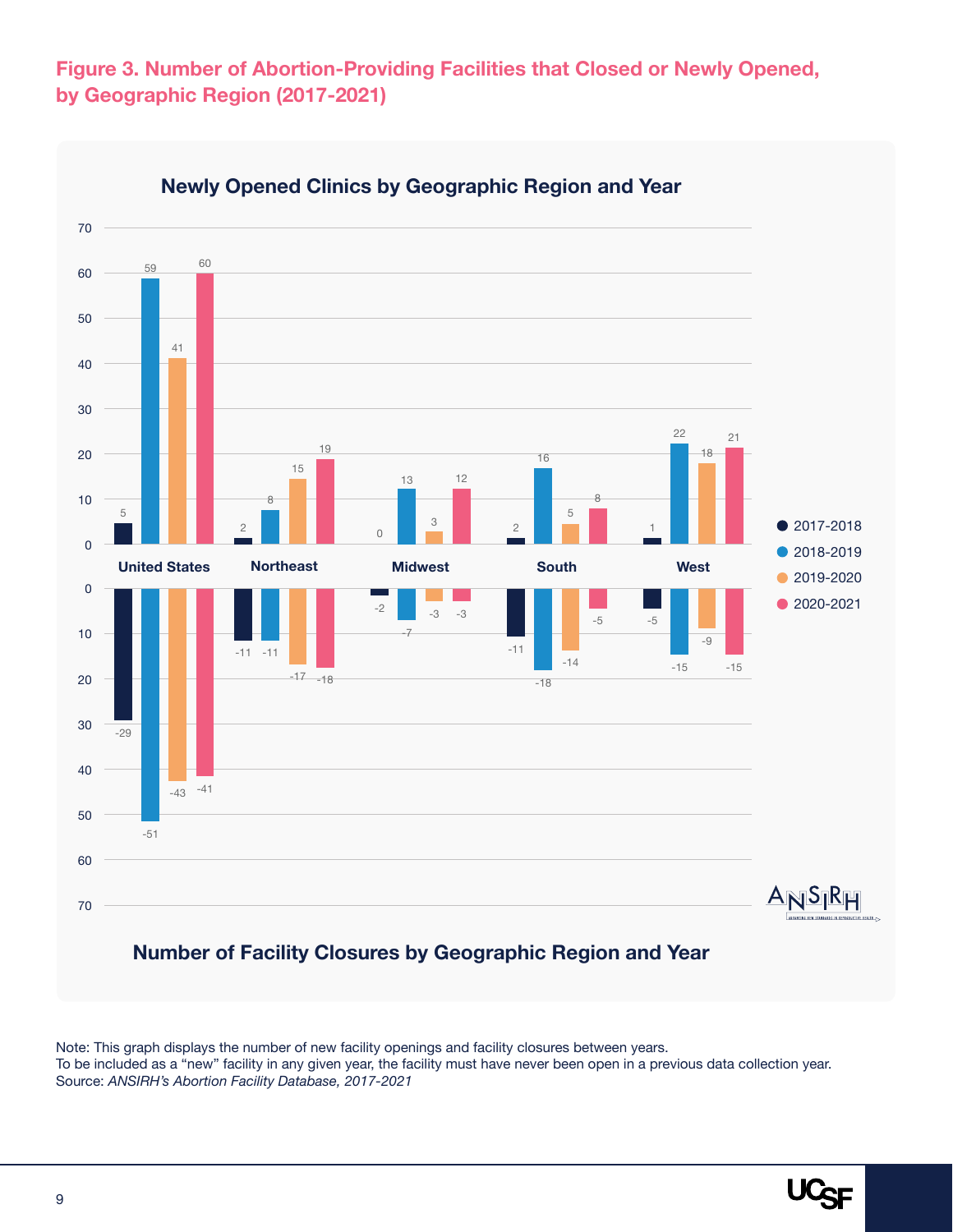### <span id="page-9-0"></span>**Section 4. Abortion Services Offered**

#### **Key Takeaways:**

The abortion services that facilities offer may differ based on the needs of their patients and the training and capacity of their clinical providers. Between 2017-2021, there was an increasing shift in the number of abortion facilities in the U.S. that provide medication abortion only, particularly in the West. This increase in medication abortion-only facilities may be because medication abortion provision requires less medical training and no specialized equipment to provide it. It can also be provided without pre-abortion ultrasound or other tests and remotely via telehealth services that do not require a pre-abortion ultrasound or other tests began and proliferated during the COVID pandemic to minimize in-person contact. The reduction in the number of facilities providing procedural abortion services further limits abortion access for pregnant people seeking abortion services at a later gestational age or those who would prefer a procedural abortion over a medication abortion.

Abortion facilities may offer different services depending on their locale, existing state laws governing abortion provision, the needs of their patient population, or the training of their healthcare providers, among other considerations. While some facilities provided both medication and procedural abortion services to patients, others provided only procedural abortion or only medication abortion services. (The proportion of facilities providing each type of services by state and geographic region can be found in [Table 3.\)](#page-23-0)

- The South had the highest proportion of facilities that provided both medication and procedural abortion (81%) as of 2021.
	- » A greater number of facilities shifted to providing only medication abortion between 2017-2021.
	- » In 2017, 3 in 10 facilities only provided medication abortion services; in 2021, 4 in 10 facilities only provided medication abortion.
	- » More than half (51%) of facilities in the West provided only medication abortion as of 2021.
	- » Among new clinics opened in 2021, 85% provided only medication abortion services, which led to a significant increase in the proportion of facilities that offered only medication abortion across the U.S.
	- » These increases may be because medication abortion provision requires less medical training and no specialized equipment to provide it. Newer research has found that it can also be provided without pre-abortion ultrasound or other tests and remotely via telehealth, which grew during the COVID pandemic to minimize in-person contact.17
- The proportion of total U.S. abortion facilities offering abortion in the 2nd trimester or later has decreased over time from 67% in 2017 to 55% in 2021.
- In 2021, the number of facilities that offered abortion in the 2nd trimester or later was 126 in the West, 129 in the South, 120 in the Northeast, and 58 in the Midwest.
	- » In 2021, the South had the highest proportion of facilities offering later abortion care, with 71% of their facilities providing second-trimester or later care. This may be explained in that, overall, there were fewer abortion facilities in the South, so those that do provide care may feel compelled to offer a full spectrum of abortion services.
	- » Meanwhile, the West had the lowest proportion of facilities offering later abortion care, with less than half of all facilities (45%) offering secondtrimester or later care. This lower proportion is explained by the higher overall proportion of medication abortion-only facilities.

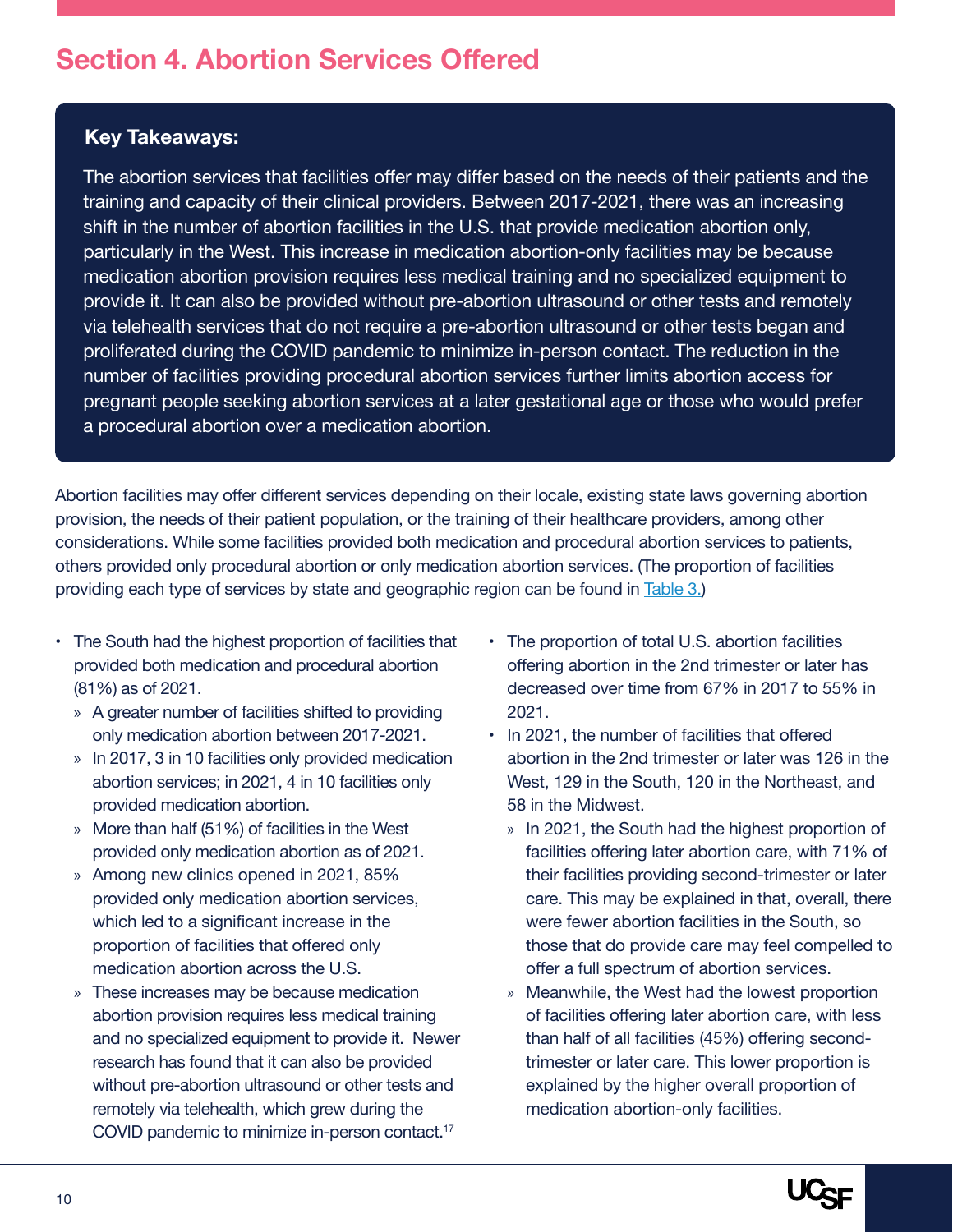#### **Figure 4. Percentage of Facilities Providing Each Type of Abortion Services, by Geographic Region and Year (2017-2021)**



#### **United States**





Source: *ANSIRH's Abortion Facility Database, 2017-2021*

0% 20% 40% 60% 80% 100% **22% 32% 23% 76% 2% 32% 0% 2% 56% 42% 1% 2%**

**2019**

**2020**

**2021**

**2018**

**Midwest**

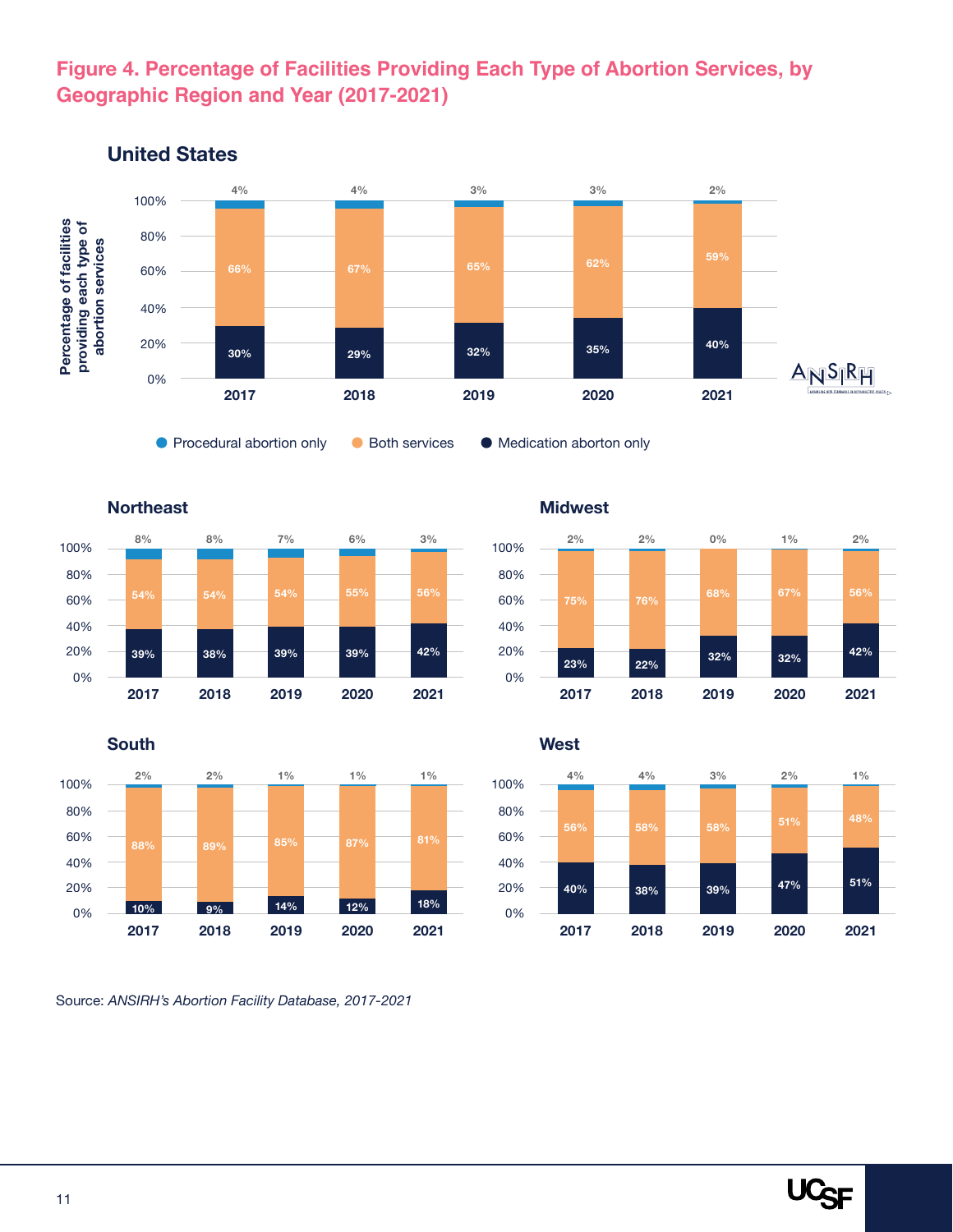### <span id="page-11-0"></span>**Section 5. Facility Gestational Limits**

#### **Key Takeaways:**

In 2021, U.S. abortion facilities' median gestational limit was 10 weeks for medication abortion and 16 weeks for procedural abortion. However, there were substantial differences in the median gestational limits for procedural abortion based on state, with these limits ranging anywhere from 12 weeks (in Vermont) to 24 weeks (in New Mexico and Missouri). Medication abortion gestational limits exhibited much less variability, with all states but Texas, Louisiana, and New Hampshire posing a median gestational limit of 10-11 weeks for medication abortion seekers. The impact of state-based restrictions on gestational limits can have a dramatic effect on abortion access, as seen with Texas's 2021 SB 8, which reduced the median gestational limit for procedural abortion services from 17 weeks in 2020 to 6 weeks in 2021.

While abortion-related gestational limits are primarily determined by state law, an individual facility may further reduce their own gestational limit based on provider training, provider comfort, clinic scheduling, anesthesia availability, and availability of equipment.<sup>7</sup> Thus, facility gestational limits may often fall below a state's mandated gestational limit. For medication abortion, the U.S. Food and Drug Administration (FDA) has approved medication abortion for use up to 10 weeks, but clinicians are able to legally prescribe mifepristone beyond that limit based on clinical evidence of its effectiveness at later gestations. Currently, evidence supports its use up to 11 or 12 weeks of pregnancy.<sup>12,13</sup>

#### **Medication abortion**

- The median gestational limit for medication abortion throughout the U.S. has remained stable at 10 weeks from 2017-2021, with a range of 6 to 12 weeks gestation (see [Figure 5](#page-12-0) and [Table 4](#page-25-0)).
- However, as of 2021, 31 states had at least one abortion facility with a gestational limit for medication abortion that is lower than the FDA's label indication of 10 weeks.
- In 2021, 146 facilities (18%) nationwide provided medication abortion between 6 to 9 weeks—below the FDA's limit of 10 weeks—whereas 262 facilities

(33%) nationwide provided medication abortion beyond 10 weeks.

• While facility gestational limits for medication abortion have remained relatively stable across geographic regions from 2017-2021, they are increasingly threatened by the introduction of new state-based laws that seek to ban abortion at a certain point in the first trimester of pregnancy.<sup>3</sup> For example, Texas's state law SB 8, which took effect on September 1, 2021 and imposes a sixweek abortion ban, has greatly restricted abortion availability in the West South Central subregion. The impact of this law has dropped the median gestational limit in this subregion from 10 weeks in 2020 to 6 weeks in 2021, as the median gestational limit for medication abortion in Texas facilities fell from 10 weeks in 2020 to 6 weeks in 2021.

#### **Procedural abortion**

- The median gestational limit for procedural abortion in the U.S. decreased from 18 weeks of pregnancy in 2017 to 16 weeks of pregnancy in 2021 (see [Figure 5](#page-12-0) and [Table 4](#page-25-0)).
- Gestational limits for procedural abortion remained most stable in the Midwest, with a median gestational limit of 20 weeks across all years, whereas the median gestational limit for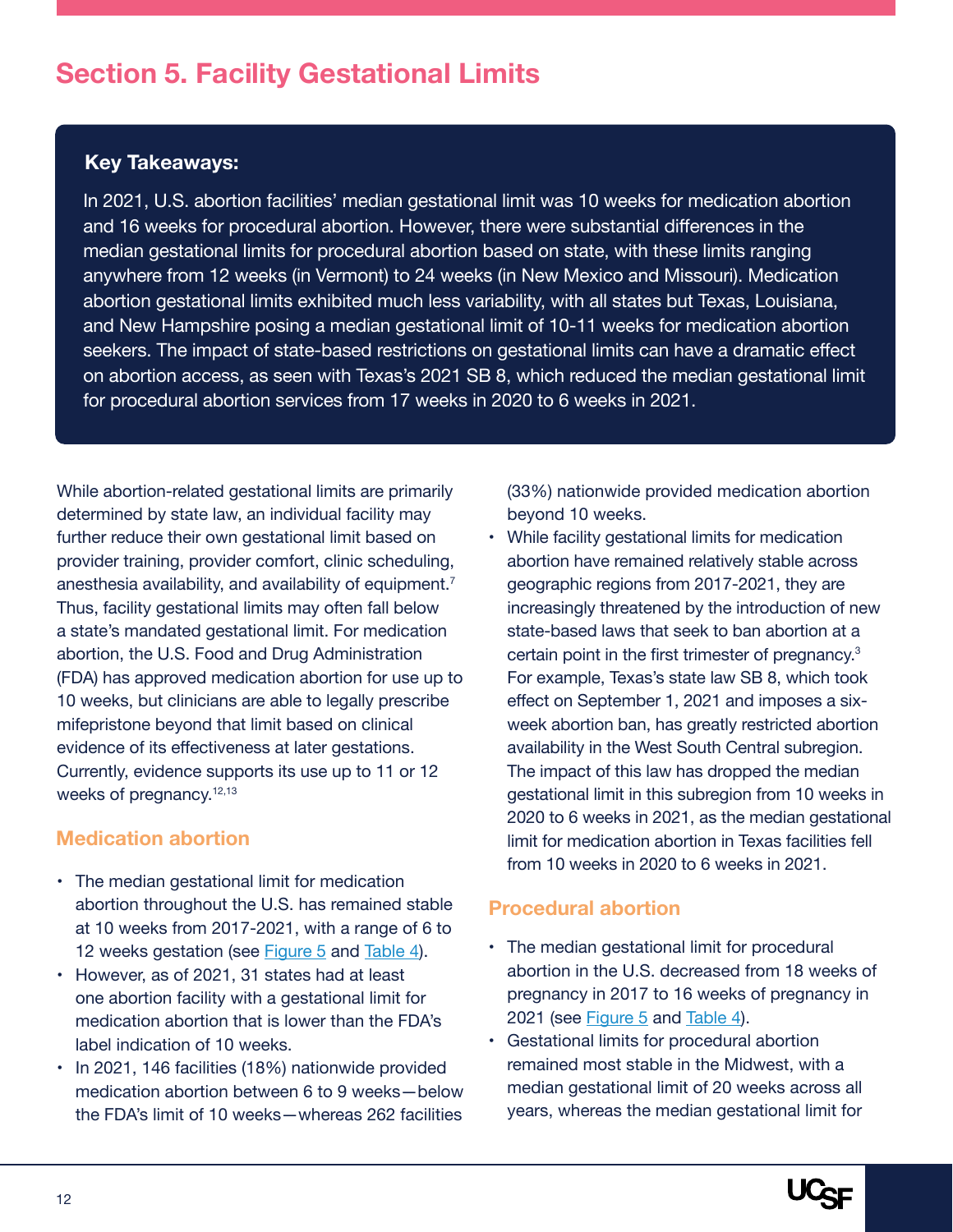<span id="page-12-0"></span>procedural abortion fell from 18 weeks in 2019 to 16 weeks in 2021 in all other regions.

- In 2021, Vermont facilities had the lowest median facility gestational limit for procedural abortion at 12 weeks. Conversely, New Mexico and Missouri facilities had the highest median facility gestational limits at 24 weeks.
- In 2021, a New Mexico facility had the latest advertised gestational limit for procedural abortion at 32 weeks, whereas a few other facilities in the U.S. provided procedural abortion until 10 weeks only.
- Texas's six-week abortion ban (SB 8) also dramatically affected the median gestational limit for procedural abortion in the state, decreasing the median gestational limit from 17 weeks in 2020 to 6 weeks in 2021. This also reduced the median procedural gestational limit from 17 weeks to 6 weeks in the West South Central subregion, where Texas is located.

#### **Figure 5. Gestational Limits for Medication Abortion and Procedural Abortion, by Geographic Region and Year (2017-2021)**



#### **Median Gestational Limits for Medication Abortion, by Geographic Region and Year**

#### **Median Gestational Limits for Procedural Abortion, by Geographic Region and Year**



Source: *ANSIRH's Abortion Facility Database, 2017-2021*

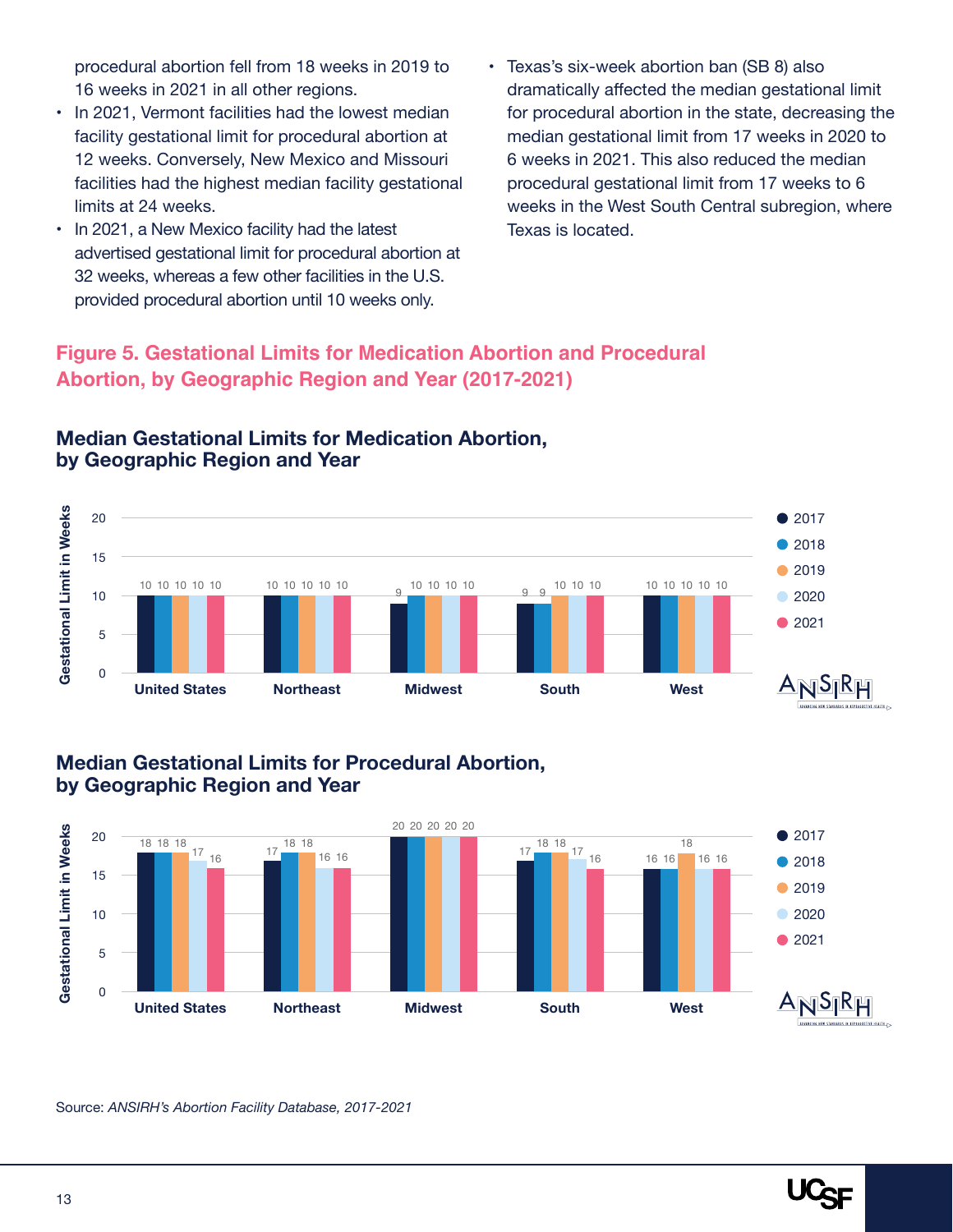### <span id="page-13-0"></span>**Section 6. Median Self-pay Costs for Abortion Services**

#### **Key Takeaways:**

In 2021, the median self-pay cost for abortion services in the U.S. was \$568 for medication abortion, \$625 for first-trimester procedural abortion, and \$775 for second-trimester abortion services. While median national costs for medication abortion and first-trimester procedural abortion increased between 2017-2021, the cost of second-trimester abortion services decreased during this time. There was regional variation in the cost of all abortion services, and all regions experienced increased costs over time, but abortion services were most expensive in the West across all years. Given that the majority of abortion patients are low income, current prices across the U.S. may put abortion out of reach for many in need of these health services.

Most abortion patients self-pay for their abortion and thus it is important to understand the prices set by clinics. We reviewed patient self-pay costs for three types of abortion services: medication abortion, firsttrimester procedural abortion, and second-trimester abortion. The self-pay price set by abortion-providing facilities is influenced by many factors, including the ability to rely on advanced practice clinicians for provision of care; costs of workforce salaries, rent, equipment, and liability insurance; amount of security measures required; and mandated construction resulting from state restrictions. These costs also vary based on geographic location.<sup>14,15</sup> As abortion provision becomes more regulated, often without any evidence that these regulations improve care,<sup>16</sup> patient charges may continue to increase.

- From 2017-2021, the median self-pay cost for abortion services increased for medication abortion (from \$495 in 2017 to \$568 in 2021) and first-trimester procedural abortion (from \$475 in 2017 to \$625 in 2021) but decreased for secondtrimester abortion (from \$935 in 2017 to \$775 in 2021). (See [Figure 6](#page-14-0) and [Table 5](#page-27-0).)
- For all three abortion types, median costs varied by region in 2021, but all were most expensive in the West:
- » Medication abortion was least expensive in the South (\$520) and most expensive in the West (\$650).
- » First-trimester procedural abortion was least expensive in the Northeast (\$555) and most expensive in the West (\$750).
- » Second-trimester abortion was least expensive in the South (\$675) and most expensive in the West (\$926).
- Between 2017-2021, national median costs for medication abortion increased by 15%, firsttrimester procedural abortion costs increased by 31%, and second-trimester abortion costs decreased by 17%.
- Across all years, there was much greater variation in costs for second-trimester abortion services than for medication abortion or first-trimester procedural abortion services, as the costs of second-trimester abortion may vary greatly depending on the precise week of pregnancy. In 2021, second-trimester abortion services ranged from \$465-\$2,885, medication abortion services ranged from \$375-\$950, and first-trimester procedural abortion services ranged from \$480- \$2,200.

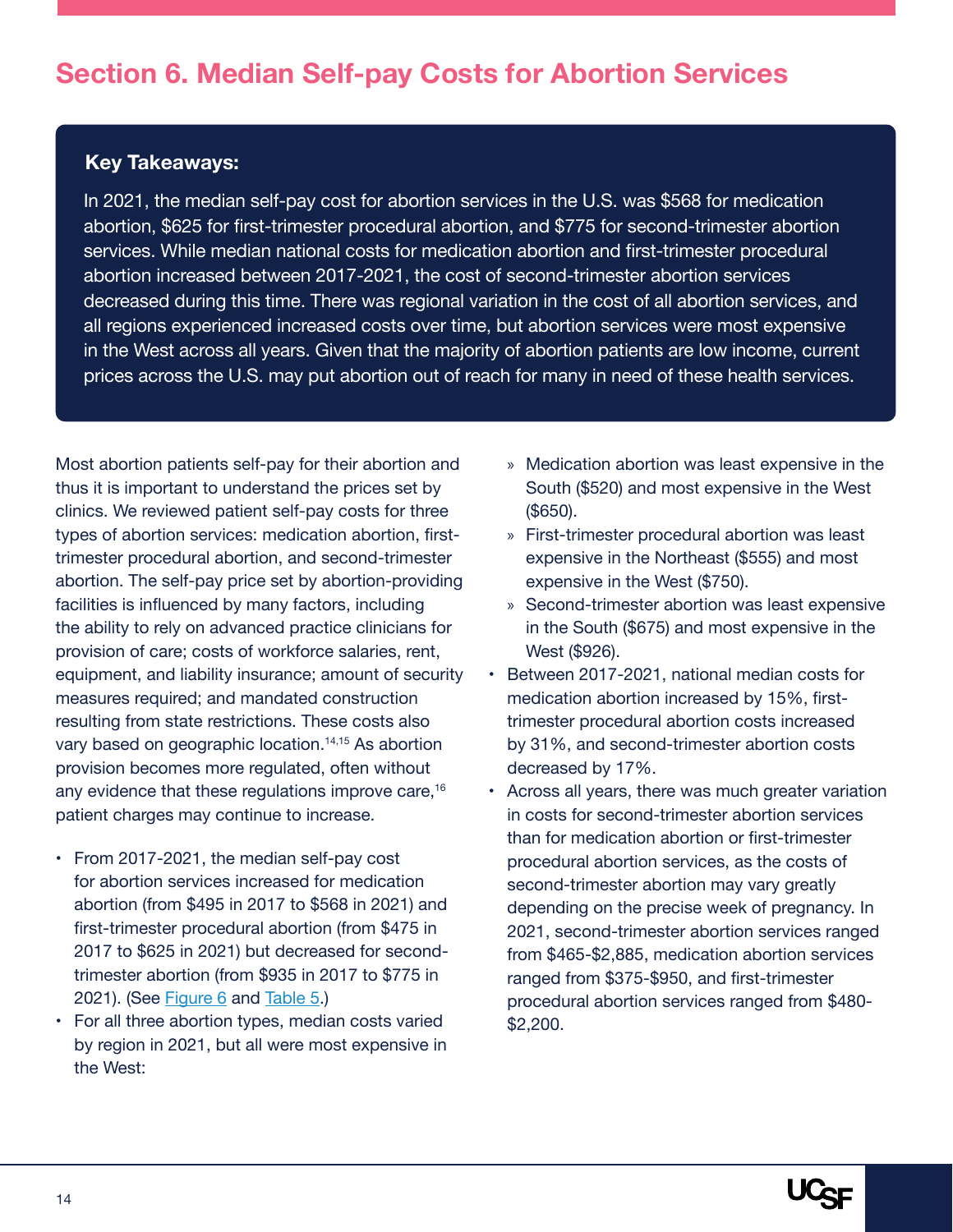#### <span id="page-14-0"></span>**Figure 6. Median Cost of Abortion Services (in U.S. Dollars), by Geographic Region and Year (2017-2021)**







#### **Median Cost of Second-Trimester Abortion Services\***



\*Note: We did not collect cost data on second-trimester abortions in 2019. *Source: ANSIRH's Abortion Facility Database, 2017-2021*

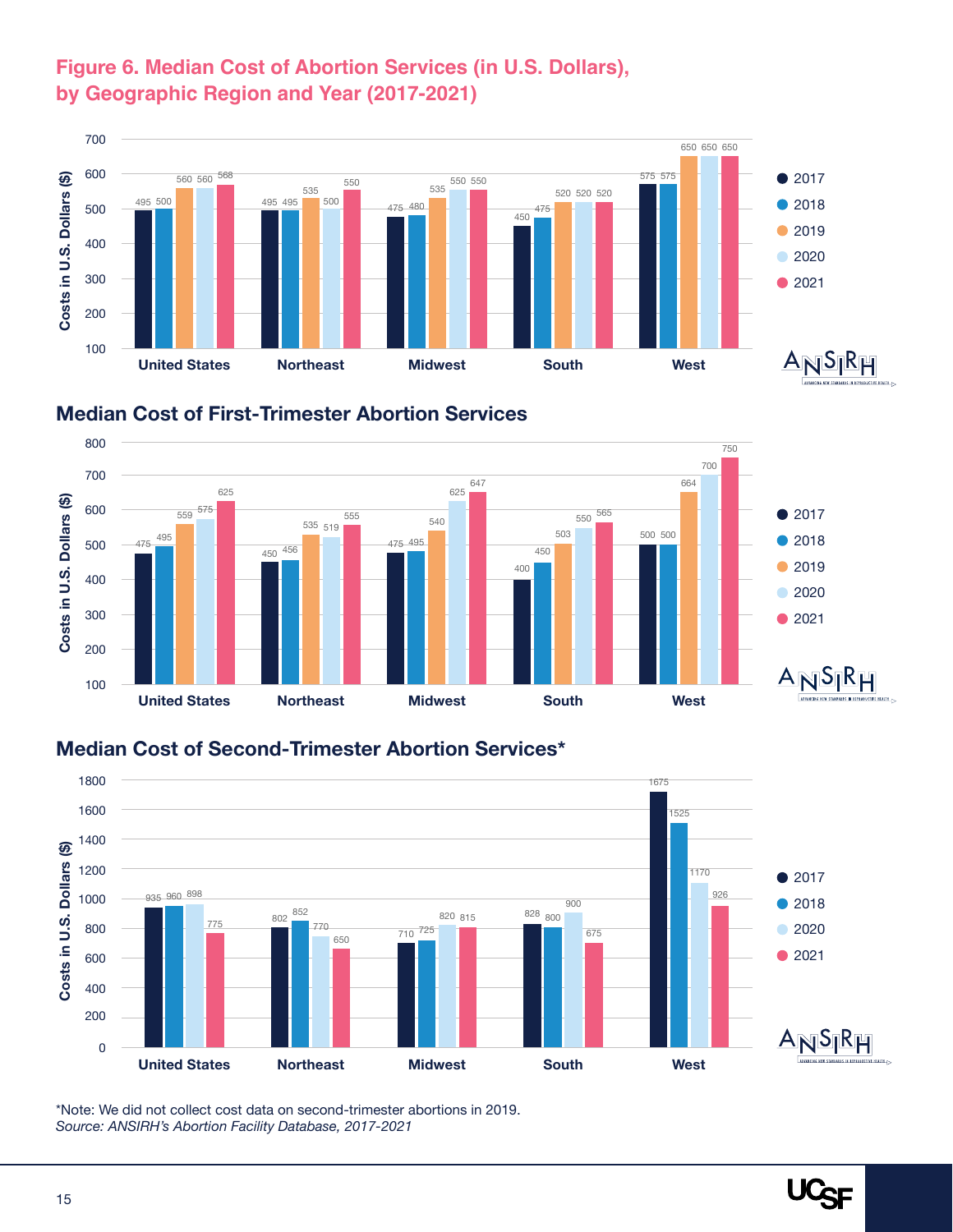### <span id="page-15-0"></span>**Section 7. Insurance Acceptance**

#### **Key Takeaways:**

Insurance coverage for abortion services varied widely by state and geographic region and has been declining in all regions between 2017-2021. In 2021, the inclusion of new medication abortion-only virtual telehealth facilities, which often do not accept insurance, further reduced the proportion of facilities that accepted a form of insurance. While most facilities in the West accept a form of insurance, 7 in 10 facilities do so in the Northeast and Midwest, and slightly over half of facilities in the South accept a form of insurance. The reduction in insurance acceptance over time is likely due to state laws that increasingly restrict insurance providers from covering abortion services, as well as low reimbursement rates that facilities receive for abortion services provided.

- The majority of facilities accept at least one form of insurance for abortion services, but that percentage decreased from 2017-2021 (see [Figure 7](#page-16-0) and [Table 6](#page-29-0)).
	- » The proportion of facilities accepting any form of insurance coverage declined from 82% in 2017 to 71% in 2021.
- Insurance coverage varies by geographic region.
	- » Most facilities in the West (83%), Northeast (70%), and Midwest (70%) accept insurance, while just over half (53%) of facilities in the South accept any insurance as of 2021.
	- » Nearly all facilities in the Pacific subregion accept a form of insurance (between 80-100% of all facilities in this subregion).
- » Between 2017 to 2021, the Northeast experienced the most significant drop in insurance acceptance (-16%), followed by the Midwest at -9%, the South at -8%, and the West at -4%.
- Several states have no facilities that accept any insurance, including Alabama, Arkansas, Mississippi, Louisiana, and North Dakota, Wyoming – likely a consequence of state laws.
- No virtual telehealth facilities accepted insurance as of 2021.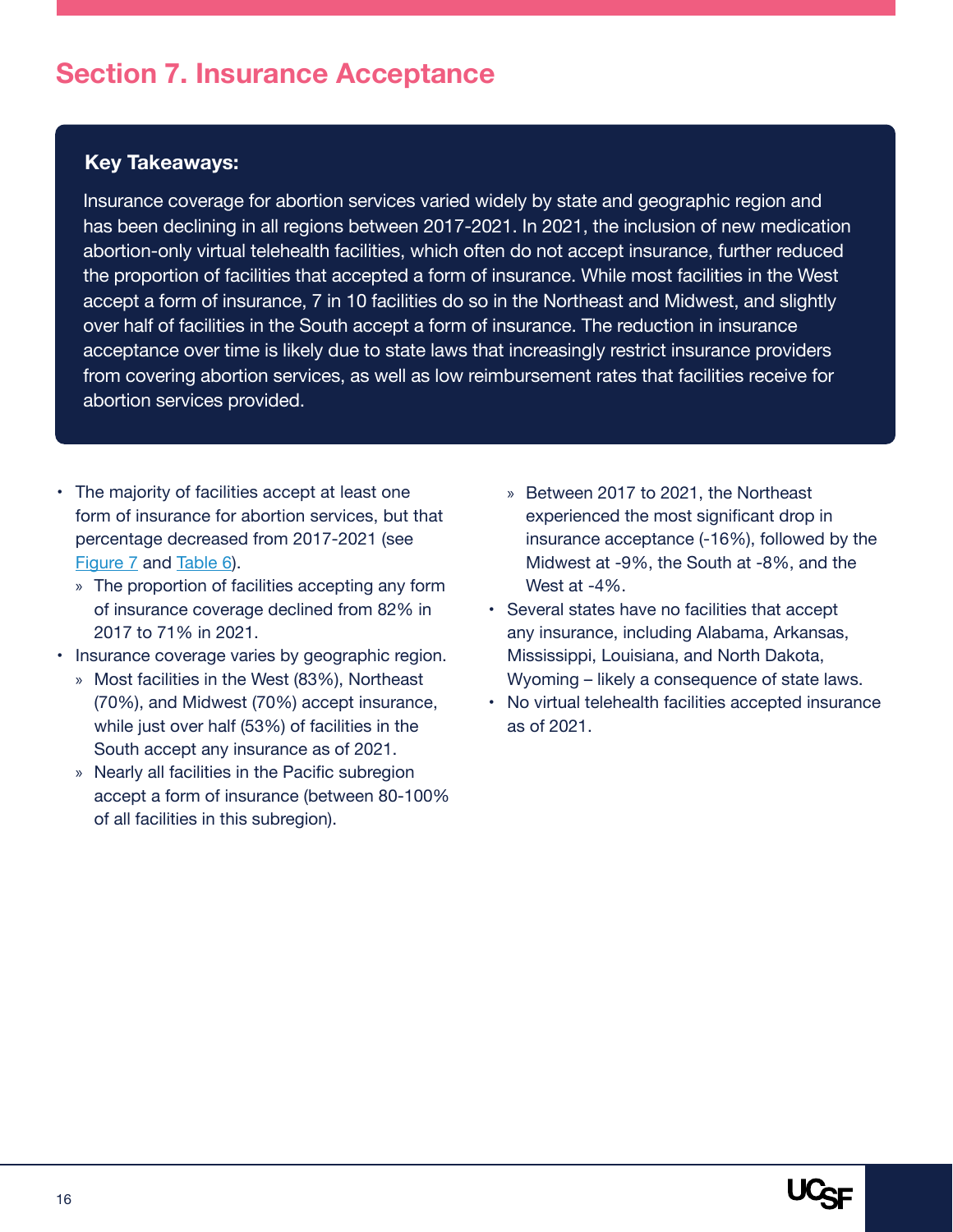#### <span id="page-16-0"></span>**Figure 7. Percentage of Facilites that Accept Any Form of Insurance, by Geographic Region and Year**



Source: *ANSIRH's Abortion Facility Database, 2017-2021*

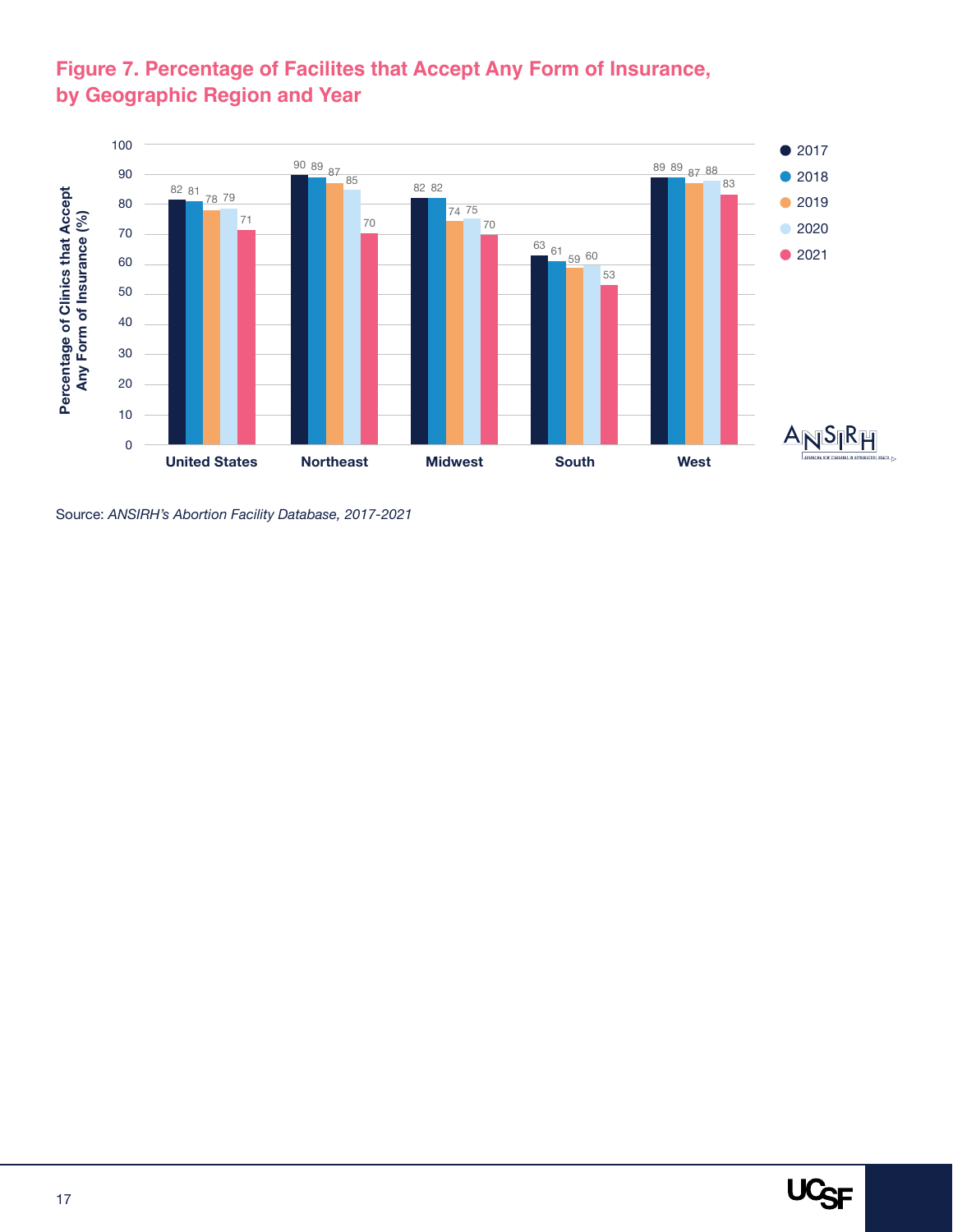#### <span id="page-17-0"></span>**Key Takeaways:**

From 2017-2021, approximately half of abortion facilities in the U.S. were run independently, and half were Planned Parenthood affiliates. There is regional variation in this, as most facilities in the South were independent and most facilities in the West were Planned Parenthood affiliates.

In the U.S., abortion-providing facilities can be categorized as either independently run or as Planned Parenthood affiliates. While Planned Parenthood is a national nonprofit organization, independently run facilities can be either nonprofit or privately owned.

- As of 2021, approximately half of all abortionproviding facilities were independently run, and half were Planned Parenthood affiliates (see [Figure 8](#page-18-0) or [Table 7\)](#page-31-0). This remained relatively stable over time.
	- » The greatest change occurred in the Midwest, where the proportion of facilities run by Planned Parenthood increased from 45% to 53% from 2017-2021.
- Regional differences exist in the distribution of abortion-providing facilities that were run independently vs. those run by a Planned Parenthood affiliate.
- As of 2021:
	- » In the South (69%) and Northeast (54%), a majority of facilities were independently run, while in the West (60%) and Midwest (53%), the majority were affiliated with Planned Parenthood.
	- » In Missouri and South Dakota, all abortionproviding facilities were Planned Parenthood affiliates.
	- » In Louisiana, Mississippi, North Dakota, West Virginia, and Wyoming, all abortion-providing facilities were independently run.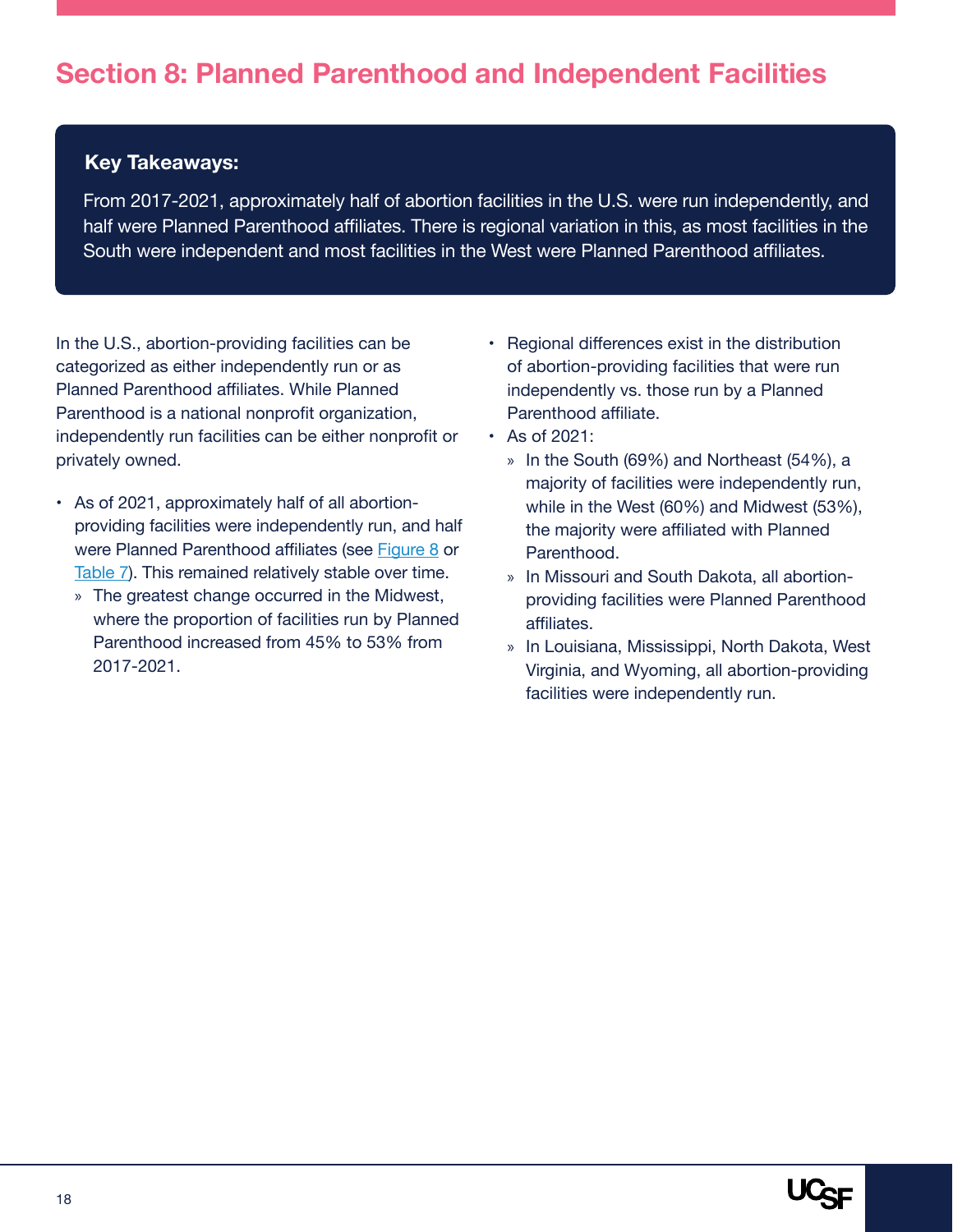

#### <span id="page-18-0"></span>**Figure 8. Percentage of Facilities by Facility Type (Independently Run or Planned Parenthood Affiliate), by Geographic Region and Year**

**Northeast**





Source: *ANSIRH's Abortion Facility Database, 2017-2021*

**Midwest**



**South West**



 $A N S R H$ 

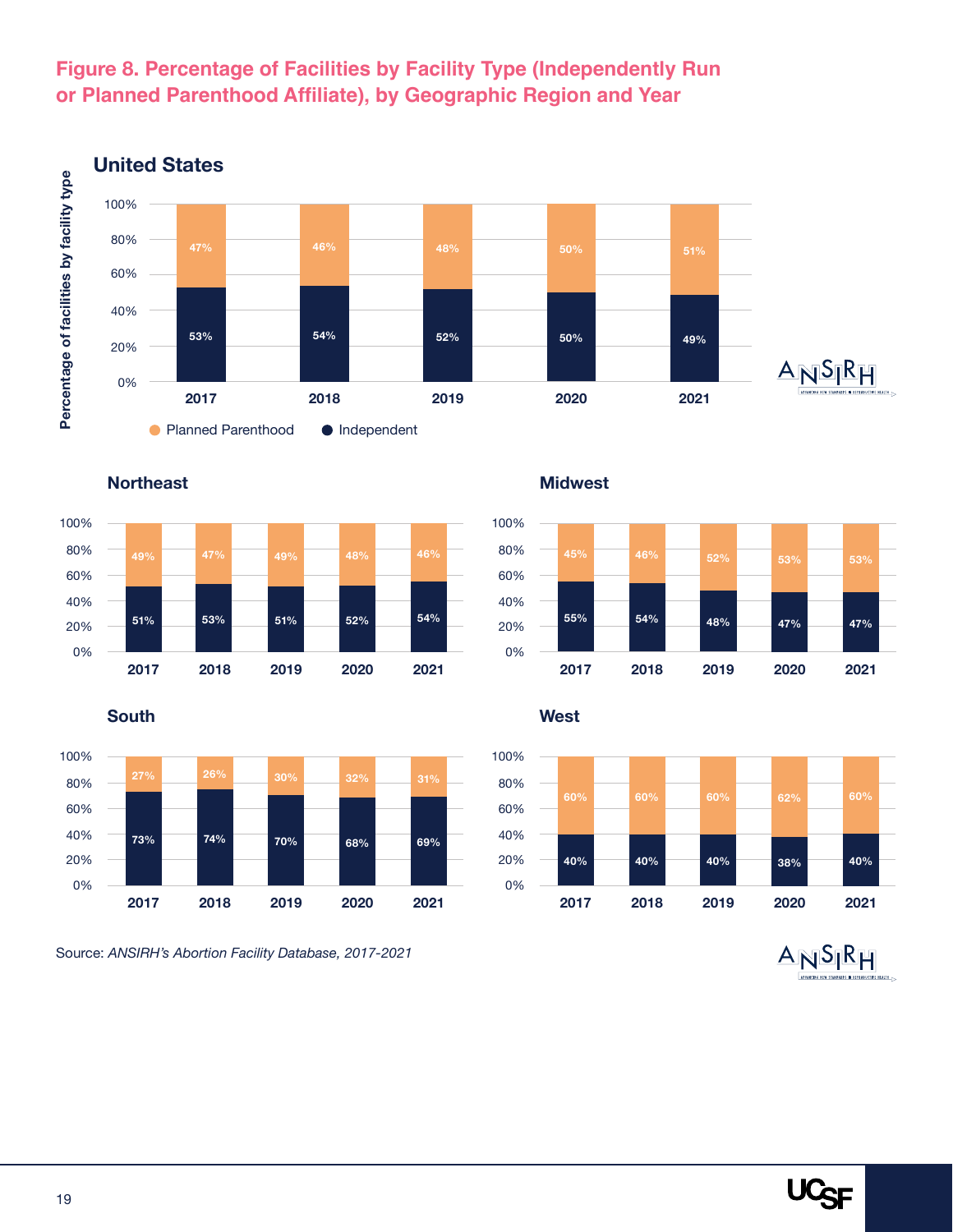### <span id="page-19-0"></span>**Data Tables**

**Table 1.** Total number of abortion facilities and number of women of reproductive age (15-49 years) per abortion facility, by geographic region and state from 2017-2021.

| <b>Geographic Region</b><br>and State | <b>Facilities (n)</b>     |                |                |      |                | Number of women of reproductive age per facility |           |         |           |           |  |  |
|---------------------------------------|---------------------------|----------------|----------------|------|----------------|--------------------------------------------------|-----------|---------|-----------|-----------|--|--|
|                                       | 2017                      | 2018           | 2019           | 2020 | 2021           | 2017                                             | 2018      | 2019    | 2020      | 2021      |  |  |
| <b>United States (Total)</b>          | 774                       | 749            | 752            | 758  | 790            | 95,866                                           | 99,199    | 98,936  | 98,153    | 94,177    |  |  |
| <b>Northeast</b>                      | 232                       | 222            | 216            | 217  | 223            | 54,759                                           | 56,938    | 58,176  | 57,908    | 56,350    |  |  |
| <b>New England</b>                    | 73                        | 72             | 67             | 63   | 75             | 45,951                                           | 46,512    | 49,827  | 52,990    | 44,512    |  |  |
| Connecticut                           | 19                        | 18             | 18             | 12   | 18             | 41,825                                           | 43,957    | 43,686  | 65,529    | 43,686    |  |  |
| Maine                                 | 20                        | 20             | 18             | 20   | 21             | 13,773                                           | 13,755    | 15,276  | 13,749    | 13,094    |  |  |
| Massachusetts                         | 19                        | 19             | 16             | 18   | 19             | 85,141                                           | 85,162    | 100,874 | 89,666    | 84,946    |  |  |
| New Hampshire                         | 6                         | 6              | 6              | 5    | 7              | 48,381                                           | 48,184    | 48,183  | 57,820    | 41,300    |  |  |
| Rhode Island                          | 3                         | 3              | 3              | 2    | 3              | 80,659                                           | 80,493    | 80,251  | 120,377   | 80,251    |  |  |
| Vermont                               | 6                         | 6              | 6              | 6    | $\overline{7}$ | 22,392                                           | 22,318    | 22,205  | 22,205    | 19,033    |  |  |
| <b>Middle Atlantic</b>                | 159                       | 150            | 149            | 154  | 148            | 58,803                                           | 61,942    | 61,930  | 59,920    | 62,349    |  |  |
| New Jersey                            | 50                        | 45             | 44             | 43   | 43             | 39,832                                           | 44,018    | 44,781  | 45,823    | 45,823    |  |  |
| New York                              | 92                        | 93             | 89             | 94   | 89             | 49,669                                           | 48,698    | 50,397  | 47,716    | 50,397    |  |  |
| Pennsylvania                          | 17                        | 12             | 16             | 17   | 16             | 164,027                                          | 231,794   | 173,246 | 163,055   | 173,246   |  |  |
| <b>Midwest</b>                        | 89                        | 87             | 93             | 93   | 103            | 170,466                                          | 174,196   | 162,717 | 162,717   | 146,920   |  |  |
| <b>East North Central</b>             | 68                        | 66             | 71             | 72   | 77             | 154,265                                          | 158,523   | 146,929 | 144,888   | 135,480   |  |  |
| Illinois                              | 24                        | 24             | 29             | 30   | 29             | 122,599                                          | 121,559   | 99,837  | 96,509    | 99,837    |  |  |
| Indiana                               | 7                         | $\overline{7}$ | $\overline{7}$ | 7    | $\overline{7}$ | 214,920                                          | 215,903   | 216,785 | 216,785   | 216,785   |  |  |
| Michigan                              | 23                        | 23             | 21             | 22   | 28             | 95,770                                           | 95,520    | 104,220 | 99,483    | 78,165    |  |  |
| Ohio                                  | 11                        | 9              | 10             | 9    | 9              | 234,446                                          | 286,244   | 257,095 | 285,661   | 285,661   |  |  |
| Wisconsin                             | 3                         | 3              | 4              | 4    | 4              | 420,518                                          | 420,208   | 314,906 | 314,906   | 314,906   |  |  |
| <b>West North Central</b>             | 21                        | 21             | 22             | 21   | 26             | 222,926                                          | 223,451   | 213,671 | 223,846   | 180,798   |  |  |
| lowa                                  | 6                         | 6              | 6              | 6    | $\overline{7}$ | 113,722                                          | 113,736   | 113,702 | 113,702   | 97,458    |  |  |
| Kansas                                | 4                         | 4              | 4              | 4    | 4              | 159,933                                          | 160,263   | 160,156 | 160,156   | 160,156   |  |  |
| Minnesota                             | 5                         | 5              | 5              | 5    | 9              | 246,603                                          | 247,804   | 248,807 | 248,807   | 138,226   |  |  |
| Missouri                              | 1                         | 1              | 2              | 1    | 1              | 1,356,931                                        | 1,356,955 | 678,931 | 1,357,862 | 1,357,862 |  |  |
| Nebraska                              | 3                         | 3              | 3              | 3    | 3              | 140,744                                          | 141,538   | 142,036 | 142,036   | 142,036   |  |  |
| North Dakota                          | 1                         | 1              | 1              | 1    | 1              | 164,310                                          | 164,866   | 165,556 | 165,556   | 165,556   |  |  |
| South Dakota                          | 1                         | 1              | 1              | 1.   | 1              | 182,883                                          | 183,559   | 184,364 | 184,364   | 184,364   |  |  |
| <b>South</b>                          | 193                       | 184            | 181            | 173  | 181            | 146,907                                          | 154,876   | 158,189 | 165,504   | 158,189   |  |  |
| <b>South Atlantic</b>                 | 147                       | 141            | 135            | 129  | 136            | 99,431                                           | 104,164   | 109,214 | 114,293   | 108,411   |  |  |
| Delaware                              | $\ensuremath{\mathsf{3}}$ | 3              | 2              | 2    | 3              | 69,645                                           | 69,573    | 104,454 | 104,454   | 69,636    |  |  |
| District of Columbia                  | 4                         | 4              | 6              | 5    | 5              | 51,347                                           | 51,789    | 34,787  | 41,744    | 41,744    |  |  |

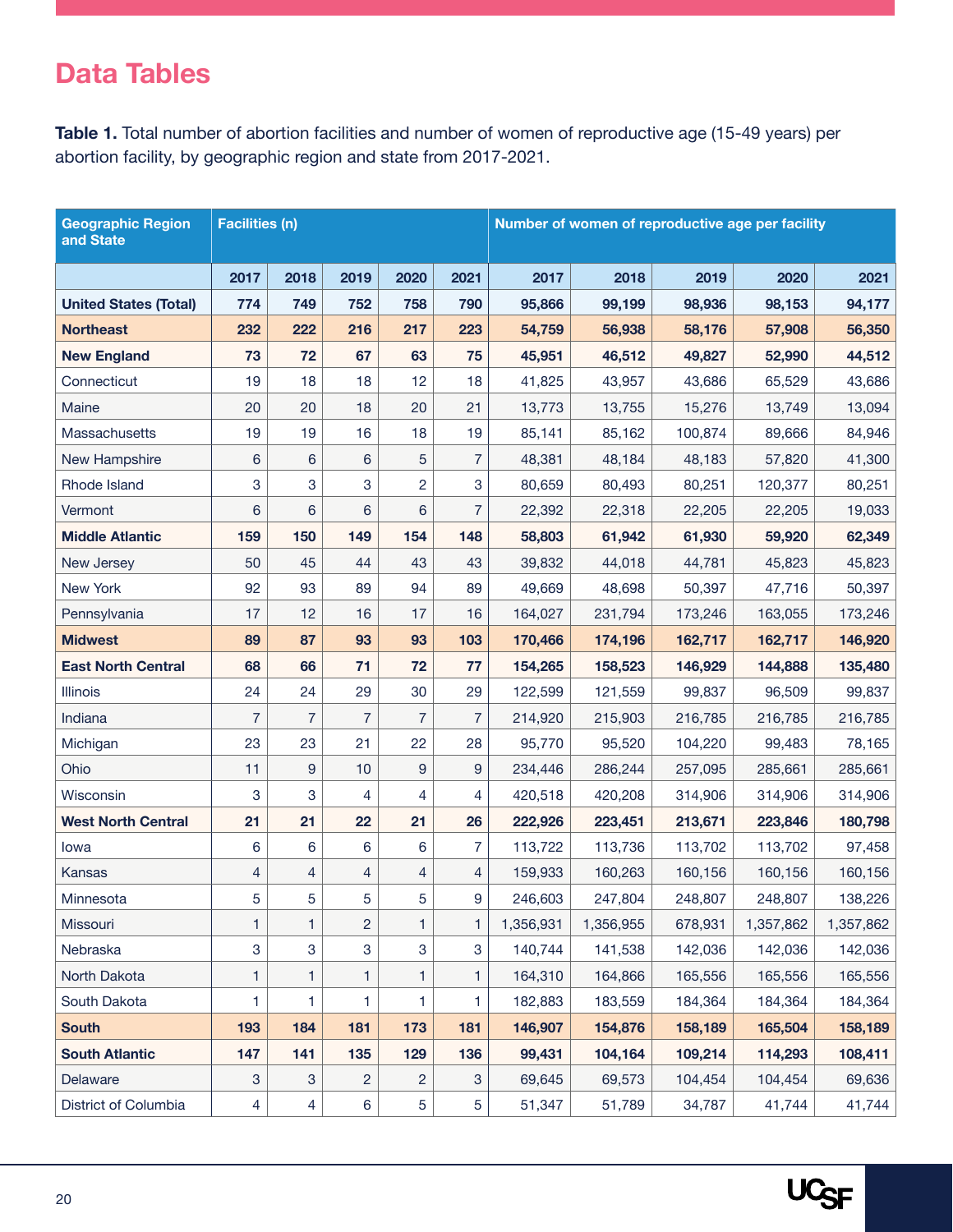| <b>Geographic Region</b><br>and State | <b>Facilities (n)</b> |                |                |      |                 | Number of women of reproductive age per facility |         |         |         |         |  |  |
|---------------------------------------|-----------------------|----------------|----------------|------|-----------------|--------------------------------------------------|---------|---------|---------|---------|--|--|
|                                       | 2017                  | 2018           | 2019           | 2020 | 2021            | 2017                                             | 2018    | 2019    | 2020    | 2021    |  |  |
| Florida                               | 65                    | 63             | 57             | 53   | 55              | 69,239                                           | 71,987  | 79,984  | 86,020  | 82,892  |  |  |
| Georgia                               | 17                    | 17             | 16             | 14   | 15              | 147,157                                          | 148,198 | 158,681 | 181,350 | 169,260 |  |  |
| Maryland                              | 25                    | 22             | 21             | 19   | 21              | 55,597                                           | 62,917  | 65,640  | 72,550  | 65,640  |  |  |
| North Carolina                        | 14                    | 13             | 14             | 16   | 16              | 168,875                                          | 183,326 | 171,254 | 149,847 | 149,847 |  |  |
| South Carolina                        | 3                     | 3              | 3              | 3    | 3               | 374,492                                          | 377,334 | 380,350 | 380,350 | 380,350 |  |  |
| Virginia                              | 15                    | 15             | 15             | 16   | 17              | 129,435                                          | 129,398 | 129,297 | 121,216 | 114,086 |  |  |
| West Virginia                         | 1                     | 1              | $\mathbf{1}$   | 1    | $\mathbf{1}$    | 380,730                                          | 376,293 | 371,751 | 371,751 | 371,751 |  |  |
| <b>East South Central</b>             | 15                    | 15             | 13             | 13   | 15              | 287,931                                          | 288,125 | 332,623 | 332,623 | 288,273 |  |  |
| Alabama                               | 5                     | 5              | 3              | 3    | 5               | 221,821                                          | 221,608 | 368,957 | 368,957 | 221,374 |  |  |
| Kentucky                              | 1                     | 1              | 1              | 1    | $\overline{2}$  | 991,091                                          | 988,756 | 986,520 | 986,520 | 493,260 |  |  |
| Mississippi                           | 1                     | 1              | 1              | 1    | 1               | 686,239                                          | 680,107 | 676,441 | 676,441 | 676,441 |  |  |
| <b>Tennessee</b>                      | 8                     | 8              | 8              | 8    | 7               | 191,566                                          | 193,121 | 194,283 | 194,283 | 222,038 |  |  |
| <b>West South Central</b>             | 31                    | 28             | 33             | 31   | 30              | 303,793                                          | 338,862 | 289,824 | 308,522 | 318,806 |  |  |
| Arkansas                              | 3                     | 3              | 3              | 2    | $\overline{2}$  | 223,031                                          | 223,282 | 223,439 | 335,159 | 335,159 |  |  |
| Louisiana                             | 3                     | 3              | 3              | 3    | 3               | 357,400                                          | 354,996 | 352,594 | 352,594 | 352,594 |  |  |
| Oklahoma                              | 4                     | 3              | 4              | 4    | 3               | 220,452                                          | 294,436 | 221,773 | 221,773 | 295,697 |  |  |
| <b>Texas</b>                          | 21                    | 19             | 23             | 22   | 22              | 323,547                                          | 361,578 | 302,130 | 315,863 | 315,863 |  |  |
| <b>West</b>                           | 260                   | 256            | 262            | 275  | 283             | 68,993                                           | 70,458  | 69,126  | 65,858  | 63,996  |  |  |
| <b>Mountain</b>                       | 55                    | 55             | 53             | 59   | 63              | 99,869                                           | 101,334 | 106,595 | 95,755  | 89,675  |  |  |
| Arizona                               | 8                     | 8              | 8              | 8    | 8               | 195,832                                          | 198,634 | 201,690 | 201,690 | 201,690 |  |  |
| Colorado                              | 21                    | 21             | 19             | 23   | 25              | 62,508                                           | 63,547  | 71,121  | 58,752  | 54,052  |  |  |
| Idaho                                 | 4                     | 4              | 4              | 4    | 4               | 94,879                                           | 96,762  | 98,720  | 98,720  | 98,720  |  |  |
| Montana                               | 5                     | 5              | 6              | 6    | $\overline{7}$  | 43,972                                           | 44,347  | 37,214  | 37,214  | 31,898  |  |  |
| Nevada                                | 8                     | 8              | $\overline{7}$ | 9    | 10 <sub>1</sub> | 84,725                                           | 86,164  | 99,847  | 77,659  | 69,893  |  |  |
| <b>New Mexico</b>                     | 5                     | 5              | 5              | 5    | 6               | 91,227                                           | 91,169  | 91,212  | 91,212  | 76,010  |  |  |
| Utah                                  | 2                     | 2              | $\overline{c}$ | 2    | 2               | 378,477                                          | 386,483 | 394,241 | 394,241 | 394,241 |  |  |
| Wyoming                               | $\overline{c}$        | $\overline{c}$ | $\overline{c}$ | 2    | 1.              | 61,597                                           | 61,443  | 61,534  | 61,534  | 123,068 |  |  |
| <b>Pacific</b>                        | 205                   | 201            | 209            | 216  | 220             | 60,709                                           | 62,009  | 59,624  | 57,692  | 56,643  |  |  |
| Alaska                                | 6                     | 6              | 6              | 5    | 5               | 27,404                                           | 27,138  | 26,917  | 32,300  | 32,300  |  |  |
| California                            | 151                   | 149            | 157            | 163  | 168             | 61,856                                           | 62,619  | 59,266  | 57,085  | 55,386  |  |  |
| Hawaii                                | 3                     | 3              | 3              | 3    | 3               | 100,437                                          | 99,798  | 99,090  | 99,090  | 99,090  |  |  |
| Oregon                                | 12                    | 12             | 12             | 13   | 14              | 78,433                                           | 79,147  | 79,760  | 73,625  | 68,366  |  |  |
| Washington                            | 33                    | 31             | 31             | 32   | 30              | 51,459                                           | 55,535  | 56,153  | 54,398  | 58,024  |  |  |

Note 1: This graph shows the net change in facility openings and closings.

Note 2: Potential patients served was estimated by dividing the population of women of reproductive age (ages 15-49) from U.S. Census data by the total number of facilities in each region. We used data on women as a proxy for people who can become pregnant. This calculation was done for the U.S. at large, each region and subregion, and each state.

Note 3: 2020 and 2021 denominators were derived from 2019 Census data, as 2020-2021 data was not yet available at the time of analysis.



 $ANSIRH$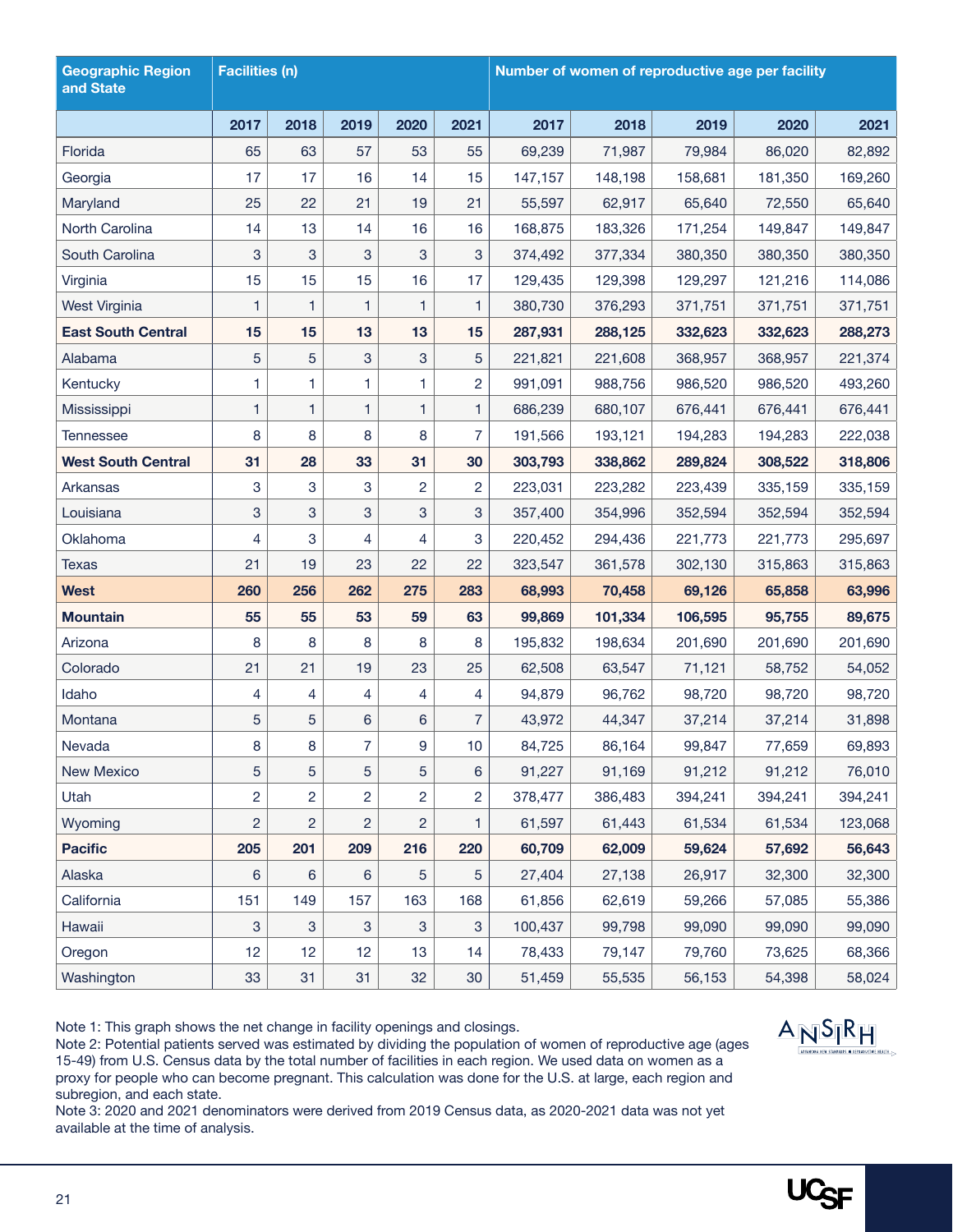<span id="page-21-0"></span>**Table 2.** Total number of abortion facility closures and the net change in open abortion facilities, by geographic region and state from 2017- 2021.

| <b>Geographic Region</b><br>and State |                  | <b>Facility closures (n)</b> |                     |                     |                | New facilities* (n) |                 |                | Net change in the number of<br>open facilities (n) |                |                |                         |  |
|---------------------------------------|------------------|------------------------------|---------------------|---------------------|----------------|---------------------|-----------------|----------------|----------------------------------------------------|----------------|----------------|-------------------------|--|
|                                       | $2017 -$<br>2018 | 2018-<br>2019                | 2019-<br>2020       | 2020-<br>2021       | 2017-<br>2018  | 2018-<br>2019       | 2019-<br>2020   | 2020-<br>2021  | 2017-<br>2018                                      | 2018-<br>2019  | 2019-<br>2020  | 2020-<br>2021           |  |
| <b>United States (Total)</b>          | 29               | 51                           | 43                  | 41                  | 5              | 59                  | 41              | 60             | $-24$                                              | 8              | $-2$           | 19                      |  |
| <b>Northeast</b>                      | 11               | 11                           | 17                  | 18                  | $\overline{2}$ | 8                   | 15              | 19             | $-9$                                               | $-3$           | $-2$           | 1                       |  |
| <b>New England</b>                    | 1                | $6\phantom{1}6$              | 9                   | $\overline{2}$      | $\mathbf 0$    | 3                   | 3               | $\overline{7}$ | 1                                                  | $-3$           | $-6$           | $5\phantom{.0}$         |  |
| Connecticut                           | 1                | 0                            | 6                   | 0                   | 0              | 0                   | $\mathbf 0$     | $\overline{c}$ | 0                                                  | 0              | $-6$           | $\overline{c}$          |  |
| Maine                                 | 0                | $\overline{c}$               | $\mathbf 0$         | $\overline{0}$      | 0              | 0                   | $\mathbf{0}$    | $\mathbf{1}$   | 0                                                  | $-2$           | 0              | 1                       |  |
| Massachusetts                         | 0                | 4                            | 1                   | 1                   | 0              | 3                   | 3               | 1              | 0                                                  | $-1$           | $\overline{2}$ | 0                       |  |
| New Hampshire                         | 0                | $\pmb{0}$                    | 1                   | 0                   | 0              | 0                   | $\overline{0}$  | $\mathbf{1}$   | 0                                                  | $\overline{0}$ | $-1$           | 1                       |  |
| Rhode Island                          | 0                | 0                            | 1                   | 0                   | 0              | 0                   | $\mathbf 0$     | 1              | 0                                                  | $\mathbf 0$    | $-1$           | 1                       |  |
| Vermont                               | $\overline{0}$   | $\mathbf 0$                  | $\mathbf 0$         | 0                   | 0              | 0                   | $\mathbf 0$     | 1              | 0                                                  | $\mathbf 0$    | $\mathbf{0}$   | 1                       |  |
| <b>Middle Atlantic</b>                | 10               | 5                            | 8                   | 16                  | $\overline{2}$ | 5                   | 12              | 12             | $-8$                                               | $\mathbf 0$    | 4              | $-4$                    |  |
| New Jersey                            | 5                | 1                            | $\overline{4}$      | $\overline{c}$      | 0              | 0                   | $\overline{c}$  | $\overline{c}$ | $-5$                                               | $-1$           | $-2$           | $\mathbf{0}$            |  |
| New York                              | 0                | 4                            | 3                   | 14                  | $\overline{c}$ | 3                   | 8               | 10             | $\overline{c}$                                     | $-1$           | 5              | $-4$                    |  |
| Pennsylvania                          | 5                | $\mathbf{0}$                 | $\mathbf{1}$        | 0                   | 0              | $\overline{c}$      | $\overline{c}$  | $\Omega$       | $-5$                                               | $\overline{2}$ | $\mathbf{1}$   | $\pmb{0}$               |  |
| <b>Midwest</b>                        | $\overline{2}$   | $\overline{7}$               | 3                   | 3                   | $\mathbf 0$    | 13                  | 3               | 12             | $-2$                                               | 6              | $\bf{0}$       | $9$                     |  |
| <b>East North Central</b>             | $\overline{2}$   | $6\phantom{a}$               | $\overline{2}$      | 3                   | $\mathbf{0}$   | 11                  | 3               | $\overline{7}$ | $-2$                                               | 5              | 1.             | 4                       |  |
| Illinois                              | 0                | $\overline{c}$               | 1                   | 3                   | 0              | 7                   | $\overline{c}$  | $\overline{c}$ | 0                                                  | 5              | 1              | $-1$                    |  |
| Indiana                               | 0                | 0                            | $\mathsf 0$         | 0                   | 0              | 1                   | $\mathbf 0$     | $\overline{0}$ | 0                                                  | 1              | 0              | 0                       |  |
| Michigan                              | 0                | 3                            | $\mathbf 0$         | 0                   | 0              | 1                   | 1               | 5              | 0                                                  | $-2$           | 1              | 5                       |  |
| Ohio                                  | $\overline{c}$   | 1                            | $\mathbf{1}$        | 0                   | 0              | 1                   | $\overline{0}$  | $\overline{0}$ | $-2$                                               | 0              | $-1$           | 0                       |  |
| Wisconsin                             | 0                | $\pmb{0}$                    | 0                   | 0                   | 0              | 1                   | $\mathbf 0$     | $\overline{0}$ | 0                                                  | 1              | 0              | 0                       |  |
| <b>West North Central</b>             | $\mathbf 0$      | 1                            | 1                   | $\mathbf 0$         | $\mathbf 0$    | $\overline{2}$      | $\mathbf 0$     | 5              | $\mathbf 0$                                        | 1              | $-1$           | 5                       |  |
| lowa                                  | 0                | $\mathbf 0$                  | $\mathbf 0$         | 0                   | 0              | 0                   | $\mathbf 0$     | 1              | 0                                                  | $\mathbf 0$    | 0              | 1                       |  |
| Kansas                                | 0                | $\pmb{0}$                    | $\overline{0}$      | $\mathsf{O}\xspace$ | 0              | 0                   | 0               | $\overline{0}$ | 0                                                  | 0              | $\mathbf{0}$   | $\mathsf{O}\xspace$     |  |
| Minnesota                             | 0                | 1                            | 0                   | 0                   | 0              | 1                   | 0               | 4              | $\Omega$                                           | 0              | $\Omega$       | 4                       |  |
| Missouri                              | 0                | $\mathsf{O}\xspace$          | $\mathbf{1}$        | $\mathsf{O}\xspace$ | $\mathsf 0$    | 1                   | $\mathbf 0$     | $\overline{0}$ | 0                                                  | $\mathbf{1}$   | $-1$           | 0                       |  |
| Nebraska                              | $\mathsf 0$      | $\pmb{0}$                    | $\mathsf 0$         | 0                   | 0              | 0                   | $\mathsf 0$     | 0              | $\pmb{0}$                                          | $\mathbf 0$    | 0              | 0                       |  |
| North Dakota                          | 0                | 0                            | $\overline{0}$      | $\mathsf{O}\xspace$ | $\mathsf 0$    | $\pmb{0}$           | $\mathbf 0$     | $\overline{0}$ | $\mathbf 0$                                        | $\mathbf{0}$   | $\mathbf{0}$   | 0                       |  |
| South Dakota                          | 0                | 0                            | $\mathbf 0$         | $\mathbf 0$         | 0              | 0                   | $\mathbf 0$     | 0              | 0                                                  | 0              | 0              | 0                       |  |
| <b>South</b>                          | 11               | 18                           | 14                  | 5                   | $\overline{2}$ | 16                  | $\overline{5}$  | 8              | $-9$                                               | $-2$           | $-9$           | $\overline{\mathbf{3}}$ |  |
| <b>South Atlantic</b>                 | $\bf{8}$         | 13                           | 12                  | $\overline{2}$      | $\overline{2}$ | $\bf{8}$            | $5\phantom{.0}$ | $\overline{7}$ | $-6$                                               | $-5$           | $-7$           | $\overline{5}$          |  |
| Delaware                              | $\mathsf 0$      | $\mathbf{1}$                 | $\mathsf{O}\xspace$ | 0                   | 0              | $\pmb{0}$           | $\pmb{0}$       | $\mathbf{1}$   | $\pmb{0}$                                          | $-1$           | $\mathbf{0}$   | 1                       |  |
| District of Columbia                  | 0                | $\mathbf 0$                  | 1                   | $\mathsf 0$         | 0              | $\overline{2}$      | $\mathbf 0$     | 1              | $\mathbf 0$                                        | $\overline{c}$ | $-1$           | 1                       |  |
| Florida                               | 3                | $\boldsymbol{9}$             | 5                   | 0                   | 1              | 3                   | $\mathbf{1}$    | 0              | $-2$                                               | $-6$           | $-4$           | $\pmb{0}$               |  |
| Georgia                               | 1                | $\pmb{0}$                    | $\overline{c}$      | 0                   | 1              | $\pmb{0}$           | $\mathbf 0$     | 1              | $\mathbf 0$                                        | 0              | $-2$           | 1                       |  |
| Maryland                              | 3                | $\overline{2}$               | $\overline{4}$      | $\mathbf{1}$        | 0              | $\mathbf{1}$        | $\overline{2}$  | $\overline{c}$ | $-3$                                               | $-1$           | $-2$           | $\mathbf{1}$            |  |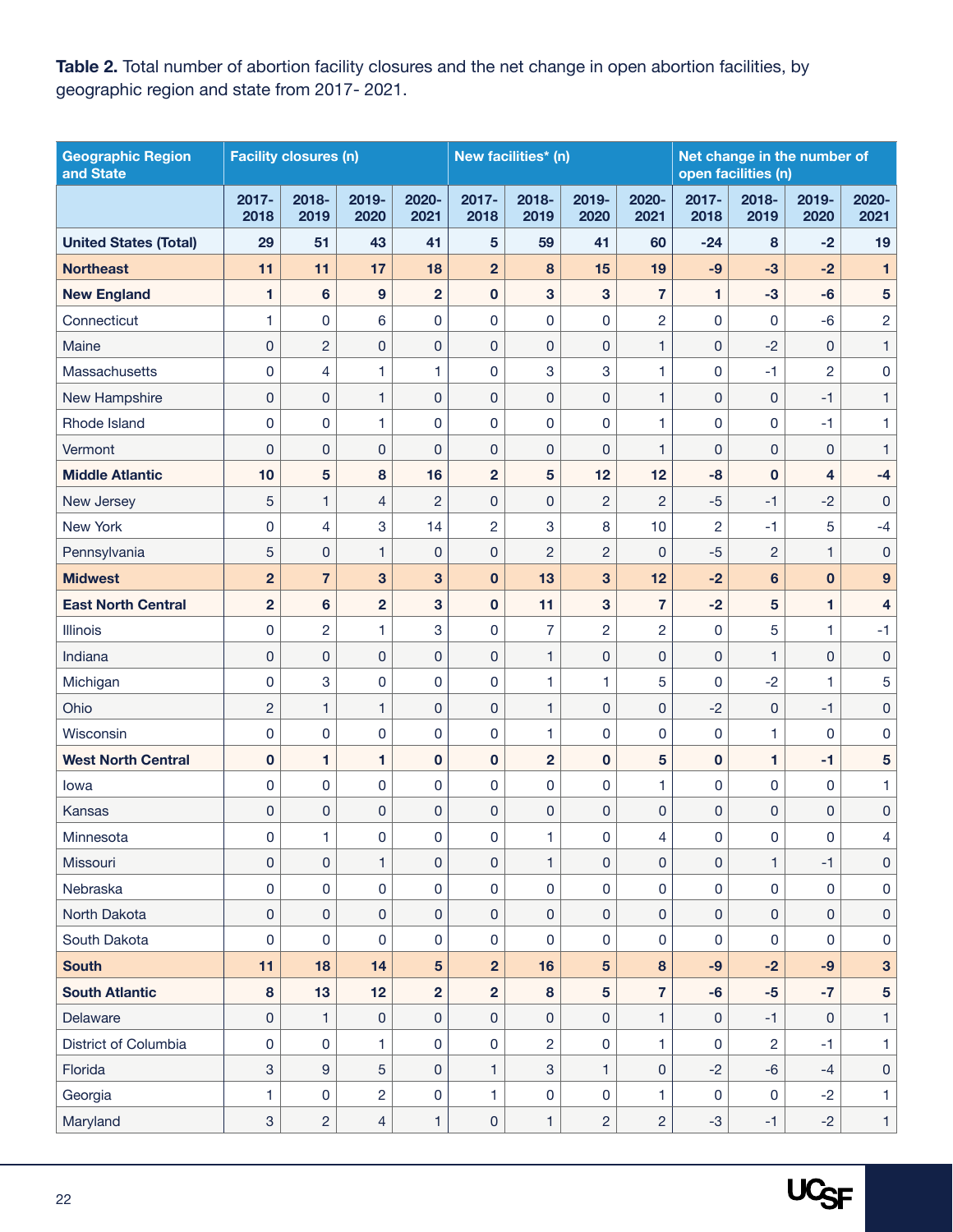| <b>Geographic Region</b><br>and State |                     | <b>Facility closures (n)</b> |                  |                     |                     | New facilities* (n) |                |                | Net change in the number of<br>open facilities (n) |                     |                         |                         |
|---------------------------------------|---------------------|------------------------------|------------------|---------------------|---------------------|---------------------|----------------|----------------|----------------------------------------------------|---------------------|-------------------------|-------------------------|
|                                       | $2017 -$<br>2018    | 2018-<br>2019                | 2019-<br>2020    | 2020-<br>2021       | 2017-<br>2018       | 2018-<br>2019       | 2019-<br>2020  | 2020-<br>2021  | 2017-<br>2018                                      | 2018-<br>2019       | 2019-<br>2020           | 2020-<br>2021           |
| North Carolina                        | 1                   | 0                            | 0                | 0                   | 0                   | 1                   | $\overline{c}$ | 0              | $-1$                                               | $\mathbf{1}$        | $\overline{c}$          | 0                       |
| South Carolina                        | $\mathbf{0}$        | 0                            | 0                | $\mathbf{0}$        | $\mathbf 0$         | $\mathsf 0$         | 0              | 0              | $\mathbf{0}$                                       | $\mathbf{0}$        | $\mathbf{0}$            | 0                       |
| Virginia                              | 0                   | 1                            | 0                | 1                   | 0                   | 1                   | 0              | 2              | 0                                                  | 0                   | 0                       | 1                       |
| West Virginia                         | 0                   | 0                            | 0                | 0                   | 0                   | 0                   | 0              | 0              | 0                                                  | $\mathbf 0$         | 0                       | 0                       |
| <b>East South Central</b>             | $\bf{0}$            | 3                            | $\mathbf 0$      | 1                   | $\mathbf 0$         | 1                   | $\mathbf{0}$   | 1              | $\mathbf 0$                                        | $-2$                | $\mathbf 0$             | $\mathbf 0$             |
| Alabama                               | $\overline{0}$      | $\overline{c}$               | 0                | 0                   | $\pmb{0}$           | 0                   | 0              | 0              | $\pmb{0}$                                          | $-2$                | $\mathbf{0}$            | $\mathsf 0$             |
| Kentucky                              | 0                   | 0                            | 0                | 0                   | 0                   | 0                   | 0              | 1              | 0                                                  | $\mathbf 0$         | 0                       | 1                       |
| Mississippi                           | $\mathbf 0$         | 0                            | 0                | 0                   | $\pmb{0}$           | 0                   | 0              | 0              | $\pmb{0}$                                          | $\mathbf{0}$        | $\mathbf 0$             | $\mathsf{O}\xspace$     |
| Tennessee                             | 0                   | 1                            | 0                | 1                   | $\mathsf 0$         | 1                   | 0              | 0              | 0                                                  | $\mathbf 0$         | $\mathbf 0$             | $-1$                    |
| <b>West South Central</b>             | 3                   | $\overline{2}$               | $\overline{2}$   | $\overline{2}$      | $\bf{0}$            | 7                   | $\mathbf{0}$   | $\mathbf 0$    | $-3$                                               | 5                   | $-2$                    | $-2$                    |
| Arkansas                              | 0                   | 0                            | 1                | 0                   | $\mathsf 0$         | 0                   | 0              | 0              | $\mathbf 0$                                        | $\mathbf 0$         | $-1$                    | $\pmb{0}$               |
| Louisiana                             | $\mathbf 0$         | 0                            | 0                | $\pmb{0}$           | $\pmb{0}$           | 0                   | 0              | 0              | $\overline{0}$                                     | $\overline{0}$      | $\mathbf 0$             | $\mathsf 0$             |
| Oklahoma                              | 1                   | 0                            | 0                | 1                   | $\mathsf 0$         | 1                   | 0              | 0              | $-1$                                               | 1                   | $\mathbf 0$             | $-1$                    |
| Texas                                 | $\overline{c}$      | $\overline{c}$               | 1                | 1                   | $\overline{0}$      | 6                   | 0              | 0              | $-2$                                               | 4                   | $-1$                    | $-1$                    |
| <b>West</b>                           | 5                   | 15                           | 9                | 15                  | 1                   | 22                  | 18             | 21             | $-4$                                               | $\overline{7}$      | 9                       | $6\phantom{1}6$         |
| <b>Mountain</b>                       | $\pmb{0}$           | 5                            | $\pmb{0}$        | $\overline{2}$      | $\bf{0}$            | 3                   | 5              | 6              | $\mathbf 0$                                        | $-2$                | $5\phantom{.0}$         | $\overline{\mathbf{4}}$ |
| Arizona                               | 0                   | 1                            | 0                | 0                   | $\mathsf 0$         | 1                   | 0              | 0              | $\overline{0}$                                     | 0                   | 0                       | $\pmb{0}$               |
| Colorado                              | $\mathbf 0$         | 3                            | 0                | 1                   | $\mathsf 0$         | $\mathbf{1}$        | 3              | 3              | $\overline{0}$                                     | $-2$                | 3                       | $\overline{c}$          |
| Idaho                                 | 0                   | 0                            | 0                | 0                   | $\mathbf 0$         | 0                   | 0              | 0              | $\overline{0}$                                     | $\mathbf 0$         | $\mathbf 0$             | $\pmb{0}$               |
| Montana                               | 0                   | 0                            | 0                | 0                   | $\mathsf 0$         | 1                   | 0              | 1              | $\overline{0}$                                     | 1                   | $\mathbf 0$             | $\mathbf{1}$            |
| Nevada                                | 0                   | 1                            | 0                | 0                   | 0                   | 0                   | $\overline{c}$ | 1              | $\mathbf 0$                                        | $-1$                | $\overline{c}$          | 1                       |
| <b>New Mexico</b>                     | $\mathbf 0$         | 0                            | 0                | 0                   | $\mathsf 0$         | 0                   | 0              | 1              | $\overline{0}$                                     | $\mathbf 0$         | $\mathbf{0}$            | $\mathbf{1}$            |
| Utah                                  | 0                   | 0                            | 0                | 0                   | 0                   | 0                   | 0              | 0              | 0                                                  | $\overline{0}$      | $\overline{0}$          | $\mathbf 0$             |
| Wyoming                               | 0                   | 0                            | 0                | 1                   | $\pmb{0}$           | $\pmb{0}$           | 0              | 0              | 0                                                  | 0                   | $\pmb{0}$               | $-1$                    |
| <b>Pacific</b>                        | 5                   | 10                           | $\boldsymbol{9}$ | 13                  | $\blacksquare$      | 19                  | 13             | 15             | $-4$                                               | $\boldsymbol{9}$    | $\overline{\mathbf{4}}$ | $\overline{2}$          |
| Alaska                                | 0                   | 1                            | $\mathbf{1}$     | 0                   | $\pmb{0}$           | 1                   | $\pmb{0}$      | 0              | $\pmb{0}$                                          | $\mathbf 0$         | $-1$                    | $\mathsf{O}\xspace$     |
| California                            | 3                   | $\overline{7}$               | 6                | 9                   | $\mathbf{1}$        | 16                  | $10$           | 12             | $-2$                                               | $\boldsymbol{9}$    | $\overline{4}$          | $\mathbf{3}$            |
| Hawaii                                | $\mathsf{O}\xspace$ | 0                            | 0                | $\mathsf{O}\xspace$ | $\pmb{0}$           | $\mathsf{O}\xspace$ | $\pmb{0}$      | $\pmb{0}$      | $\pmb{0}$                                          | $\mathbf 0$         | $\pmb{0}$               | $\mathbf 0$             |
| Oregon                                | $\mathsf 0$         | $\overline{c}$               | $\mathbf{1}$     | 0                   | $\mathsf{O}\xspace$ | $\overline{2}$      | $\overline{c}$ | 1.             | $\mathbf 0$                                        | $\mathbf 0$         | $\mathbf{1}$            | $\mathbf{1}$            |
| Washington                            | $\overline{c}$      | $\mathsf{O}\xspace$          | $\mathbf{1}$     | $\overline{4}$      | $\mathsf{O}\xspace$ | $\pmb{0}$           | $\mathbf{1}$   | $\overline{c}$ | $-2$                                               | $\mathsf{O}\xspace$ | $\mathsf{O}\xspace$     | $-2$                    |

\*To be included as a "new" facility in any given year, the facility must have never been open in a previous data collection year. (For example, if a clinic was open in 2020 but not in 2017, 2018, or 2019, it would be considered a new clinic in 2020. However, if a clinic was open in 2017 and 2018 but temporarily closed in 2019, it would not be considered a "new" clinic if reopened in 2020.)



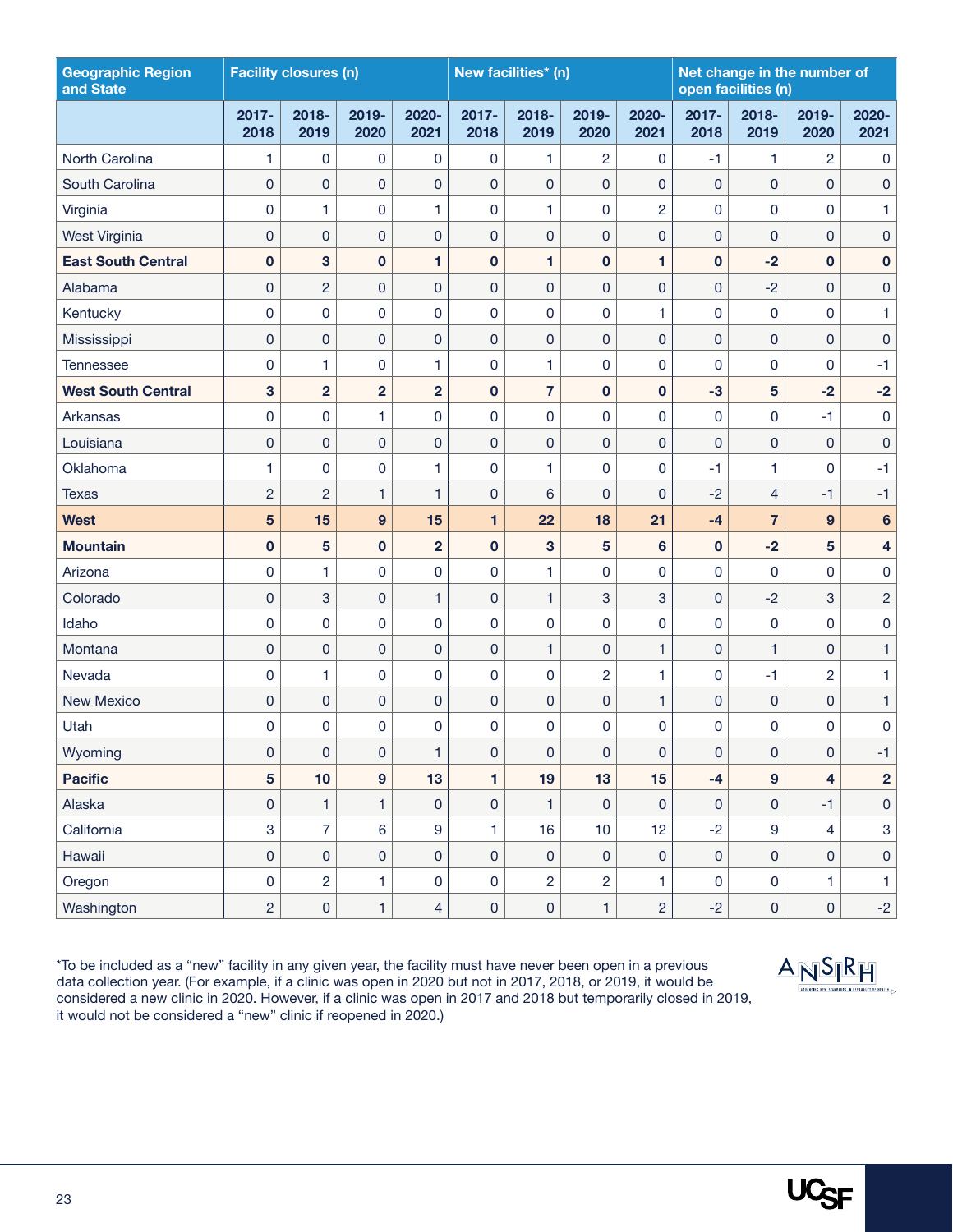#### <span id="page-23-0"></span>**Table 3.** Types of abortion services offered by abortion facilities, by geographic region and state from 2017-2021.

| Geographic<br><b>Region and</b><br><b>State</b> |        | <b>Facilities offering only procedural</b><br>abortion only, n (%) |        |        |        |         | <b>Facilities offering only medication</b><br>abortion only, n (%) |         |         |                   | <b>Facilities offering both procedural</b><br>abortion and medication abortion,<br>n(%) |          |                   |          |          |
|-------------------------------------------------|--------|--------------------------------------------------------------------|--------|--------|--------|---------|--------------------------------------------------------------------|---------|---------|-------------------|-----------------------------------------------------------------------------------------|----------|-------------------|----------|----------|
|                                                 | 2017   | 2018                                                               | 2019   | 2020   | 2021   | 2017    | 2018                                                               | 2019    | 2020    | 2021              | 2017                                                                                    | 2018     | 2019              | 2020     | 2021     |
| <b>United States</b><br>(Total)                 | 34(4)  | 32(4)                                                              | 25(3)  | 23(3)  | 12(2)  |         | 232 (30) 217 (29) 241 (32)                                         |         |         | 264 (35) 312 (40) | 504(66)                                                                                 |          | 496 (67) 484 (65) | 466 (62) | 461 (59) |
| <b>Northeast</b>                                | 18 (8) | 17(8)                                                              | 16(7)  | 13(6)  | 6(3)   | 89 (39) | 84 (38)                                                            | 84 (39) | 83 (39) | 93 (42)           | 124 (54)                                                                                |          | 120 (54) 116 (54) | 115 (55) | 122 (56) |
| <b>New England</b>                              | 4(6)   | 3(4)                                                               | 2(3)   | 1(2)   | 2(3)   | 34 (47) | 33 (46)                                                            | 32 (48) | 29 (47) | 38 (51)           | 35(48)                                                                                  | 36 (50)  | 33 (49)           | 32 (52)  | 34 (46)  |
| Connecticut                                     | 0(0)   | 0(0)                                                               | 0(0)   | 0(0)   | 0(0)   | 13 (68) | 12 (67)                                                            | 12 (67) | 6(50)   | 11(61)            | 6(32)                                                                                   | 6(33)    | 6(33)             | 6(50)    | 7(39)    |
| Maine                                           | 0(0)   | 0(0)                                                               | 0(0)   | 0(0)   | 0(0)   | 17 (85) | 17 (85)                                                            | 15 (83) | 17(85)  | 18 (86)           | 3(15)                                                                                   | 3(15)    | 3(17)             | 3(15)    | 3(14)    |
| <b>Massachusetts</b>                            | 4(21)  | 3(16)                                                              | 2(13)  | 1(6)   | 2(11)  | 0(0)    | 0(0)                                                               | 0(0)    | 2(11)   | 2(11)             | 15 (79)                                                                                 | 16 (84)  | 14 (88)           | 14 (82)  | 14 (78)  |
| <b>New</b><br>Hampshire                         | 0(0)   | 0(0)                                                               | 0(0)   | 0(0)   | 0(0)   | 1(17)   | 1(17)                                                              | 1(17)   | 1(20)   | 2(29)             | 5(83)                                                                                   | 5(83)    | 5(83)             | 4(80)    | 5(71)    |
| Rhode Island                                    | 0(0)   | 0(0)                                                               | 0(0)   | 0(0)   | 0(0)   | 0(0)    | 0(0)                                                               | 1(33)   | 0(0)    | 1(33)             | 3(100)                                                                                  | 3(100)   | 2(67)             | 2(100)   | 2(67)    |
| Vermont                                         | 0(0)   | 0(0)                                                               | 0(0)   | 0(0)   | 0(0)   | 3(50)   | 3(50)                                                              | 3(50)   | 3(50)   | 4(57)             | 3(50)                                                                                   | 3(50)    | 3(50)             | 3(50)    | 3(43)    |
| <b>Middle</b><br><b>Atlantic</b>                | 14(9)  | 14(9)                                                              | 14 (9) | 12(8)  | 4(3)   | 55(35)  | 51 (34)                                                            | 52 (35) | 54 (36) | 55 (37)           | 89 (56)                                                                                 | 84 (56)  | 83 (56)           | 83 (56)  | 88 (60)  |
| New Jersey                                      | 6(12)  | 6(14)                                                              | 6(14)  | 2(5)   | 1(2)   | 22(45)  | 17 (39)                                                            | 17 (39) | 20(47)  | 20(47)            | 21(43)                                                                                  | 21(48)   | 21(48)            | 21 (49)  | 22(51)   |
| New York                                        | 8(9)   | 8(9)                                                               | 8(9)   | 10(11) | 3(3)   | 29 (32) | 31 (33)                                                            | 31 (35) | 31(34)  | 32 (36)           | 55 (60)                                                                                 | 54 (58)  | 50 (56)           | 50 (55)  | 54 (61)  |
| Pennsylvania                                    | 0(0)   | 0(0)                                                               | 0(0)   | 0(0)   | 0(0)   | 4(24)   | 3(25)                                                              | 4(25)   | 3(20)   | 3(20)             | 13(77)                                                                                  | 9(75)    | 12(75)            | 12(80)   | 12 (80)  |
| <b>Midwest</b>                                  | 2(2)   | 2(2)                                                               | 0(0)   | 1(1)   | 2(2)   | 20(23)  | 19 (22)                                                            | 30 (32) | 30 (32) | 43 (42)           | 66 (75)                                                                                 | 65 (76)  | 63 (68)           | 62 (67)  | 57 (56)  |
| <b>East North</b><br><b>Central</b>             | 1(2)   | 1(2)                                                               | 0(0)   | 0(0)   | 1(1)   | 16 (24) | 15 (23)                                                            | 24 (34) | 25(35)  | 32 (42)           | 50 (75)                                                                                 | 49 (75)  | 47 (66)           | 47 (65)  | 43 (57)  |
| <b>Illinois</b>                                 | 0(0)   | 0(0)                                                               | 0(0)   | 0(0)   | 0(0)   | 9(38)   | 8 (33)                                                             | 12(41)  | 13(43)  | 16 (55)           | 15 (63)                                                                                 | 16 (67)  | 17 (59)           | 17(57)   | 13 (45)  |
| Indiana                                         | 0(0)   | 0(0)                                                               | 0(0)   | 0(0)   | 0(0)   | 1(17)   | 1(17)                                                              | 2(29)   | 2(29)   | 2(29)             | 5(83)                                                                                   | 5(83)    | 5(71)             | 5(71)    | 5(71)    |
| Michigan                                        | 0(0)   | 0(0)                                                               | 0(0)   | 0(0)   | 1(4)   | 5(22)   | 5(22)                                                              | 6(29)   | 7(32)   | 11(41)            | 18 (78)                                                                                 | 18 (78)  | 15(71)            | 15 (68)  | 15 (56)  |
| Ohio                                            | 1(9)   | 1(11)                                                              | 0(0)   | 0(0)   | 0(0)   | 1(9)    | 1(11)                                                              | 3(30)   | 2(22)   | 2(22)             | 9(82)                                                                                   | 7(78)    | 7(70)             | 7 (78)   | 7(78)    |
| Wisconsin                                       | 0(0)   | 0(0)                                                               | 0(0)   | 0(0)   | 0(0)   | 0(0)    | 0(0)                                                               | 1(25)   | 1(25)   | 1(25)             | 3(100)                                                                                  | 3(100)   | 3(75)             | 3(75)    | 3(75)    |
| <b>West North</b><br><b>Central</b>             | 1(5)   | 1(5)                                                               | 0(0)   | 1(5)   | 1(4)   | 4(19)   | 4 (19)                                                             | 6(27)   | 5(24)   | 11 (42)           | 16 (76)                                                                                 | 16 (76)  | 16 (73)           | 15 (71)  | 14 (54)  |
| lowa                                            | 0(0)   | 0(0)                                                               | 0(0)   | 0(0)   | 0(0)   | 3(50)   | 3(50)                                                              | 3(50)   | 3(50)   | 5(57)             | 3(50)                                                                                   | 3(50)    | 3(50)             | 3(50)    | 3(43)    |
| Kansas                                          | 0(0)   | 0(0)                                                               | 0(0)   | 0(0)   | 0(0)   | 1(25)   | 1(25)                                                              | 1(25)   | 1(25)   | 1(25)             | 3(75)                                                                                   | 3(75)    | 3(75)             | 3(75)    | 3(75)    |
| Minnesota                                       | 1(20)  | 1(20)                                                              | 0(0)   | 0(0)   | 0(0)   | 0(0)    | 0(0)                                                               | 1(20)   | 1(20)   | 6(67)             | 4(80)                                                                                   | 4(80)    | 4(80)             | 4(80)    | 3(33)    |
| Missouri                                        | 0(0)   | 0(0)                                                               | 0(0)   | 1(100) | 1(100) | 0(0)    | 0(0)                                                               | 1(50)   | 0(0)    | 0(0)              | 1(100)                                                                                  | 1(100)   | 1(50)             | 0(0)     | 0(0)     |
| Nebraska                                        | 0(0)   | 0(0)                                                               | 0(0)   | 0(0)   | 0(0)   | 0(0)    | 0(0)                                                               | 0(0)    | (0)     | 0(0)              | 3(100)                                                                                  | 3(100)   | 3(100)            | 3(100)   | 3(100)   |
| North Dakota                                    | 0(0)   | 0(0)                                                               | 0(0)   | 0(0)   | 0(0)   | 0(0)    | 0(0)                                                               | 0(0)    | 0(0)    | 0(0)              | 1(100)                                                                                  | 1(100)   | 1(100)            | 1(100)   | 1(100)   |
| South Dakota                                    | 0(0)   | 0(0)                                                               | 0(0)   | 0(0)   | 0(0)   | 0(0)    | 0(0)                                                               | 0(0)    | 0(0)    | 0(0)              | 1(100)                                                                                  | 1(100)   | 1(100)            | 1(100)   | 1(100)   |
| <b>South</b>                                    | 4 (2)  | 3 (2)                                                              | 1(1)   | 1(1)   | 2(1)   | 20(10)  | 17(9)                                                              | 26(14)  | 21(12)  | 32(18)            | 168 (88)                                                                                | 163(89)  | 153 (85)          | 148 (87) | 147 (81) |
| <b>South Atlantic</b>                           | 2(1)   | 2(1)                                                               | 0(0)   | 0(0)   | 1(1)   | 15(10)  | 13(9)                                                              | 18 (14) | 16(13)  | 24(18)            | 129 (88)                                                                                | 125 (89) | 115 (87)          | 110 (87) | 111 (82) |
| Delaware                                        | 0(0)   | 0(0)                                                               | 0(0)   | 0(0)   | 0(0)   | 1(33)   | 1(33)                                                              | 0(0)    | 0(0)    | 1(33)             | 2(67)                                                                                   | 2(67)    | 2(100)            | 2(100)   | 2(67)    |
| District of<br>Columbia                         | 1(25)  | 1(25)                                                              | 0(0)   | 0(0)   | 0(0)   | 0(0)    | 0(0)                                                               | 0(0)    | 0(0)    | 1(20)             | 3(75)                                                                                   | 3(75)    | 5(100)            | 5(100)   | 4(80)    |
| Florida                                         | 1(2)   | 1(2)                                                               | 0(0)   | 0(0)   | 0(0)   | 5(8)    | 4(7)                                                               | 7(12)   | 6(12)   | 5(9)              | 58 (91)                                                                                 | 57 (92)  | 50 (88)           | 46 (89)  | 50 (91)  |

UC<sub>SF</sub>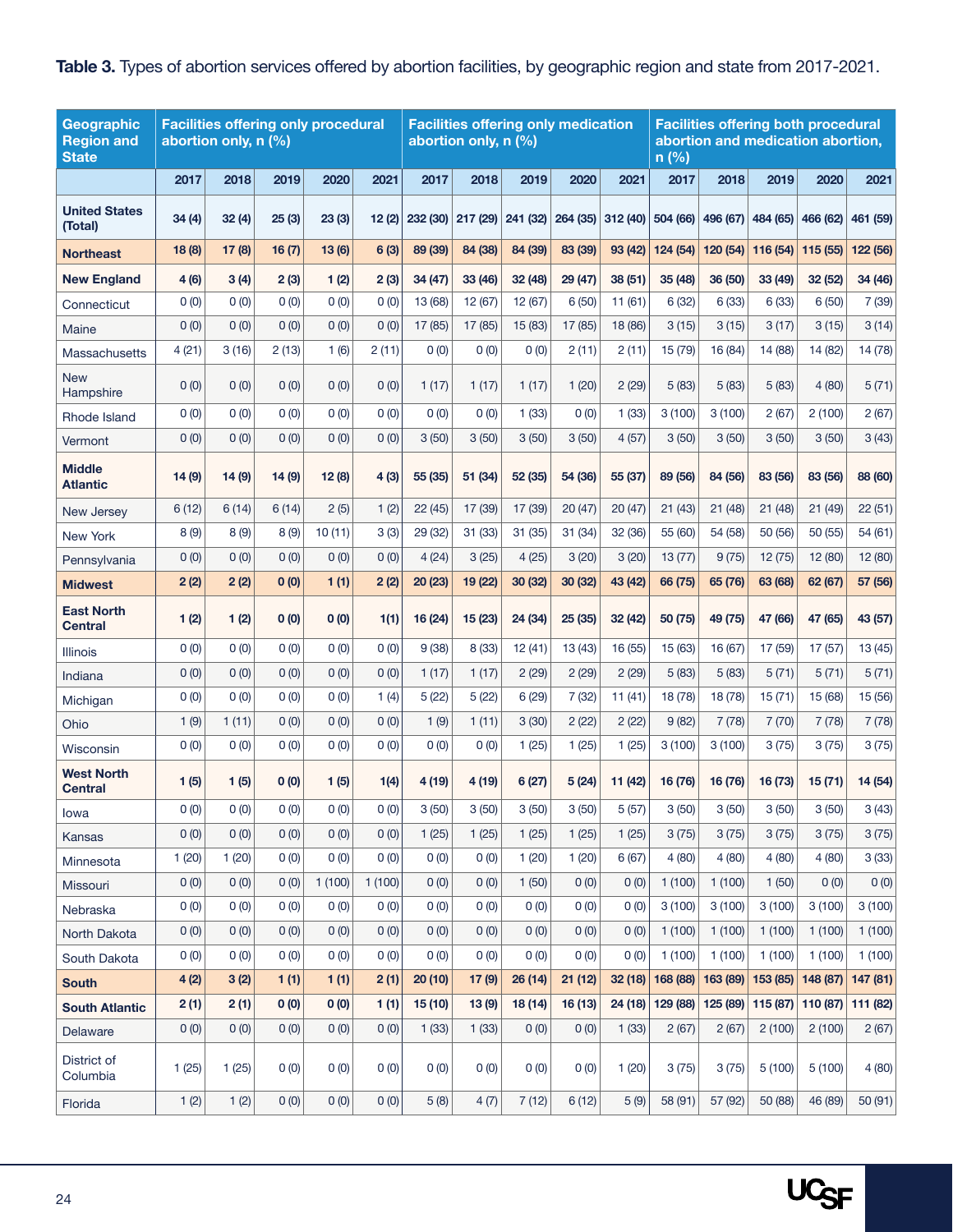| Geographic<br><b>Region and</b><br><b>State</b> |          | abortion only, n (%) | <b>Facilities offering only procedural</b> |       |       |          | <b>Facilities offering only medication</b><br>abortion only, n (%) |          |          |          | <b>Facilities offering both procedural</b><br>abortion and medication abortion,<br>n(%) |                                              |          |          |          |  |
|-------------------------------------------------|----------|----------------------|--------------------------------------------|-------|-------|----------|--------------------------------------------------------------------|----------|----------|----------|-----------------------------------------------------------------------------------------|----------------------------------------------|----------|----------|----------|--|
|                                                 | 2017     | 2018                 | 2019                                       | 2020  | 2021  | 2017     | 2018                                                               | 2019     | 2020     | 2021     | 2017                                                                                    | 2018                                         | 2019     | 2020     | 2021     |  |
| Georgia                                         | 0(0)     | 0(0)                 | 0(0)                                       | 0(0)  | 0(0)  | 4(24)    | 4(24)                                                              | 4(25)    | 4(29)    | 6(40)    | 13(77)                                                                                  | 13(77)                                       | 12(75)   | 10(71)   | 9(60)    |  |
| Maryland                                        | 0(0)     | 0(0)                 | 0(0)                                       | 0(0)  | 0(0)  | 4(16)    | 4(18)                                                              | 5(24)    | 4(22)    | 7(33)    | 21(84)                                                                                  | 18 (82)                                      | 16 (76)  | 14 (78)  | 14 (67)  |  |
| North Carolina                                  | 0(0)     | 0(0)                 | 0(0)                                       | 0(0)  | 1(6)  | 0(0)     | 0(0)                                                               | 1(7)     | 1(7)     | 1(6)     | 14 (100)                                                                                | 13 (100)                                     | 13 (93)  | 14 (93)  | 14 (88)  |  |
| South Carolina                                  | 0(0)     | 0(0)                 | 0(0)                                       | 0(0)  | 0(0)  | 0(0)     | 0(0)                                                               | 0(0)     | 0(0)     | 0(0)     | 3(100)                                                                                  | 3(100)                                       | 3(100)   | 3(100)   | 3(100)   |  |
| Virginia                                        | 0(0)     | 0(0)                 | 0(0)                                       | 0(0)  | 0(0)  | 1(7)     | 0(0)                                                               | 1(7)     | 1(6)     | 3(18)    | 14 (93)                                                                                 | 15 (100)                                     | 14 (93)  | 15 (94)  | 14 (82)  |  |
| <b>West Virginia</b>                            | 0(0)     | 0(0)                 | 0(0)                                       | 0(0)  | 0(0)  | 0(0)     | 0(0)                                                               | 0(0)     | 0(0)     | 0(0)     | 1(100)                                                                                  | 1(100)                                       | 1(100)   | 1(100)   | 1(100)   |  |
| <b>East South</b><br><b>Central</b>             | 1(7)     | 1(7)                 | 1(8)                                       | 1(8)  | 0(0)  | 2(13)    | 2(13)                                                              | 3(23)    | 2(15)    | 2(13)    | 12 (80)                                                                                 | 12 (80)                                      | 9(69)    | 10 (77)  | 13 (87)  |  |
| Alabama                                         | 1(20)    | 1(20)                | 1(33)                                      | 1(33) | 0(0)  | 0(0)     | 0(0)                                                               | 0(0)     | 0(0)     | 1(20)    | 4(80)                                                                                   | 4(80)                                        | 2(67)    | 2(67)    | 4(80)    |  |
| Kentucky                                        | 0(0)     | 0(0)                 | 0(0)                                       | 0(0)  | 0(0)  | 0(0)     | 0(0)                                                               | 0(0)     | 0(0)     | 0(0)     | 1(100)                                                                                  | 1(100)                                       | 1(100)   | 1(100)   | 2(100)   |  |
| Mississippi                                     | 0(0)     | 0(0)                 | 0(0)                                       | 0(0)  | 0(0)  | 0(0)     | 0(0)                                                               | 0(0)     | 0(0)     | 0(0)     | 1(100)                                                                                  | 1(100)                                       | 1(100)   | 1(100)   | 1(100)   |  |
| <b>Tennessee</b>                                | 0(0)     | 0(0)                 | 0(0)                                       | 0(0)  | 0(0)  | 2(25)    | 2(25)                                                              | 3(38)    | 2(25)    | 1(14)    | 6(75)                                                                                   | 6(75)                                        | 5(63)    | 6(75)    | 6(86)    |  |
| <b>West South</b><br><b>Central</b>             | 1(3)     | 0(0)                 | 0(0)                                       | 0(0)  | 1(3)  | 3(10)    | 2(7)                                                               | 5(15)    | 3(10)    | 6(20)    | 27 (87)                                                                                 | 26 (93)                                      | 28 (85)  | 28 (90)  | 23 (77)  |  |
| Arkansas                                        | 0(0)     | 0(0)                 | 0(0)                                       | 0(0)  | 0(0)  | 2(67)    | 2(67)                                                              | 2(67)    | 1(50)    | 1(50)    | 1(33)                                                                                   | 1(33)                                        | 1(33)    | 1(50)    | 1(50)    |  |
| Louisiana                                       | 0(0)     | 0(0)                 | 0(0)                                       | 0(0)  | 0(0)  | 0(0)     | 0(0)                                                               | 0(0)     | 0(0)     | 0(0)     | 3(100)                                                                                  | 3(100)                                       | 3(100)   | 3(100)   | 3(100)   |  |
| Oklahoma                                        | 0(0)     | 0(0)                 | 0(0)                                       | 0(0)  | 0(0)  | 1(25)    | 0(0)                                                               | 1(25)    | 0(0)     | 0(0)     | 3(75)                                                                                   | 3(100)                                       | 3(75)    | 4(100)   | 3(100)   |  |
| Texas                                           | 1(5)     | 0(0)                 | 0(0)                                       | 0(0)  | 1(5)  | 0(0)     | 0(0)                                                               | 2(9)     | 2(9)     | 5(23)    | 20 (95)                                                                                 | 19 (100)                                     | 21(91)   | 20 (91)  | 16 (73)  |  |
| <b>West</b>                                     | 10(4)    | 10(4)                | 7(3)                                       | 6(2)  | 2(1)  | 103 (40) | 97 (38)                                                            | 101 (39) | 130 (47) | 144 (51) | 146 (56)                                                                                | 148 (58)                                     | 152 (58) | 139 (51) | 135 (48) |  |
| <b>Mountain</b>                                 | 4(7)     | 4(7)                 | 2(4)                                       | 2(3)  | 2(3)  | 16 (30)  | 16 (30)                                                            | 17 (33)  | 20 (34)  | 28 (44)  | 34 (63)                                                                                 | 34 (63)                                      | 33 (64)  | 37 (63)  | 33 (52)  |  |
| Arizona                                         | 0(0)     | 0(0)                 | 0(0)                                       | 0(0)  | 0(0)  | 1(13)    | 1(13)                                                              | 1(13)    | 1(13)    | 1(13)    | 7(88)                                                                                   | 7(88)                                        | 7(88)    | 7(88)    | 7(88)    |  |
| Colorado                                        | 2(10)    | 2(10)                | 1(5)                                       | 1(4)  | 1(4)  | 8 (38)   | 8 (38)                                                             | 7(37)    | 10(44)   | 13 (52)  | 11 (52)                                                                                 | 11 (52)                                      | 11 (58)  | 12 (52)  | 11(44)   |  |
| Idaho                                           | 0(0)     | 0(0)                 | 0(0)                                       | 0(0)  | 0(0)  | 2(50)    | 2(50)                                                              | 2(50)    | 2(50)    | 2(50)    | 2(50)                                                                                   | 2(50)                                        | 2(50)    | 2(50)    | 2(50)    |  |
| Montana                                         | 0(0)     | 0(0)                 | 0(0)                                       | 0(0)  | 0(0)  | 1(25)    | 1(25)                                                              | 2(33)    | 2(33)    | 3(43)    | 3(75)                                                                                   | 3(75)                                        | 4(67)    | 4(67)    | 4(57)    |  |
| Nevada                                          | 2(25)    | 2(25)                | 1(14)                                      | 1(11) | 1(11) | 2(25)    | 2(25)                                                              | 2(29)    | 3(33)    | 4(44)    | 4(50)                                                                                   | 4(50)                                        | 4(57)    | 5(56)    | 4(44)    |  |
| New Mexico                                      | $0\ (0)$ | (0)                  | $0\ (0)$                                   | 1(11) | 0(0)  | 1(20)    | 1(20)                                                              | 1(20)    | 1(20)    | 3(50)    | 4(80)                                                                                   | 4(80)                                        | 4(80)    | 4(80)    | 3(50)    |  |
| Utah                                            | 0(0)     | 0(0)                 | 0(0)                                       | 0(0)  | 0(0)  | 0(0)     | 0(0)                                                               | 0(0)     | 0(0)     | 0(0)     | 2(100)                                                                                  | 2(100)                                       | 2(100)   | 2(100)   | 2(100)   |  |
| Wyoming                                         | 0(0)     | 0(0)                 | 0(0)                                       | 0(0)  | 0(0)  | 1(50)    | 1(50)                                                              | 2(100)   | 1(50)    | 1(100)   | 1(50)                                                                                   | 1(50)                                        | 0(0)     | 1(50)    | 0(0)     |  |
| <b>Pacific</b>                                  | 6(3)     | 6(3)                 | 8(3)                                       | 4(2)  | 0(0)  | 87 (42)  | 81 (40)                                                            | 84 (42)  |          |          |                                                                                         | 110 (51) 116 (53) 112 (55) 114 (57) 112 (56) |          | 102(47)  | 102 (47) |  |
| Alaska                                          | 0(0)     | 0(0)                 | 0(0)                                       | 0(0)  | 0(0)  | 1(17)    | 1(17)                                                              | 1(17)    | 1(20)    | 1(20)    | 5(83)                                                                                   | 5(83)                                        | 5(83)    | 4(80)    | 4(80)    |  |
| California                                      | 5(3)     | 5(3)                 | 5(3)                                       | 3(2)  | 0(0)  | 67 (44)  | 63 (42)                                                            | 64 (41)  | 88 (54)  | 93 (56)  | 79 (52)                                                                                 | 81 (54)                                      | 87 (58)  | 72 (44)  | 73 (44)  |  |
| Hawaii                                          | 0(0)     | 0(0)                 | 0(0)                                       | 0(0)  | 0(0)  | 0(0)     | 0(0)                                                               | 0(0)     | 0(0)     | 0(0)     | 3(100)                                                                                  | 3(100)                                       | 3(100)   | 3(100)   | 3(100)   |  |
| Oregon                                          | 0(0)     | 0(0)                 | 0(0)                                       | 0(0)  | 0(0)  | 4(33)    | 4(33)                                                              | 6(50)    | 7(54)    | 8(57)    | 8(67)                                                                                   | 8(67)                                        | 6(50)    | 6(46)    | 6(43)    |  |
| Washington                                      | 1(3)     | 1(3)                 | 1(3)                                       | 1(3)  | 0(0)  | 15 (46)  | 13 (42)                                                            | 13 (42)  | 14(44)   | 14(47)   | 17 (52)                                                                                 | 17 (55)                                      | 17 (55)  | 17 (53)  | 16 (53)  |  |

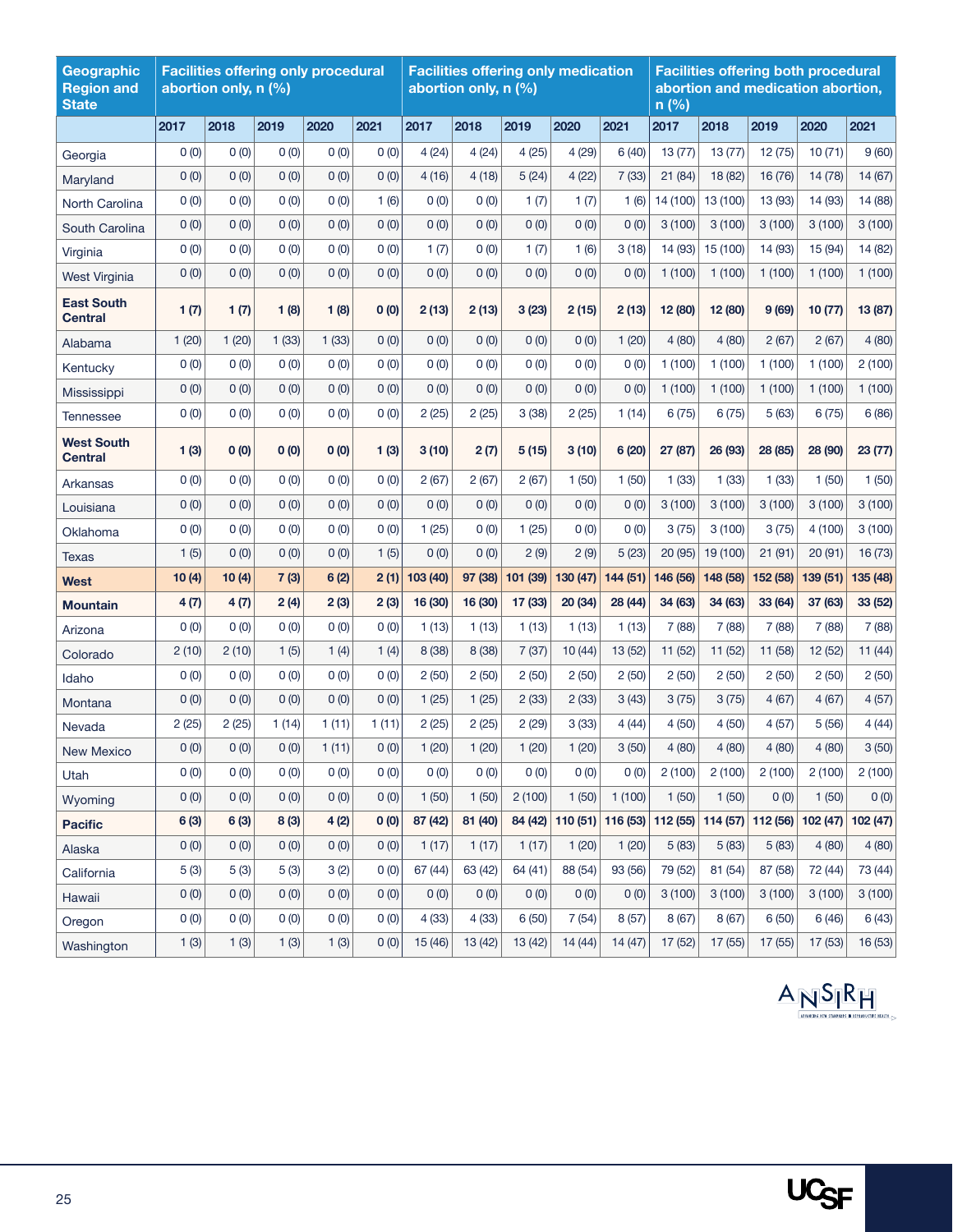<span id="page-25-0"></span>Table 4. Gestational limit<sup>\*</sup> for medication and procedural abortion, by geographic region and state in 2017-2021.

| Geographic<br>region and<br>state   | (range)     |             | Gestational limit for medication abortion, mean |             |             | (range)     |             | Gestational limit for procedural abortion, mean |                        |             |
|-------------------------------------|-------------|-------------|-------------------------------------------------|-------------|-------------|-------------|-------------|-------------------------------------------------|------------------------|-------------|
|                                     | 2017        | 2018        | 2019                                            | 2020        | 2021        | 2017        | 2018        | 2019                                            | 2020                   | 2021        |
| <b>United States</b><br>(Total)     | $10(6-12)$  | $10(6-12)$  | $10(6-12)$                                      | $10(6-11)$  | 10 (6-12)   | 18 (6-28)   | 18 (6-28)   | 18 (6-36)                                       | 17 (8-36)              | 16 (6-32)   |
| <b>Northeast</b>                    | $10(7-11)$  | $10(7-11)$  | $10(7-12)$                                      | $10(7-11)$  | $10(7-12)$  | 17 (10-27)  | 18 (10-27)  | 18 (10-27)                                      | 16 (10-27)             | 16 (10-27)  |
| <b>New England</b>                  | $10(7-11)$  | $10(7-10)$  | $10(7-11)$                                      | $10(8-11)$  | 10 (8-12)   | 19 (10-27)  | 19 (10-27)  | 16 $(10-27)$                                    | 17 (10-27)             | 19 (10-27)  |
| Connecticut                         | $10(10-11)$ | $10(10-10)$ | $10(10-10)$                                     | $11(10-11)$ | $10(8-11)$  | 17 (12-24)  | 17 (12-24)  | 17 (12-24)                                      | 17 (12-24)             | 17 (12-24)  |
| Maine                               | $10(9-10)$  | $10(10-10)$ | $10(10-11)$                                     | $10(10-11)$ | $10(8-11)$  | 14 (14-19)  | 14 (14-19)  | 14 (14-19)                                      | 14 (14-19)             | 14 (14-20)  |
| Massachusetts                       | $9(7-10)$   | $9(7-10)$   | $10(7-10)$                                      | $10(8-11)$  | $10(8-11)$  | $20(12-27)$ | $21(12-27)$ | 20 (12-27)                                      | $21(12-27)$            | $21(12-27)$ |
| <b>New</b><br>Hampshire             | $9(8-10)$   | $9(8-10)$   | $10(9-11)$                                      | $10(9-11)$  | $9(8-11)$   | $12(12-16)$ | $12(12-16)$ | $15(12-16)$                                     | $15(10-16)$            | $15(12-16)$ |
| Rhode Island                        | $10(10-10)$ | $10(10-10)$ | $10(10-10)$                                     | $10(10-10)$ | $10(8-10)$  | 19 (10-22)  | 19 (10-22)  | $14(10-19)$                                     | 15 (10-20)             | 15 (10-19)  |
| Vermont                             | $10(10-10)$ | $10(10-10)$ | $11(11-11)$                                     | $11(11-11)$ | $11(8-12)$  | 14 (12-19)  | 14 (12-19)  | $14(12-19)$                                     | 12 (12-19)             | $12(12-19)$ |
| <b>Middle</b><br><b>Atlantic</b>    | $10(7-10)$  | $10(7-11)$  | $10(7-12)$                                      | $11(7-11)$  | $10(7-12)$  | 16 (10-25)  | 18 (10-25)  | 18 (10-25)                                      | 16 (10-26)             | 16 (10-26)  |
| New Jersey                          | $10(7-10)$  | $10(7-10)$  | $10(7-12)$                                      | $10(7-11)$  | $10(7-11)$  | 14 (10-25)  | 14 (10-25)  | 16 (10-25)                                      | 14 (10-25)             | 14 (12-25)  |
| New York                            | $9(7-10)$   | $10(7-11)$  | $10(7-11)$                                      | $11(7-11)$  | $10(7-12)$  | 18 (10-24)  | 18 (10-24)  | $18(10-24)$                                     | 18 (11-26)             | 17 (10-26)  |
| Pennsylvania                        | $10(9-10)$  | $10(9-10)$  | $10(9-10)$                                      | $11(10-11)$ | $11(10-11)$ | 17 (14-23)  | 16 (14-23)  | $17(14-24)$                                     | 16 (14-24)             | 16 (14-24)  |
| <b>Midwest</b>                      | $9(7-10)$   | $10(7-10)$  | $10(7-10)$                                      | $10(9-11)$  | $10(6-11)$  | $20(12-24)$ | 20 (12-24)  | $20(12-24)$                                     | 20 (12-24)             | 20 (12-24)  |
| <b>East North</b><br><b>Central</b> | $9(7-10)$   | $10(7-10)$  | $10(7-10)$                                      | $10(9-11)$  | $10(6-11)$  | $20(12-24)$ | $20(12-24)$ | $20(12-24)$                                     | 20 (13-24)             | 20 (13-24)  |
| Illinois                            | $10(7-10)$  | $10(7-10)$  | $10(7-10)$                                      | $10(10-11)$ | $10(8-11)$  | $20(12-24)$ | 20 (12-24)  | $20(12-24)$                                     | 20 (13-24)             | $20(13-24)$ |
| Indiana                             | $9(8-9)$    | $9(9-9)$    | 10 (10-10)                                      | $10(10-10)$ | $10(10-10)$ | $14(12-14)$ | $14(12-14)$ | $14(13-14)$                                     | $14(13-14)$            | $14(13-14)$ |
| Michigan                            | $10(8-10)$  | $10(9-10)$  | $10(9-10)$                                      | $10(9-11)$  | $11(6-11)$  | 24 (13-24)  | 24 (13-24)  | 24 (13-24)                                      | 24 (14-24)             | 22 (16-24)  |
| Ohio                                | $7(7-8)$    | $10(7-10)$  | $10(9-10)$                                      | $10(10-10)$ | $10(10-10)$ | 18 (13-22)  | 19 (16-22)  | 20 (16-22)                                      | $20(16-22)$            | $20(16-22)$ |
| Wisconsin                           | $10(9-10)$  | $10(9-10)$  | $10(9-10)$                                      | $11(11-11)$ | $11(11-11)$ | 19 (17-23)  | 19 (17-23)  | 19 (17-21)                                      | 20 (20-22)             | 20 (20-22)  |
| <b>West North</b><br><b>Central</b> | $10(7-10)$  | $10(7-10)$  | $10(7-10)$                                      | $10(9-11)$  | $11(8-11)$  | 20 (12-24)  | $20(12-24)$ |                                                 | $20(12-24)$ 20 (12-24) | 20 (12-24)  |
| lowa                                | $9(9-10)$   | $9(9-10)$   | $10(10-10)$                                     | $10(10-11)$ | $11(11-11)$ | 20 (20-22)  | 20 (20-22)  | $20(20-20)$                                     | 20 (20-20)             | 20 (20-20)  |
| Kansas                              | $10(7-10)$  | $10(7-10)$  | $10(10-10)$                                     | $11(10-11)$ | $11(10-11)$ | $21(14-22)$ | 22 (14-22)  | 22 (22-22)                                      | 22 (22-22)             | 22 (22-22)  |
| Minnesota                           | $10(7-10)$  | $10(7-10)$  | $10(7-10)$                                      | $10(9-11)$  | $11(8-11)$  | 20 (12-24)  | $20(12-24)$ | $20(12-24)$                                     | 20 (12-24)             | 16 (12-24)  |
| Missouri                            | $10(10-10)$ | $10(10-10)$ | $10(10-10)$                                     |             | --          | 22 (22-22)  | 22 (22-22)  | $22(22-22)$                                     | 24 (24-24)             | 24 (24-24)  |
| Nebraska                            | $10(10-10)$ | $10(10-10)$ | $10(10-10)$                                     | $10(10-10)$ | $11(11-11)$ | 17 (17-22)  | 17 (17-22)  | 17 (17-22)                                      | 17 (17-22)             | 17 (17-22)  |
| North Dakota                        | $9(9-10)$   | $9(9-10)$   | $10(10-10)$                                     | $10(10-10)$ | $10(10-10)$ | 16 (16-16)  | 16 (16-16)  | $16(16-16)$                                     | $16(16-16)$            | 16 (16-16)  |
| South Dakota                        | $10(10-10)$ | $10(10-10)$ | $10(10-10)$                                     | $10(10-10)$ | $10(10-10)$ | $14(14-14)$ | $14(14-14)$ | $14(14-14)$                                     | $14(14-14)$            | 14 (14-14)  |
| <b>South</b>                        | $9(6-12)$   | $9(6-12)$   | $10(6-11)$                                      | $10(6-11)$  | $10(6-12)$  | $17(7-26)$  | 18 (10-26)  | 18 $(10-36)$                                    | 17 (10-36)             | 16 (6-28)   |
| <b>South Atlantic</b>               | $9(6-12)$   | $9(6-12)$   | $10(6-11)$                                      | $10(6-11)$  | $10(6-12)$  | $18(7-26)$  | 20 (10-26)  |                                                 | 19 (10-36) 17 (10-36)  | 17 (10-28)  |

\*Gestational limit defined as number of weeks since last menstrual period (LMP).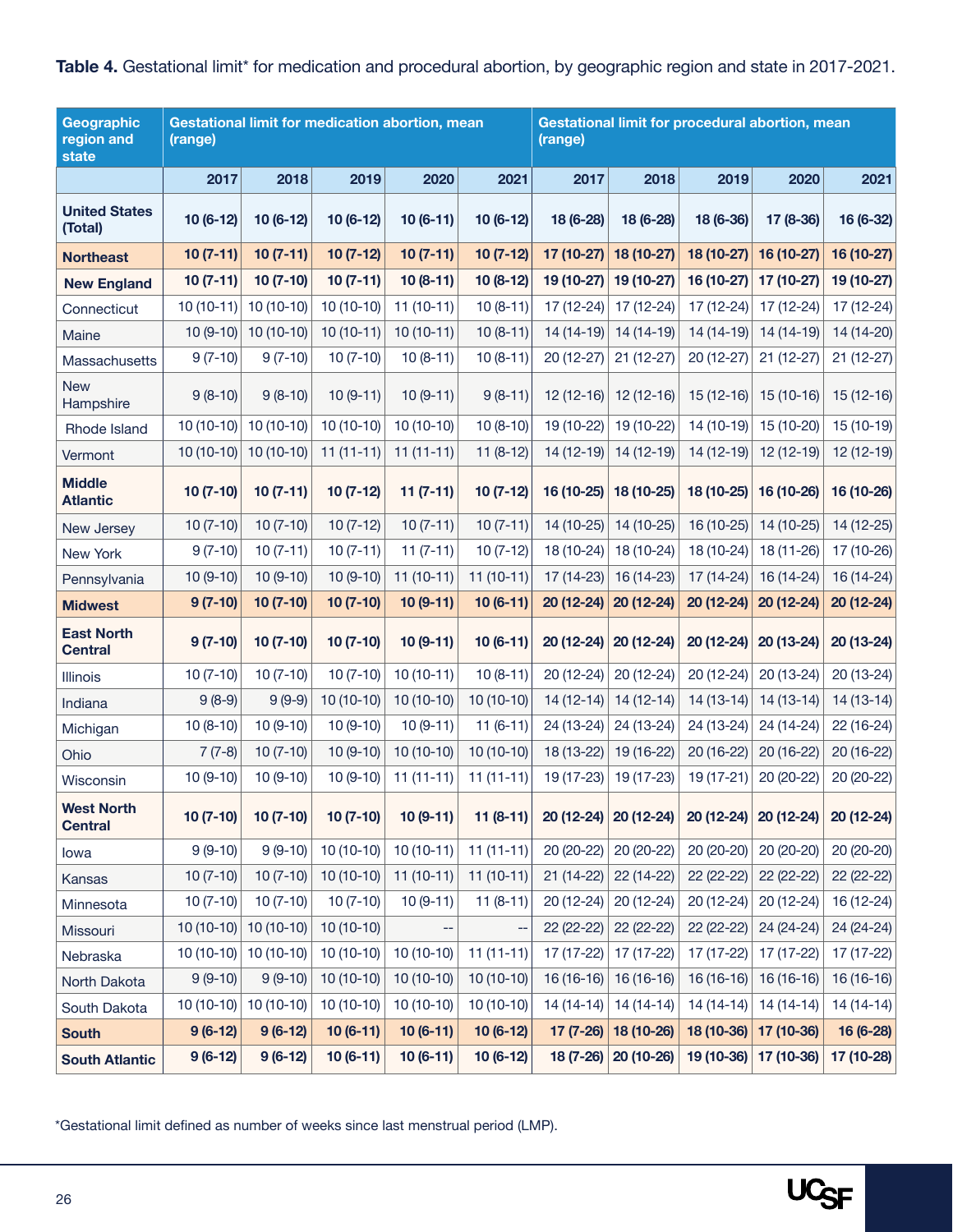| Geographic<br>region and<br>state   | (range)     |             | Gestational limit for medication abortion, mean |             |             | Gestational limit for procedural abortion, mean<br>(range) |             |             |             |             |  |  |
|-------------------------------------|-------------|-------------|-------------------------------------------------|-------------|-------------|------------------------------------------------------------|-------------|-------------|-------------|-------------|--|--|
|                                     | 2017        | 2018        | 2019                                            | 2020        | 2021        | 2017                                                       | 2018        | 2019        | 2020        | 2021        |  |  |
| Delaware                            | $10(9-10)$  | $10(9-10)$  | $10(10-10)$                                     | $11(11-11)$ | $10(8-10)$  | 16 (14-16)                                                 | $16(14-16)$ | 16 (16-16)  | 16 (16-16)  | 16 (16-16)  |  |  |
| District of<br>Columbia             | $9(6-10)$   | $9(6-10)$   | $10(6-10)$                                      | $10(9-10)$  | $10(8-10)$  | 25 (20-26)                                                 | 25 (20-26)  | 27 (18-36)  | 27 (18-36)  | 19 (14-27)  |  |  |
| Florida                             | $9(6-10)$   | $9(6-10)$   | $9(6-10)$                                       | $10(6-11)$  | $10(6-12)$  | $22(7-24)$                                                 | 20 (10-24)  | 20 (10-24)  | 17 (10-24)  | 18 (10-24)  |  |  |
| Georgia                             | $9(7-10)$   | $10(7-10)$  | $10(8-10)$                                      | $11(8-11)$  | $11(8-11)$  | 14 (13-24)                                                 | 14 (13-25)  | 14 (13-24)  | 14 (13-22)  | 16 (12-22)  |  |  |
| Maryland                            | $9(7-12)$   | $9(7-12)$   | $10(8-10)$                                      | $10(8-11)$  | $10(8-11)$  | 17 (13-26)                                                 | 17 (13-26)  | 17 (13-28)  | 17 (14-28)  | 17 (14-28)  |  |  |
| North Carolina                      | $9(8-10)$   | $10(8-10)$  | $10(9-11)$                                      | $10(9-11)$  | $11(8-11)$  | 19 (14-20)                                                 | 19 (14-20)  | 19 (14-20)  | 17 (14-22)  | $17(14-21)$ |  |  |
| South Carolina                      | $10(10-10)$ | $10(10-10)$ | $10(10-10)$                                     | $11(10-11)$ | $11(10-11)$ | 14 (14-20)                                                 | 14 (14-20)  | $14(14-14)$ | $14(14-14)$ | $14(14-14)$ |  |  |
| Virginia                            | $8(7-10)$   | $9(7-10)$   | $9(7-10)$                                       | $10(8-11)$  | $10(8-11)$  | 14 (12-21)                                                 | 14 (12-24)  | $14(12-21)$ | 16 (12-21)  | 15 (13-23)  |  |  |
| West Virginia                       | $10(10-10)$ | $10(10-10)$ | $10(10-10)$                                     | $11(11-11)$ | $11(11-11)$ | 16 (16-16)                                                 | 16 (16-16)  | $16(16-16)$ | 16 (16-16)  | 16 (16-16)  |  |  |
| <b>East South</b><br><b>Central</b> | $9(8-10)$   | $10(8-10)$  | $10(8-11)$                                      | $10(8-11)$  | 11 (8-12)   | 16 (14-22)                                                 | 15 (14-22)  | 18 (14-22)  | 16 (13-22)  | 16 (12-22)  |  |  |
| Alabama                             | $9(9-10)$   | $9(9-10)$   | $9(9-9)$                                        | $10(9-10)$  | $11(9-12)$  | 14 (14-22)                                                 | 14 (14-22)  | $21(14-22)$ | 21 (14-22)  | 14 (12-21)  |  |  |
| Kentucky                            | $9(9-9)$    | $9(9-9)$    | $9(9-9)$                                        | $10(10-10)$ | $10(10-10)$ | 22 (22-22)                                                 | 22 (22-22)  | 22 (22-22)  | 22 (22-22)  | 18 (14-22)  |  |  |
| Mississippi                         | $10(10-10)$ | $10(10-10)$ | $10(10-10)$                                     | $11(11-11)$ | $11(11-11)$ | 16 (16-16)                                                 | $16(16-16)$ | 16 (16-16)  | 16 (16-16)  | $16(16-16)$ |  |  |
| Tennessee                           | $10(8-10)$  | $10(8-10)$  | $10(8-11)$                                      | $11(8-11)$  | $11(8-11)$  | 16 (14-18)                                                 | $15(14-18)$ | 15 (14-20)  | 16 (13-20)  | 16 (13-20)  |  |  |
| <b>West South</b><br><b>Central</b> | $8(6-10)$   | 10 (6-10)   | 10 (6-10)                                       | $10(6-11)$  | $6(6-11)$   | 17 (11-24)                                                 | $16(11-24)$ | 16 (12-24)  | 17 (12-22)  | $6(6-22)$   |  |  |
| Arkansas                            | $9(8-9)$    | $9(8-9)$    | $9(8-10)$                                       | $11(10-11)$ | $10(10-10)$ | $21(21-21)$                                                | $21(21-21)$ | $21(21-21)$ | $21(21-21)$ | $21(21-21)$ |  |  |
| Louisiana                           | $9(8-10)$   | $9(8-10)$   | $9(8-10)$                                       | $9(8-10)$   | $9(8-10)$   | $17(12-19)$                                                | 17 (12-19)  | 16 (12-19)  | 17 (12-19)  | 17 (12-19)  |  |  |
| Oklahoma                            | $10(6-10)$  | $10(6-10)$  | $10(6-10)$                                      | $9(6-11)$   | $10(10-11)$ | 15 (12-22)                                                 | 15 (12-22)  | 18 (12-22)  | 16 (12-22)  | 17 (16-22)  |  |  |
| <b>Texas</b>                        | $7(6-10)$   | $10(6-10)$  | $10(6-10)$                                      | $10(9-11)$  | $6(6-6)$    | 17 (11-24)                                                 | 16 (11-24)  | 16 (13-24)  | 17 (13-22)  | $6(6-6)$    |  |  |
| <b>West</b>                         | 10 (6-10)   | 10 (6-10)   | $10(7-11)$                                      | $10(7-11)$  | $10(7-12)$  | 16 (6-28)                                                  | 16 (6-28)   | 18 (6-32)   | 16 (8-32)   | 16 (8-32)   |  |  |
| <b>Mountain</b>                     | $10(7-10)$  | $10(7-10)$  | $10(7-11)$                                      | $10(7-11)$  | $10(7-12)$  | 16 (9-28)                                                  | 17 (9-28)   | 17 (8-32)   | 16 (8-32)   | 18 (8-32)   |  |  |
| Arizona                             | $10(9-10)$  | $10(9-10)$  | $10(10-10)$                                     | $10(10-11)$ | $10(8-11)$  | 17 (16-24)                                                 | 17 (16-24)  | 17 (16-24)  | 17 (16-24)  | 16 (11-24)  |  |  |
| Colorado                            | $10(7-10)$  | $10(7-10)$  | $10(7-11)$                                      | $11(7-11)$  | $11(7-11)$  | 14 (10-26)                                                 | 18 (10-26)  | 19 (8-26)   | $20(8-26)$  | 20 (8-26)   |  |  |
| Idaho                               | $10(8-10)$  | $10(8-10)$  | $10(8-10)$                                      | $11(8-11)$  | $11(8-11)$  | 14 (13-16)                                                 | 14 (13-16)  | $14(13-16)$ | 14 (13-16)  | $14(13-16)$ |  |  |
| Montana                             | $10(10-10)$ | $10(10-10)$ | $10(10-10)$                                     | $10(10-10)$ | $11(8-12)$  | $15(12-21)$                                                | $15(12-21)$ | $15(12-21)$ | $15(13-21)$ | $17(12-18)$ |  |  |
| Nevada                              | $9(8-10)$   | $10(8-10)$  | $10(8-10)$                                      | $10(8-10)$  | $10(8-11)$  | 16 (9-24)                                                  | 16 (9-24)   | 19 (12-24)  | 19 (12-24)  | 23 (14-24)  |  |  |
| New Mexico                          | $10(7-10)$  | $10(7-10)$  | $10(10-11)$                                     | $11(10-11)$ | $11(8-11)$  | $21(15-28)$                                                | $21(15-28)$ | $21(15-28)$ | 22 (15-32)  | 24 (20-32)  |  |  |
| Utah                                | $9(8-10)$   | $9(8-10)$   | $10(9-10)$                                      | $9(8-10)$   | $10(9-10)$  | 18 (14-22)                                                 | 18 (14-22)  | 17 (12-22)  | 18 (14-22)  | 18 (14-22)  |  |  |
| Wyoming                             | $9(8-9)$    | $10(10-10)$ | $10(10-10)$                                     | $10(10-10)$ | $10(10-10)$ | $12(12-12)$                                                | $12(12-12)$ |             | $12(12-12)$ |             |  |  |
| <b>Pacific</b>                      | 10 (6-10)   | $10(6-10)$  | $10(7-11)$                                      | $10(7-11)$  | $10(7-12)$  | 16 (6-26)                                                  | 16 (6-26)   | $18(6-26)$  | 16 (10-26)  | 16 (8-26)   |  |  |
| Alaska                              | $10(10-10)$ | $10(9-10)$  | $10(9-10)$                                      | $11(10-11)$ | $11(10-11)$ | $14(12-14)$                                                | $14(12-14)$ | $14(14-14)$ | $14(10-14)$ | $14(14-18)$ |  |  |
| California                          | $9(6-10)$   | $10(6-10)$  | $10(7-10)$                                      | $10(7-11)$  | $10(7-11)$  | 18 (6-24)                                                  | 18 (6-24)   | $20(6-24)$  | 18 (10-24)  | 18 (8-24)   |  |  |
| Hawaii                              | $10(10-10)$ | $10(10-10)$ | $10(10-10)$                                     | $11(10-11)$ | $11(11-11)$ | 14 (14-24)                                                 | $14(14-24)$ | 14 (14-24)  | 18 (17-24)  | 18 (14-20)  |  |  |
| Oregon                              | $10(8-10)$  | $10(8-10)$  | $10(8-10)$                                      | $10(8-11)$  | $11(8-12)$  | 14 (8-23)                                                  | 14 (8-23)   | 14 (14-23)  | 15 (12-23)  | 14 (12-23)  |  |  |
| Washington                          | $10(9-10)$  | $10(10-10)$ | $10(10-11)$                                     | $11(10-11)$ | $11(8-11)$  | 15 (14-26)                                                 | 15 (14-26)  | 15 (14-26)  | 15 (14-26)  | 14 (14-26)  |  |  |

 $\frac{\mathbf{A}\mathbf{N}^{\mathbf{S}}\mathbf{R}}{N}\mathbf{A}^{\mathbf{S}}$ 

UC<sub>SF</sub>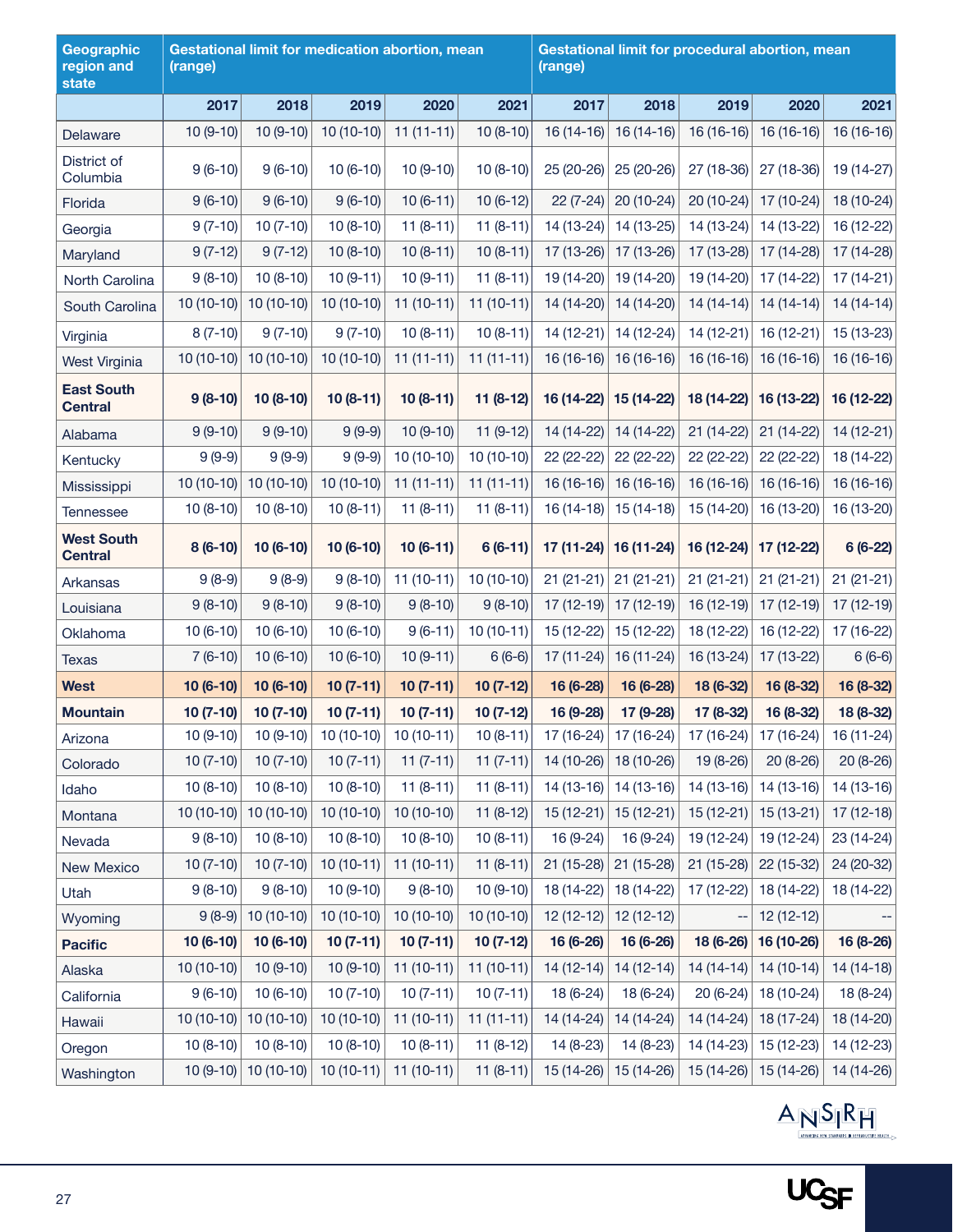#### <span id="page-27-0"></span>**Table 5.** Median abortion self-pay charges in the U.S., by type of abortion, 2017-2021.

| Geographic<br>region and state      |      | abortion services | <b>Median cost of medication</b> |      |      |      |                          |      | <b>Median cost of first trimester</b><br>procedural abortion services |      | <b>Median cost of second trimester</b><br>procedural abortion services |      |                          |      |          |
|-------------------------------------|------|-------------------|----------------------------------|------|------|------|--------------------------|------|-----------------------------------------------------------------------|------|------------------------------------------------------------------------|------|--------------------------|------|----------|
|                                     | 2017 | 2018              | 2019                             | 2020 | 2021 | 2017 | 2018                     | 2019 | 2020                                                                  | 2021 | 2017                                                                   | 2018 | 2019                     | 2020 | 2021     |
| <b>United States</b><br>(Total)     | 495  | 500               | 560                              | 560  | 568  | 475  | 495                      | 559  | 575                                                                   | 625  | 935                                                                    | 960  | --                       | 898  | 775      |
| <b>Northeast</b>                    | 495  | 495               | 535                              | 500  | 550  | 450  | 456                      | 535  | 519                                                                   | 555  | 802                                                                    | 852  | $\sim$ $\sim$            | 770  | 650      |
| <b>New England</b>                  | 619  | 619               | 650                              | 555  | 555  | 657  | 619                      | 650  | 700                                                                   | 657  | 852                                                                    | 877  | --                       | 828  | 650      |
| Connecticut                         | 619  | 619               | 650                              | 650  | 620  | 657  | 638                      | 705  | 760                                                                   | 657  | 802                                                                    | 852  | --                       | 802  | 650      |
| Maine                               | 525  | 525               | 500                              | 500  | 500  | 500  | 500                      | 525  | 525                                                                   | 525  | 600                                                                    | 600  | $- -$                    | 828  | 763      |
| Massachusetts                       | 558  | 558               | 650                              | 650  | 650  | 583  | 583                      | 700  | 700                                                                   | 700  | 2025                                                                   | 2025 | --                       | 1075 | 725      |
| New Hampshire                       | $-$  | --                | 555                              | 555  | 555  | --   | $-$                      | 558  | 556                                                                   | 600  |                                                                        |      | --                       | 668  |          |
| Rhode Island                        | 523  | 523               | 600                              | 675  | 600  | 658  | 658                      | 703  | 675                                                                   | 730  | 1875                                                                   | 1875 | $-$                      | 798  | 855      |
| Vermont                             | $-$  | $-$               | 555                              | 555  | 555  | $-$  | $-$                      | 555  | 555                                                                   | 555  | $-$                                                                    | $-$  | $-$                      | 828  | $- \, -$ |
| <b>Middle Atlantic</b>              | 450  | 450               | 500                              | 500  | 550  | 425  | 425                      | 490  | 500                                                                   | 500  | 540                                                                    | 540  | н.                       | 725  | 590      |
| New Jersey                          | 400  | 400               | 490                              | 490  | 490  | 380  | 380                      | 400  | 410                                                                   | 415  | 480                                                                    | 480  | $-$                      | 510  | 700      |
| <b>New York</b>                     | 450  | 450               | 580                              | 580  | 580  | 463  | 463                      | 538  | 519                                                                   | 580  | 1059                                                                   | 1059 | --                       | 1188 | 600      |
| Pennsylvania                        | 450  | 450               | 430                              | 470  | 448  | 450  | 450                      | 528  | 500                                                                   | 478  | 540                                                                    | 540  | $-$                      | 713  | 550      |
| <b>Midwest</b>                      | 475  | 480               | 535                              | 550  | 550  | 475  | 495                      | 540  | 625                                                                   | 647  | 710                                                                    | 725  | ۰.                       | 820  | 815      |
| <b>East North</b><br><b>Central</b> | 468  | 475               | 500                              | 525  | 550  | 463  | 469                      | 500  | 545                                                                   | 550  | 695                                                                    | 695  | ۰-                       | 745  | 835      |
| <b>Illinois</b>                     | 475  | 475               | 470                              | 470  | 490  | 455  | 455                      | 475  | 480                                                                   | 463  | 1390                                                                   | 1390 | $-$                      | 545  | 1385     |
| Indiana                             | 525  | 525               | 725                              | 834  | 834  | 425  | 425                      | 725  | 834                                                                   | 913  |                                                                        | $-$  | $-$                      | $-$  |          |
| Michigan                            | 450  | 450               | 500                              | 550  | 550  | 495  | 495                      | 500  | 500                                                                   | 550  | 695                                                                    | 695  | $-$                      | 588  | 675      |
| Ohio                                | 510  | 525               | 573                              | 588  | 650  | 440  | 420                      | 540  | 625                                                                   | 650  | 740                                                                    | 675  | $-$                      | 820  | 1100     |
| Wisconsin                           | $-$  | 625               | 600                              | 600  | 600  | $-$  | 650                      | 685  | 738                                                                   | 738  | $-$                                                                    | 1400 | $\overline{\phantom{m}}$ | 1123 | --       |
| <b>West North</b><br><b>Central</b> | 650  | 650               | 720                              | 730  | 730  | 650  | 650                      | 730  | 755                                                                   | 727  | 1188                                                                   | 1213 | --                       | 1065 | 815      |
| lowa                                | --   | 950               | 730                              | 730  | 730  | --   | 700                      | 825  | 820                                                                   | 820  |                                                                        | --   | --                       | 1065 |          |
| Kansas                              | 669  | 669               | 744                              | 763  | 735  | 669  | 669                      | 760  | 760                                                                   | 735  | 750                                                                    | 750  | --                       | 1513 | 815      |
| Minnesota                           | --   | 645               | 652                              | 668  | 650  | $-$  | 720                      | 658  | 700                                                                   | 700  | --                                                                     | 1575 | $\overline{\phantom{m}}$ | 1360 | 748      |
| Missouri                            | --   | --                | 535                              | --   | --   | $-$  | $\overline{\phantom{m}}$ | 545  | 478                                                                   | 470  | --                                                                     | $-$  | --                       | 3600 | 2885     |
| Nebraska                            | 600  | 600               | 730                              | 730  | 730  | 600  | 600                      | 825  | 820                                                                   | 825  | 1625                                                                   | 1625 | $- -$                    | 1065 | --       |
| North Dakota                        | $-$  | 625               | 650                              | 650  | 650  | $-$  | 625                      | 650  | 675                                                                   | 675  | $-$                                                                    | 850  | --                       | 975  | --       |
| South Dakota                        | $-$  | $-$               | 710                              | 710  | 661  | $-$  | $-$                      | 1043 | 843                                                                   | 643  | --                                                                     | --   | --                       | $-$  | 643      |
| <b>South</b>                        | 450  | 475               | 520                              | 520  | 520  | 400  | 450                      | 503  | 550                                                                   | 565  | 828                                                                    | 800  | --                       | 900  | 675      |
| <b>South Atlantic</b>               | 415  | 445               | 475                              | 490  | 495  | 400  | 400                      | 450  | 493                                                                   | 500  | 778                                                                    | 805  | $\overline{\phantom{a}}$ | 750  | 671      |
| Delaware                            | $-$  | $-$               | 490                              | 490  | 490  | --   | $-$                      | 525  | 490                                                                   | 490  | --                                                                     | --   | --                       | 716  | 673      |
| District of<br>Columbia             | $-$  | 475               | 460                              | 425  | 425  | $-$  | 419                      | 395  | 510                                                                   | 543  | $- -$                                                                  | --   | --                       | 888  | 825      |
| Florida                             | 465  | 465               | 550                              | 550  | 546  | 400  | 400                      | 550  | 550                                                                   | 550  | 1038                                                                   | 1350 | --                       | 838  | 650      |
| Georgia                             | 450  | 475               | 475                              | 500  | 500  | 495  | 495                      | 503  | 528                                                                   | 520  | 530                                                                    | 530  | --                       | 750  | --       |

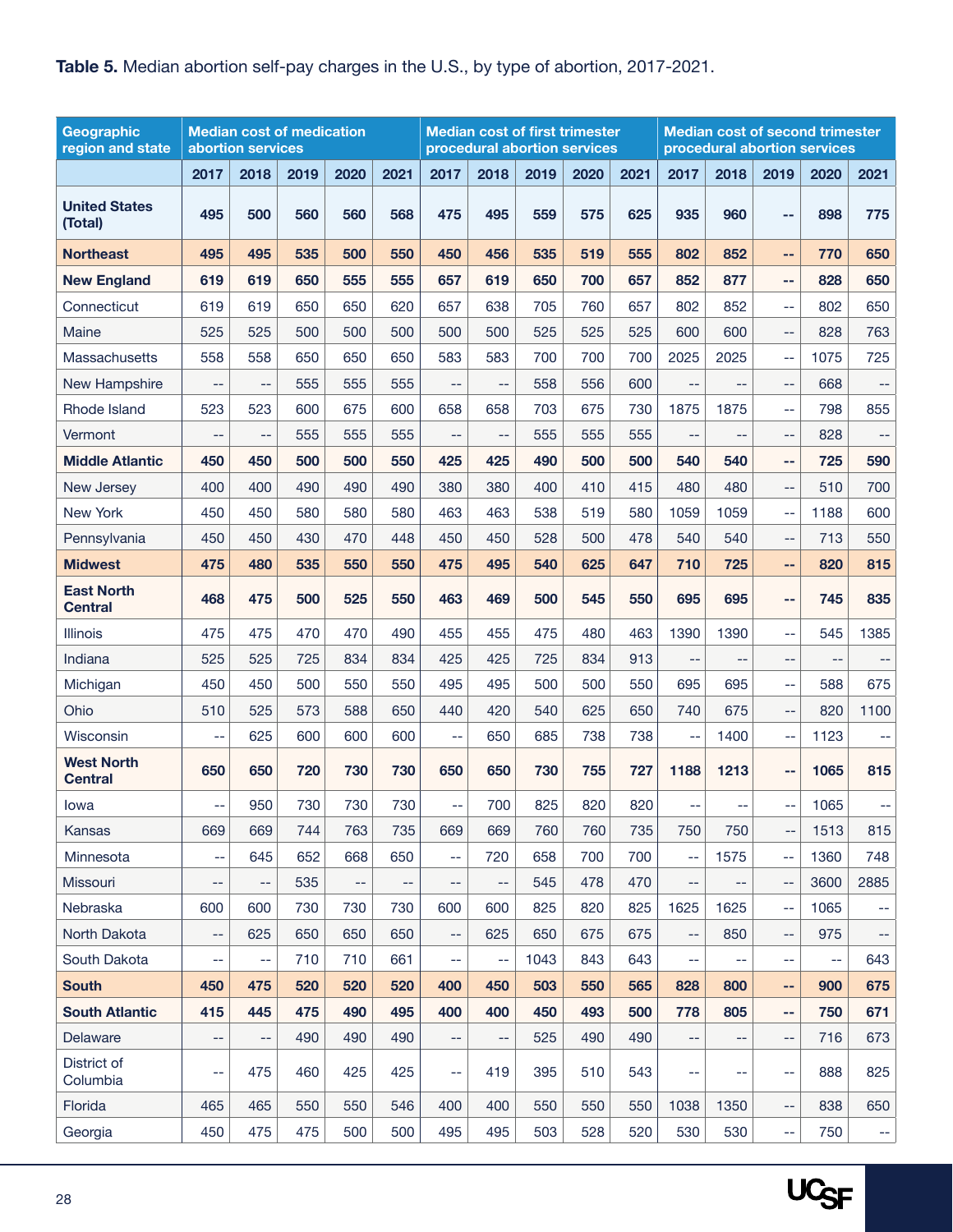| Geographic<br>region and state      |                          | abortion services | <b>Median cost of medication</b> |      |      |                          | <b>Median cost of first trimester</b><br>procedural abortion services |      |      |          | <b>Median cost of second trimester</b><br>procedural abortion services |      |       |                |                                               |
|-------------------------------------|--------------------------|-------------------|----------------------------------|------|------|--------------------------|-----------------------------------------------------------------------|------|------|----------|------------------------------------------------------------------------|------|-------|----------------|-----------------------------------------------|
|                                     | 2017                     | 2018              | 2019                             | 2020 | 2021 | 2017                     | 2018                                                                  | 2019 | 2020 | 2021     | 2017                                                                   | 2018 | 2019  | 2020           | 2021                                          |
| Maryland                            | 375                      | 375               | 390                              | 390  | 390  | 388                      | 375                                                                   | 406  | 433  | 443      | 498                                                                    | 460  | $- -$ | 670            | 922                                           |
| North Carolina                      | 375                      | 413               | 458                              | 420  | 425  | 395                      | 390                                                                   | 380  | 400  | 425      | 970                                                                    | 970  | $-$   | 1075           | 465                                           |
| South Carolina                      | $\qquad \qquad -$        | 550               | 620                              | 620  | 495  | --                       | 550                                                                   | 620  | 620  | 495      | $-$                                                                    | --   | $-$   | 695            | $- \, -$                                      |
| Virginia                            | 395                      | 415               | 440                              | 433  | 450  | 380                      | 513                                                                   | 449  | 428  | 450      | 973                                                                    | 1036 | $-$   | 814            | 850                                           |
| <b>West Virginia</b>                | --                       | 541               | 725                              | 495  | 495  | $-$                      | 496                                                                   | 725  | 525  | 625      | --                                                                     | --   | --    | --             | --                                            |
| <b>East South</b><br><b>Central</b> | 588                      | 550               | 600                              | 600  | 600  | 650                      | 600                                                                   | 600  | 650  | 701      | 800                                                                    | 750  | ۰.    | 900            | 800                                           |
| Alabama                             | --                       | 525               | 575                              | 525  | 600  | $-$                      | 500                                                                   | 500  | 500  | 700      | $-$                                                                    | 650  | $-$   | $-$            | 800                                           |
| Kentucky                            | 650                      | 650               | 700                              | 700  | 767  | 750                      | 750                                                                   | 800  | 800  | 857      | $-$                                                                    | $-$  | $-$   | 1475           | $\mathord{\hspace{1pt}\text{--}\hspace{1pt}}$ |
| <b>Mississippi</b>                  | --                       | 600               | 600                              | 600  | 600  | $-$                      | 600                                                                   | 600  | 650  | 650      | --                                                                     | 750  | --    | 763            | 750                                           |
| Tennessee                           | 550                      | 550               | 600                              | 600  | 600  | 638                      | 638                                                                   | 675  | 663  | 701      | 800                                                                    | 800  | $-$   | 900            | 850                                           |
| <b>West South</b><br><b>Central</b> | 556                      | 590               | 650                              | 650  | 650  | 550                      | 578                                                                   | 650  | 688  | 715      | 950                                                                    | 850  | --    | 938            | 800                                           |
| Arkansas                            | --                       | 700               | 575                              | 722  | 722  | $-$                      | 600                                                                   | 650  | 625  | 1300     | $-$                                                                    | --   | --    | --             | $\overline{\phantom{m}}$                      |
| Louisiana                           | 493                      | 500               | 700                              | 600  | 600  | 600                      | 594                                                                   | 600  | 963  | 963      | 2200                                                                   | 1480 | $-$   | --             | $-$                                           |
| Oklahoma                            | --                       | 590               | 600                              | 638  | 650  | $-$                      | 590                                                                   | 625  | 638  | 725      | $-$                                                                    | 700  | $-$   | 1100           | 750                                           |
| <b>Texas</b>                        | 581                      | 581               | 600                              | 685  | 700  | 538                      | 538                                                                   | 700  | 734  | 715      | 900                                                                    | 900  | $-$   | 938            | 850                                           |
| West                                | 575                      | 575               | 650                              | 650  | 650  | 500                      | 500                                                                   | 664  | 700  | 750      | 1675                                                                   | 1525 | --    | 1170           | 926                                           |
| <b>Mountain</b>                     | 465                      | 490               | 520                              | 540  | 550  | 465                      | 465                                                                   | 560  | 600  | 676      | 738                                                                    | 1275 | --    | 1500           | 1525                                          |
| Arizona                             | $-$                      | 460               | 590                              | 605  | 540  | $-$                      | 480                                                                   | 620  | 620  | 701      | $-$                                                                    | 1703 | $-$   | 1510           | 1568                                          |
| Colorado                            | 465                      | 465               | 520                              | 458  | 458  | 413                      | 458                                                                   | 560  | 540  | 750      | 738                                                                    | 738  | $-$   | 1500           | 2100                                          |
| Idaho                               | 650                      | 650               | 650                              | 650  | 650  | 650                      | 575                                                                   | 575  | 575  | 657      | 823                                                                    | 823  | $-$   | $\overline{a}$ | $-$                                           |
| Montana                             | $-$                      | 600               | 799                              | 550  | 555  | $-$                      | 700                                                                   | 917  | 800  | 795      | --                                                                     | $-$  | --    | 850            | --                                            |
| Nevada                              | 500                      | 500               | 500                              | 570  | 600  | 495                      | 495                                                                   | 550  | 663  | 860      | 1238                                                                   | 1238 | --    | --             | $\overline{\phantom{m}}$                      |
| <b>New Mexico</b>                   | $-$                      | 450               | 490                              | 540  | 560  | --                       | 470                                                                   | 508  | 625  | 560      | --                                                                     | 1125 | --    | 1125           | 725                                           |
| Utah                                | $\overline{\phantom{m}}$ | $-$               | 450                              | 450  | 450  | --                       | --                                                                    | 450  | 450  | 500      | $-$                                                                    | --   | $-$   | 1475           | $- \, -$                                      |
| Wyoming                             | 678                      | 675               | 675                              | 750  | 600  | 1099                     | 950                                                                   | 44   | 1200 | $- \, -$ | $-$                                                                    | --   | --    | --             | --                                            |
| <b>Pacific</b>                      | 575                      | 575               | 659                              | 680  | 700  | 500                      | 500                                                                   | 700  | 700  | 750      | 1675                                                                   | 1675 | --    | 1027           | 926                                           |
| Alaska                              | 800                      | 650               | 800                              | 800  | 800  | 835                      | 650                                                                   | 800  | 800  | 800      | $\overline{a}$                                                         | 750  | $-$   | 900            | $- -$                                         |
| California                          | 575                      | 575               | 680                              | 680  | 700  | 500                      | 500                                                                   | 700  | 700  | 750      | 1675                                                                   | 1675 | $-$   | 1170           | 926                                           |
| Hawaii                              | --                       | 845               | 845                              | 845  | 850  | $\overline{\phantom{a}}$ | 845                                                                   | 845  | 845  | 950      | $-$                                                                    | 845  | $- -$ | 1027           | 1300                                          |
| Oregon                              | 520                      | 520               | 550                              | 625  | 650  | 520                      | 520                                                                   | 550  | 700  | 700      | --                                                                     | --   | $-$   | 2650           | 925                                           |
| Washington                          | 650                      | 650               | 650                              | 650  | 650  | 650                      | 650                                                                   | 650  | 650  | 650      | 763                                                                    | 763  | --    | --             | $\mathrel{{\mathop{\hbox{--}}}\,}$            |

-- indicates missing data.

 \*Note: We did not collect charge data on second-trimester abortions for 2019. Additionally, we used only charges that were published on facility websites for other years (2017, 2018, 2020, and 2021), leading fewer than half of facilities to be represented in this data.



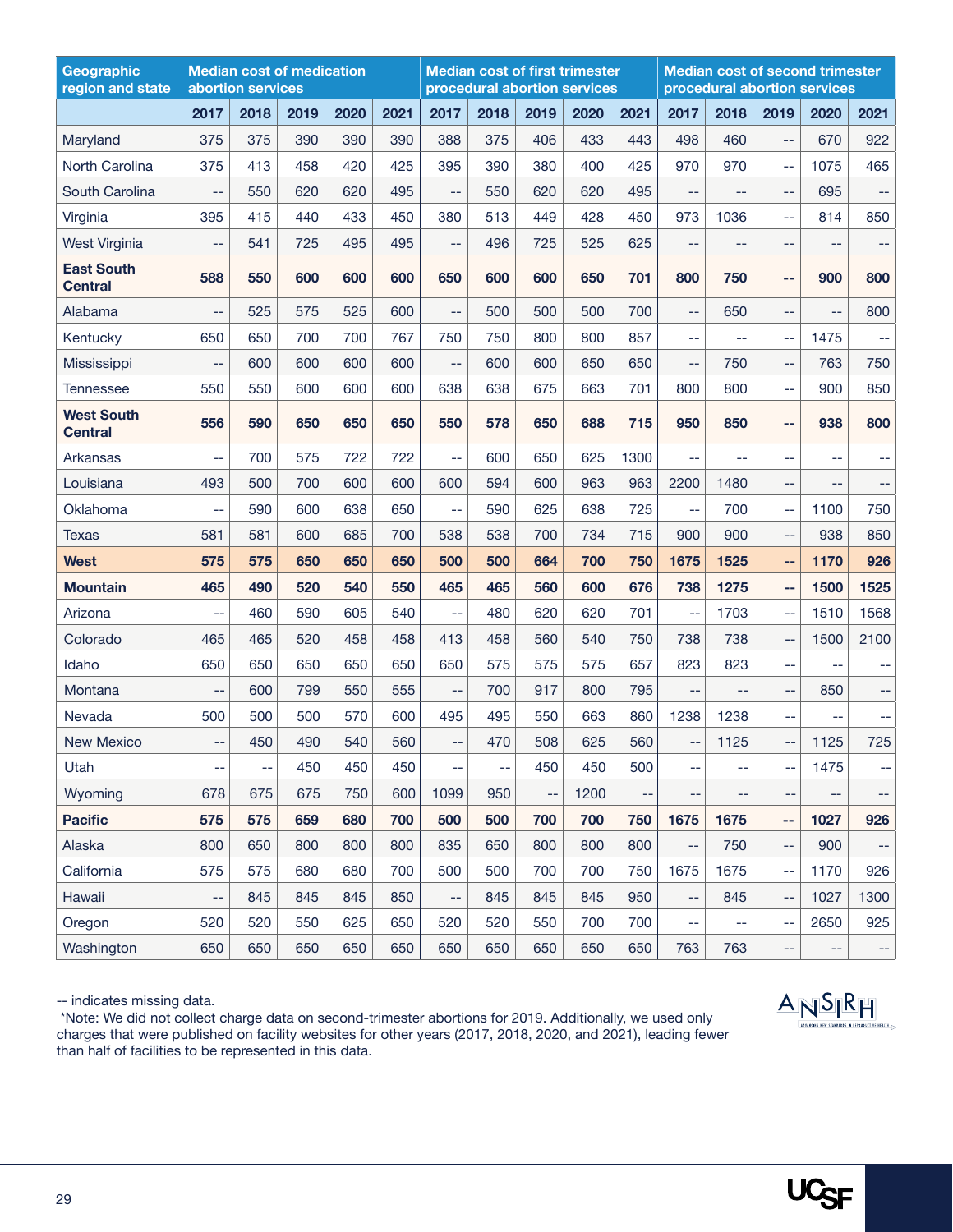<span id="page-29-0"></span>Table 6. Number and percentage of facilities accepting any type of insurance, by geographic region and state in 2017-2021.

| <b>Geographic region</b><br>and state | Accepts insurance, n (% <sup>t</sup> ) |          |          |          |          |
|---------------------------------------|----------------------------------------|----------|----------|----------|----------|
|                                       | 2017                                   | 2018     | 2019     | 2020     | 2021     |
| <b>United States (Total)</b>          | 635 (82)                               | 607 (81) | 591 (78) | 599 (79) | 560 (71) |
| <b>Northeast</b>                      | 208 (90)                               | 197 (89) | 188 (87) | 184 (85) | 157 (70) |
| <b>New England</b>                    | 55 (75)                                | 54 (75)  | 49 (73)  | 42 (67)  | 47 (63)  |
| Connecticut                           | 18 (95)                                | 17 (94)  | 18 (100) | 12 (100) | 16 (89)  |
| Maine                                 | 3(15)                                  | 3(15)    | 1(6)     | 1(5)     | 2(10)    |
| Massachusetts                         | 19 (100)                               | 19 (100) | 15 (94)  | 16 (89)  | 16 (84)  |
| New Hampshire                         | 6 (100)                                | 6 (100)  | 6 (100)  | 5(100)   | 6(86)    |
| Rhode Island                          | 3(100)                                 | 3(100)   | 3(100)   | 2(100)   | 1(33)    |
| Vermont                               | 6 (100)                                | 6 (100)  | 6 (100)  | 6 (100)  | 6(86)    |
| <b>Middle Atlantic</b>                | 153 (96)                               | 143 (95) | 139 (93) | 142 (92) | 110 (74) |
| New Jersey                            | 49 (98)                                | 44 (98)  | 40 (91)  | 40 (93)  | 25 (58)  |
| New York                              | 88 (96)                                | 87 (94)  | 84 (94)  | 86 (91)  | 70 (79)  |
| Pennsylvania                          | 16 (94)                                | 12 (100) | 15 (94)  | 16 (94)  | 15 (94)  |
| <b>Midwest</b>                        | 73 (82)                                | 71 (82)  | 69 (74)  | 70 (75)  | 72 (70)  |
| <b>East North Central</b>             | 53 (78)                                | 51 (77)  | 52 (73)  | 54 (75)  | 54 (70)  |
| Illinois                              | 21 (88)                                | 21 (88)  | 25 (86)  | 26 (87)  | 24 (83)  |
| Indiana                               | 5(71)                                  | 5(71)    | 5(71)    | 5(71)    | 5(71)    |
| Michigan                              | 19 (83)                                | 19 (83)  | 16 (76)  | 17(77)   | 19 (68)  |
| Ohio                                  | 6(55)                                  | 4(44)    | 3(30)    | 3(33)    | 3(33)    |
| Wisconsin                             | 2(67)                                  | 2(67)    | 3(75)    | 3(75)    | 3(75)    |
| <b>West North Central</b>             | 20 (95)                                | 20 (95)  | 17(77)   | 16 (76)  | 18 (69)  |
| lowa                                  | 6 (100)                                | 6 (100)  | 5(83)    | 5(83)    | 5(71)    |
| Kansas                                | 4(100)                                 | 4(100)   | 2(50)    | 2(50)    | 2(50)    |
| Minnesota                             | 5(100)                                 | 5(100)   | 5(100)   | 5(100)   | 7(78)    |
| Missouri                              | 1(100)                                 | 1(100)   | 2(100)   | 1(100)   | 1(100)   |
| Nebraska                              | 2(67)                                  | 2(67)    | 2(67)    | 2(67)    | 2(67)    |
| North Dakota                          | 1(100)                                 | 1(100)   | 0(0)     | 0(0)     | 0(0)     |
| South Dakota                          | 1(100)                                 | 1(100)   | 1(100)   | 1(100)   | 1(100)   |
| <b>South</b>                          | 122 (63)                               | 112 (61) | 107 (59) | 103 (60) | 96 (53)  |
| <b>South Atlantic</b>                 | 100 (68)                               | 91 (65)  | 88 (65)  | 85 (66)  | 78 (57)  |
| Delaware                              | 3(100)                                 | 3(100)   | 2(100)   | 2(100)   | 2(67)    |
| District of Columbia                  | 3(75)                                  | 3(75)    | 3(50)    | 3(60)    | 1(20)    |
| Florida                               | 37 (57)                                | 35 (56)  | 36 (63)  | 31 (58)  | 31 (56)  |
| Georgia                               | 11 (65)                                | 10 (59)  | 10(63)   | 8(57)    | 8(53)    |
| Maryland                              | 24 (96)                                | 21 (95)  | 15(71)   | 18 (95)  | 15(71)   |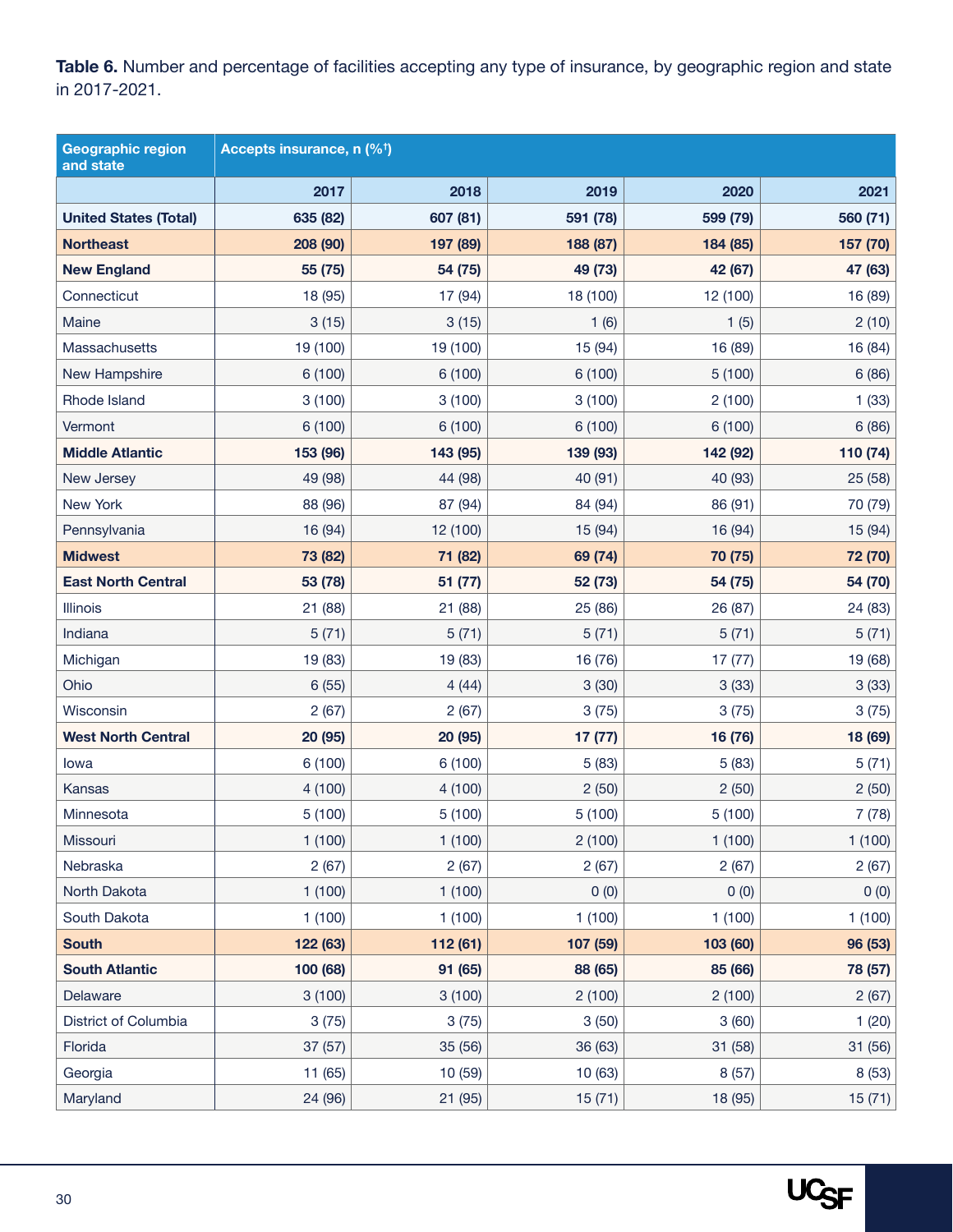| <b>Geographic region</b><br>and state | Accepts insurance, n (% <sup>t</sup> ) |          |          |          |          |
|---------------------------------------|----------------------------------------|----------|----------|----------|----------|
|                                       | 2017                                   | 2018     | 2019     | 2020     | 2021     |
| North Carolina                        | 6(43)                                  | 5(38)    | 6(43)    | 6(38)    | 7(44)    |
| South Carolina                        | 1(33)                                  | 1(33)    | 2(67)    | 2(67)    | 2(67)    |
| Virginia                              | 14 (93)                                | 12 (80)  | 13 (87)  | 14 (88)  | 11 (65)  |
| West Virginia                         | 1(100)                                 | 1(100)   | 1(100)   | 1(100)   | 1(100)   |
| <b>East South Central</b>             | 10 (67)                                | 10 (67)  | 8(62)    | 7(54)    | 7(47)    |
| Alabama                               | 2(40)                                  | 2(40)    | 1(33)    | 0(0)     | 0(0)     |
| Kentucky                              | 0(0)                                   | 0(0)     | 0(0)     | 0(0)     | 1(50)    |
| Mississippi                           | 0(0)                                   | 0(0)     | 0(0)     | 0(0)     | 0(0)     |
| <b>Tennessee</b>                      | 8 (100)                                | 8 (100)  | 7(88)    | 7(88)    | 6(86)    |
| <b>West South Central</b>             | 12 (39)                                | 11 (39)  | 11 (33)  | 11 (35)  | 11 (37)  |
| Arkansas                              | 2(67)                                  | 2(67)    | 1(33)    | 0(0)     | 0(0)     |
| Louisiana                             | 0(0)                                   | 0(0)     | 0(0)     | 0(0)     | 0(0)     |
| Oklahoma                              | 2(50)                                  | 1(33)    | 2(50)    | 2(50)    | 2(67)    |
| <b>Texas</b>                          | 8 (38)                                 | 8(42)    | 8 (35)   | 9(41)    | 9(41)    |
| <b>West</b>                           | 232 (89)                               | 227 (89) | 227 (87) | 242 (88) | 235 (83) |
| <b>Mountain</b>                       | 37 (67)                                | 37 (67)  | 34 (64)  | 39 (66)  | 36 (57)  |
| Arizona                               | 3(38)                                  | 3(38)    | 5(63)    | 5(63)    | 5(63)    |
| Colorado                              | 17(81)                                 | 17(81)   | 15 (79)  | 17(74)   | 16 (64)  |
| Idaho                                 | 3(75)                                  | 3(75)    | 3(75)    | 3(75)    | 3(75)    |
| Montana                               | 5(100)                                 | 5(100)   | 5(83)    | 5(83)    | 5(71)    |
| Nevada                                | 2(25)                                  | 2(25)    | 2(29)    | 4(44)    | 3(30)    |
| <b>New Mexico</b>                     | 3(60)                                  | 3(60)    | 3(60)    | 4(80)    | 3(50)    |
| Utah                                  | 2(100)                                 | 2(100)   | 0(0)     | 1(50)    | 1(50)    |
| Wyoming                               | 2(100)                                 | 2(100)   | 1(50)    | 0(0)     | 0(0)     |
| <b>Pacific</b>                        | 195 (95)                               | 190 (95) | 193 (92) | 203 (94) | 199 (90) |
| Alaska                                | 6 (100)                                | 6(100)   | 5(83)    | 4(80)    | 4(80)    |
| California                            | 142 (94)                               | 139 (93) | 144 (92) | 151 (93) | 151 (90) |
| Hawaii                                | 3(100)                                 | 3(100)   | 3(100)   | 3(100)   | 3(100)   |
| Oregon                                | 12 (100)                               | 12 (100) | 11 (92)  | 13 (100) | 13 (93)  |
| Washington                            | 32 (97)                                | 30 (97)  | 30 (97)  | 32 (100) | 28 (93)  |

† Percentage is per number of open facilities in the state/region.



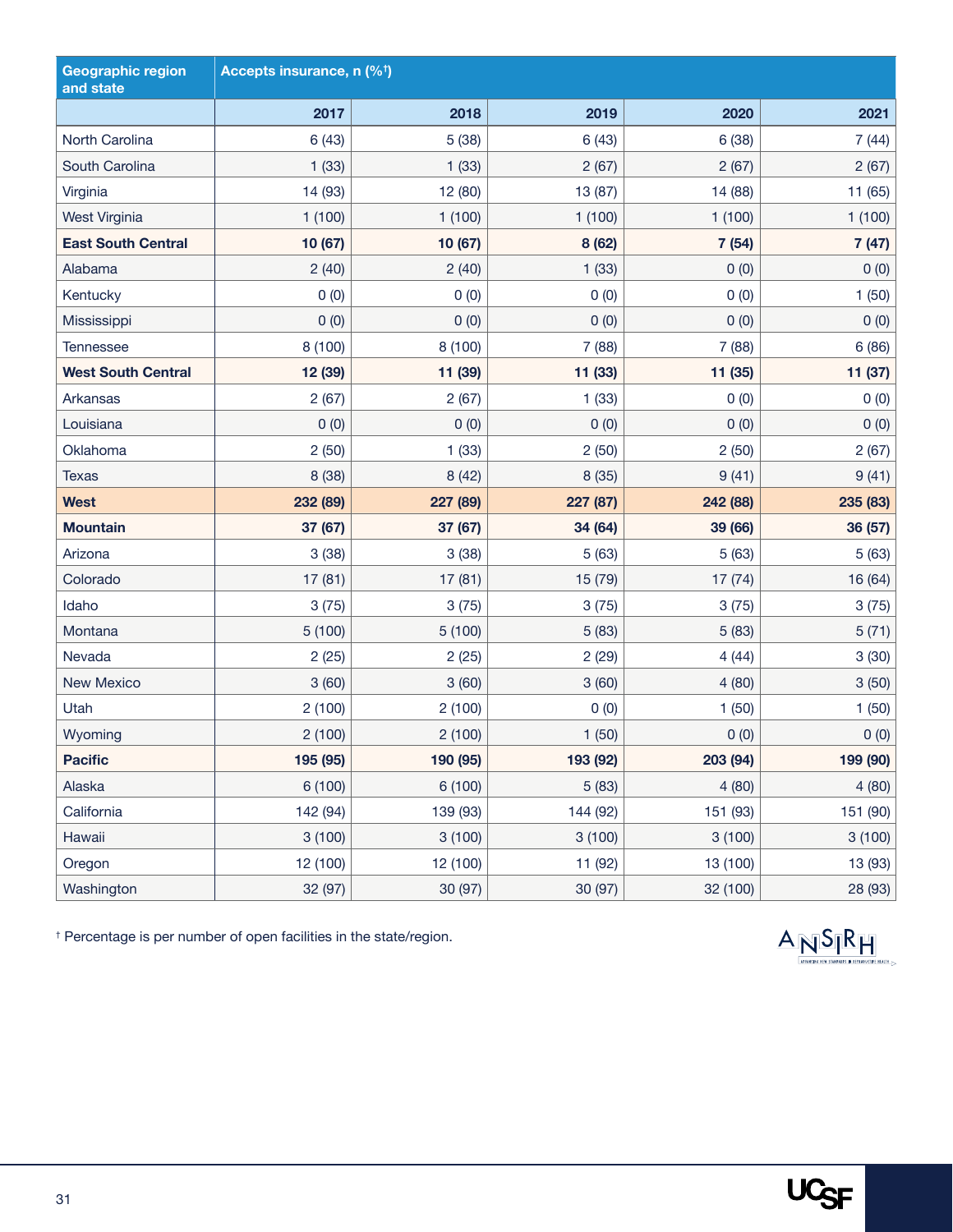<span id="page-31-0"></span>Table 7. Total number of independent abortion clinics and Planned Parenthood clinics, by geographic region and state in 2017-2021.

| <b>Geographic Region</b><br>and State | Number of independent clinics, n (%) |          |          |          | Number of Planned Parenthoods, n (%) |          |          |          |          |          |
|---------------------------------------|--------------------------------------|----------|----------|----------|--------------------------------------|----------|----------|----------|----------|----------|
|                                       | 2017                                 | 2018     | 2019     | 2020     | 2021                                 | 2017     | 2018     | 2019     | 2020     | 2021     |
| <b>United States (Total)</b>          | 412 (53)                             | 404 (54) | 391 (52) | 384 (50) | 404 (51)                             | 362 (47) | 345 (46) | 366 (48) | 379 (50) | 386 (49) |
| <b>Northeast</b>                      | 119 (51)                             | 118 (53) | 110 (51) | 113 (52) | 120 (54)                             | 113 (49) | 104 (47) | 106 (49) | 104 (48) | 103 (46) |
| <b>New England</b>                    | 43 (59)                              | 43 (60)  | 38 (57)  | 40 (63)  | 48 (64)                              | 30(41)   | 29 (40)  | 29 (43)  | 23 (37)  | 27 (36)  |
| Connecticut                           | 2(11)                                | 2(11)    | 2(11)    | 2(17)    | 4(22)                                | 17 (89)  | 16 (89)  | 16 (89)  | 10 (83)  | 14 (78)  |
| Maine                                 | 19 (95)                              | 19 (95)  | 17 (94)  | 19 (95)  | 20 (95)                              | 1(5)     | 1(5)     | 1(6)     | 1(5)     | 1(5)     |
| Massachusetts                         | 16 (84)                              | 16 (84)  | 13(81)   | 15 (83)  | 16 (84)                              | 3(16)    | 3(16)    | 3(19)    | 3(17)    | 3(16)    |
| New Hampshire                         | 4(67)                                | 4(67)    | 4(67)    | 3(60)    | 5(71)                                | 2(33)    | 2(33)    | 2(33)    | 2(40)    | 2(29)    |
| Rhode Island                          | 2(67)                                | 2(67)    | 2(67)    | 1(50)    | 2(67)                                | 1(33)    | 1(33)    | 1(33)    | 1(50)    | 1(33)    |
| Vermont                               | 0(0)                                 | 0(0)     | 0(0)     | 0(0)     | 1(14)                                | 6(100)   | 6(100)   | 6(100)   | 6(100)   | 6(86)    |
| <b>Middle Atlantic</b>                | 76 (48)                              | 75 (50)  | 72 (48)  | 73 (47)  | 72 (49)                              | 83 (52)  | 75 (50)  | 77 (52)  | 81 (53)  | 76 (51)  |
| New Jersey                            | 27 (54)                              | 27 (60)  | 26 (59)  | 23 (53)  | 24 (56)                              | 19 (46)  | 18 (40)  | 18(41)   | 20(47)   | 19 (44)  |
| New York                              | 43 (47)                              | 43 (46)  | 40 (45)  | 44 (47)  | 43 (48)                              | 46 (53)  | 50 (54)  | 49 (55)  | 50 (53)  | 46 (52)  |
| Pennsylvania                          | 6(35)                                | 5(42)    | 6(38)    | 6(35)    | 5(31)                                | 11(65)   | 7(58)    | 10(63)   | 11(65)   | 11 (69)  |
| <b>Midwest</b>                        | 49 (55)                              | 47 (54)  | 45 (48)  | 44 (47)  | 48 (47)                              | 40 (45)  | 40 (46)  | 48 (52)  | 49 (53)  | 55 (53)  |
| <b>East North Central</b>             | 40 (59)                              | 38 (58)  | 37 (52)  | 36 (50)  | 37 (48)                              | 28 (41)  | 28 (42)  | 34 (48)  | 36 (50)  | 40 (52)  |
| <b>Illinois</b>                       | 13 (54)                              | 13 (54)  | 14 (48)  | 14(47)   | 13 (45)                              | 11 (46)  | 11 (46)  | 15 (52)  | 16 (53)  | 16 (55)  |
| Indiana                               | 3(43)                                | 3(43)    | 3(43)    | 3(43)    | 3(43)                                | 4(57)    | 4(57)    | 4(57)    | 4(57)    | 4(57)    |
| Michigan                              | 15 (65)                              | 15 (65)  | 12 (57)  | 12 (55)  | 14 (50)                              | 8 (35)   | 8(35)    | 9(43)    | 10(45)   | 14 (50)  |
| Ohio                                  | 8(73)                                | 6(67)    | 7(70)    | 6(67)    | 6(67)                                | 3(27)    | 3(33)    | 3(30)    | 3(33)    | 3(33)    |
| Wisconsin                             | 1(33)                                | 1(33)    | 1(25)    | 1(25)    | 1(25)                                | 2(67)    | 2(67)    | 3(75)    | 3 (75)   | 3(75)    |
| <b>West North Central</b>             | 9(43)                                | 9(43)    | 8 (36)   | 8 (38)   | 11 (42)                              | 12 (57)  | 12 (57)  | 14 (64)  | 13 (62)  | 15 (58)  |
| lowa                                  | 1(17)                                | 1(17)    | 1(17)    | 1(17)    | 2(29)                                | 5(83)    | 5(83)    | 5(83)    | 5(83)    | 5(71)    |
| Kansas                                | 2(50)                                | 2(50)    | 2(50)    | 2(50)    | 2(50)                                | 2(50)    | 2(50)    | 2(50)    | 2(50)    | 2(50)    |
| Minnesota                             | 4(80)                                | 4(80)    | 3(60)    | 3(60)    | 5(56)                                | 1(20)    | 1(20)    | 2(40)    | 2(40)    | 4(44)    |
| Missouri                              | 0(0)                                 | 0(0)     | 0(0)     | 0(0)     | 0(0)                                 | 1(100)   | 1(100)   | 2(100)   | 1(100)   | 1(100)   |
| Nebraska                              | 1(33)                                | 1(33)    | 1(33)    | 1(33)    | 1(33)                                | 2(67)    | 2(67)    | 2(67)    | 2(67)    | 2(67)    |
| North Dakota                          | 1(100)                               | 1(100)   | 1(100)   | 1(100)   | 1(100)                               | 0(0)     | 0(0)     | 0(0)     | 0(0)     | 0(0)     |
| South Dakota                          | 0(0)                                 | 0(0)     | 0(0)     | 0(0)     | 0(0)                                 | 1(100)   | 1(100)   | 1(100)   | 1(100)   | 1(100)   |
| <b>South</b>                          | 141 (73)                             | 136 (74) | 126 (70) | 118 (68) | 124 (69)                             | 52 (27)  | 48 (26)  | 55 (30)  | 55 (32)  | 57 (31)  |
| <b>South Atlantic</b>                 | 110 (75)                             | 105 (74) | 96(71)   | 88 (68)  | 95 (70)                              | 37 (25)  | 36 (26)  | 39 (29)  | 41 (32)  | 41 (30)  |
| Delaware                              | 1(33)                                | 1(33)    | 0(0)     | 0(0)     | 1(33)                                | 2(67)    | 2(67)    | 2(100)   | 2(100)   | 2(67)    |
| District of Columbia                  | 2(67)                                | 2(67)    | 5(83)    | 4(80)    | 4(80)                                | 1(33)    | 1(33)    | 1(17)    | 1(20)    | 1(20)    |
| Florida                               | 51(78)                               | 50 (79)  | 42 (74)  | 39 (74)  | 41 (75)                              | 14 (22)  | 14(27)   | 15(26)   | 14(26)   | 14(25)   |
| Georgia                               | 14 (82)                              | 13 (76)  | 12(75)   | 10(71)   | 11(73)                               | 3(18)    | 4(24)    | 4(25)    | 4(29)    | 4(27)    |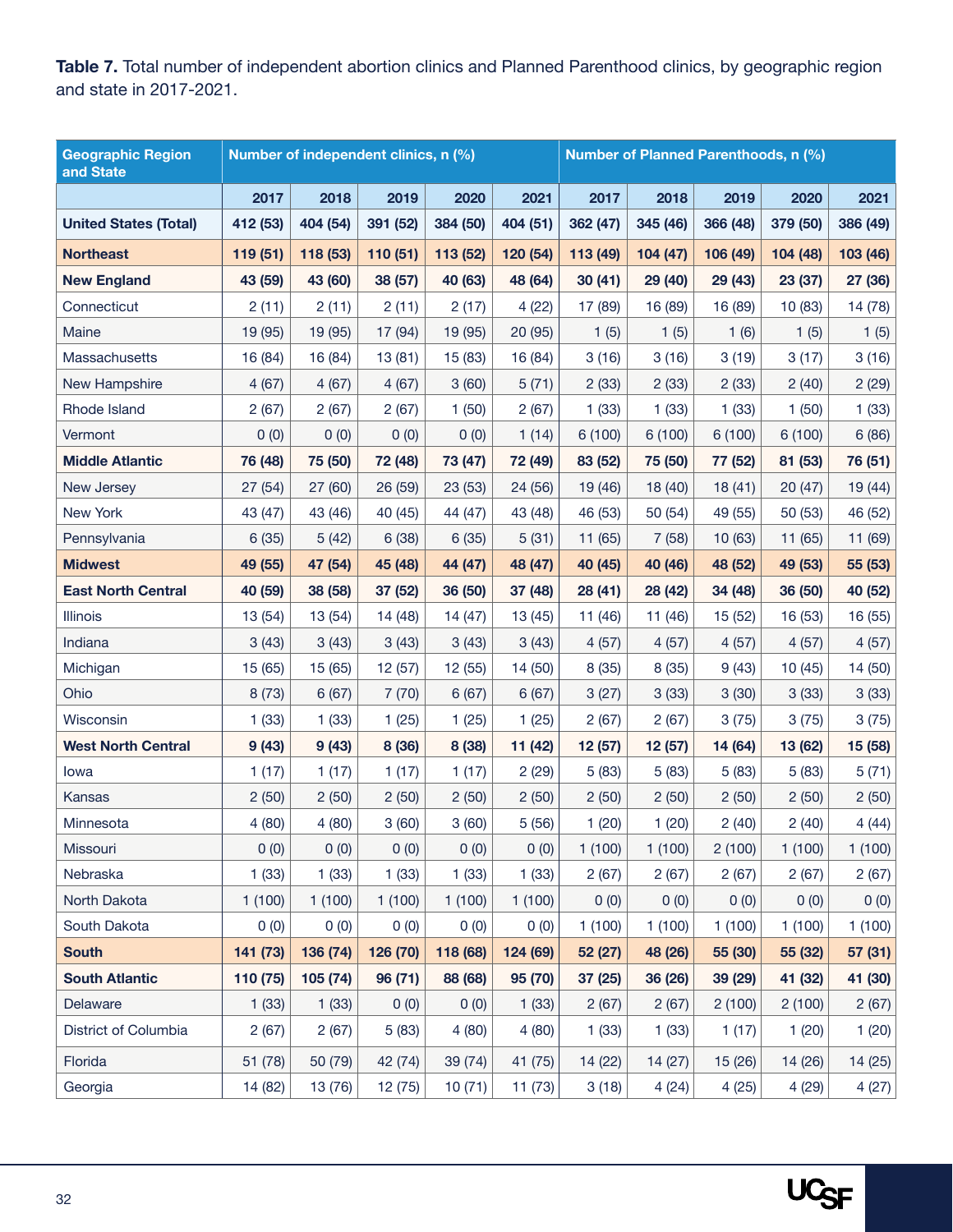| <b>Geographic Region</b><br>and State | Number of independent clinics, n (%) |          |          |          | Number of Planned Parenthoods, n (%) |          |          |          |          |          |
|---------------------------------------|--------------------------------------|----------|----------|----------|--------------------------------------|----------|----------|----------|----------|----------|
|                                       | 2017                                 | 2018     | 2019     | 2020     | 2021                                 | 2017     | 2018     | 2019     | 2020     | 2021     |
| <b>United States (Total)</b>          | 412 (53)                             | 404 (54) | 391 (52) | 384 (50) | 404 (51)                             | 362 (47) | 345 (46) | 366 (48) | 379 (50) | 386 (49) |
| Maryland                              | 19 (76)                              | 17(77)   | 16 (76)  | 12 (63)  | 14 (67)                              | 6(24)    | 5(23)    | 5(24)    | 7(37)    | 7(33)    |
| North Carolina                        | 9(64)                                | 8(62)    | 9(64)    | 10(63)   | 10 (63)                              | 5(36)    | 5(38)    | 5(36)    | 6(38)    | 6(38)    |
| South Carolina                        | 1(33)                                | 1(33)    | 1(33)    | 1(33)    | 1(33)                                | 2(67)    | 2(67)    | 2(67)    | 2(67)    | 2(67)    |
| Virginia                              | 11(73)                               | 11(73)   | 10(67)   | 11 (69)  | 12(71)                               | 4(27)    | 4(27)    | 5(33)    | 5(31)    | 5(29)    |
| West Virginia                         | 1(100)                               | 1(100)   | 1(100)   | 1(100)   | 1(100)                               | 0(0)     | 0(0)     | 0(0)     | 0(0)     | 0(0)     |
| <b>East South Central</b>             | 9(60)                                | 9(60)    | 9(69)    | 9(69)    | 9(60)                                | 6(40)    | 6(40)    | 4(31)    | 4(31)    | 6(40)    |
| Alabama                               | 3(60)                                | 3(60)    | 3(100)   | 3(100)   | 3(60)                                | 2(40)    | 2(40)    | 0(0)     | 0(0)     | 2(40)    |
| Kentucky                              | 1(100)                               | 1(100)   | 1(100)   | 1(100)   | 1(50)                                | 0(0)     | 0(0)     | 0(0)     | 0(0)     | 1(50)    |
| Mississippi                           | 1(100)                               | 1(100)   | 1(100)   | 1(100)   | 1(100)                               | 0(0)     | 0(0)     | 0(0)     | 0(0)     | 0(0)     |
| <b>Tennessee</b>                      | 4(50)                                | 4(50)    | 4(50)    | 4(50)    | 4(57)                                | 4(50)    | 4(50)    | 4(50)    | 4(50)    | 3(43)    |
| <b>West South Central</b>             | 22 (71)                              | 22 (79)  | 21 (64)  | 21 (68)  | 20 (67)                              | 9(29)    | 6(21)    | 12 (36)  | 10 (32)  | 10 (33)  |
| Arkansas                              | 1(33)                                | 1(33)    | 1(33)    | 1(50)    | 1(50)                                | 2(67)    | 2(67)    | 2(67)    | 1(50)    | 1(50)    |
| Louisiana                             | 3(100)                               | 3(100)   | 3(100)   | 3(100)   | 3(100)                               | 0(0)     | 0(0)     | 0(0)     | 0(0)     | 0(0)     |
| Oklahoma                              | 3(75)                                | 3(100)   | 3(75)    | 3(75)    | 2(67)                                | 1(25)    | 0(0)     | 1(25)    | 1(25)    | 1(33)    |
| <b>Texas</b>                          | 15(71)                               | 15 (79)  | 14(61)   | 14 (64)  | 14 (64)                              | 6(29)    | 4(21)    | 9(39)    | 8 (36)   | 8(36)    |
| <b>West</b>                           | 103 (40)                             | 103 (40) | 105 (40) | 104 (38) | 112 (40)                             | 157 (60) | 153 (60) | 157 (60) | 171 (62) | 171 (60) |
| <b>Mountain</b>                       | 29 (53)                              | 29 (53)  | 27(51)   | 30(51)   | 33 (52)                              | 26 (47)  | 26 (47)  | 26 (49)  | 29 (49)  | 30 (48)  |
| Arizona                               | 4(50)                                | 4(50)    | 4(50)    | 4(50)    | 4(50)                                | 4(50)    | 4(50)    | 4(50)    | 4(50)    | 4(50)    |
| Colorado                              | 10(48)                               | 10(48)   | 9(47)    | 11(48)   | 12 (48)                              | 11(52)   | 11(52)   | 10(53)   | 12 (52)  | 13 (52)  |
| Idaho                                 | 1(25)                                | 1(25)    | 1(25)    | 1(25)    | 1(25)                                | 3(75)    | 3(75)    | 3(75)    | 3(75)    | 3(75)    |
| Montana                               | 2(40)                                | 2(40)    | 2(33)    | 2(33)    | 3(43)                                | 3(60)    | 3(60)    | 4(67)    | 4(67)    | 4(57)    |
| Nevada                                | 6(75)                                | 6(75)    | 5(71)    | 6(67)    | 7(70)                                | 2(25)    | 2(25)    | 2(29)    | 3(33)    | 3(30)    |
| <b>New Mexico</b>                     | 3(60)                                | 3(60)    | 3(60)    | 3(60)    | 4(67)                                | 2(40)    | 2(40)    | 2(40)    | 2(40)    | 2(33)    |
| Utah                                  | 1(50)                                | 1(50)    | 1(50)    | 1(50)    | 1(50)                                | 1(50)    | 1(50)    | 1(50)    | 1(50)    | 1(50)    |
| Wyoming                               | 2(100)                               | 2(100)   | 2(100)   | 2(100)   | 1(100)                               | 0(0)     | 0(0)     | 0(0)     | 0(0)     | 0(0)     |
| <b>Pacific</b>                        | 74 (36)                              | 74 (37)  | 78 (37)  | 74 (34)  | 79 (36)                              | 131 (64) | 127 (63) | 131 (63) | 142 (66) | 141 (64) |
| Alaska                                | 2(33)                                | 2(33)    | 2(33)    | 1(20)    | 1(20)                                | 4(67)    | 4(67)    | 4(67)    | 4(80)    | 4(80)    |
| California                            | 60 (40)                              | 60 (40)  | 66 (42)  | 64 (39)  | 67 (40)                              | 91 (60)  | 89 (59)  | 91 (58)  | 99(61)   | 101 (60) |
| Hawaii                                | 1(33)                                | 1(33)    | 1(33)    | 1(33)    | 1(33)                                | 2(67)    | 2(67)    | 2(67)    | 2(67)    | 2(67)    |
| Oregon                                | 4(33)                                | 4(33)    | 2(17)    | 2(15)    | 3(21)                                | 8(67)    | 8(67)    | 10 (83)  | 11 (85)  | 11 (79)  |
| Washington                            | 7(21)                                | 7(23)    | 7(23)    | 6(19)    | 7(23)                                | 26 (79)  | 24 (77)  | 24 (77)  | 26 (81)  | 23 (77)  |

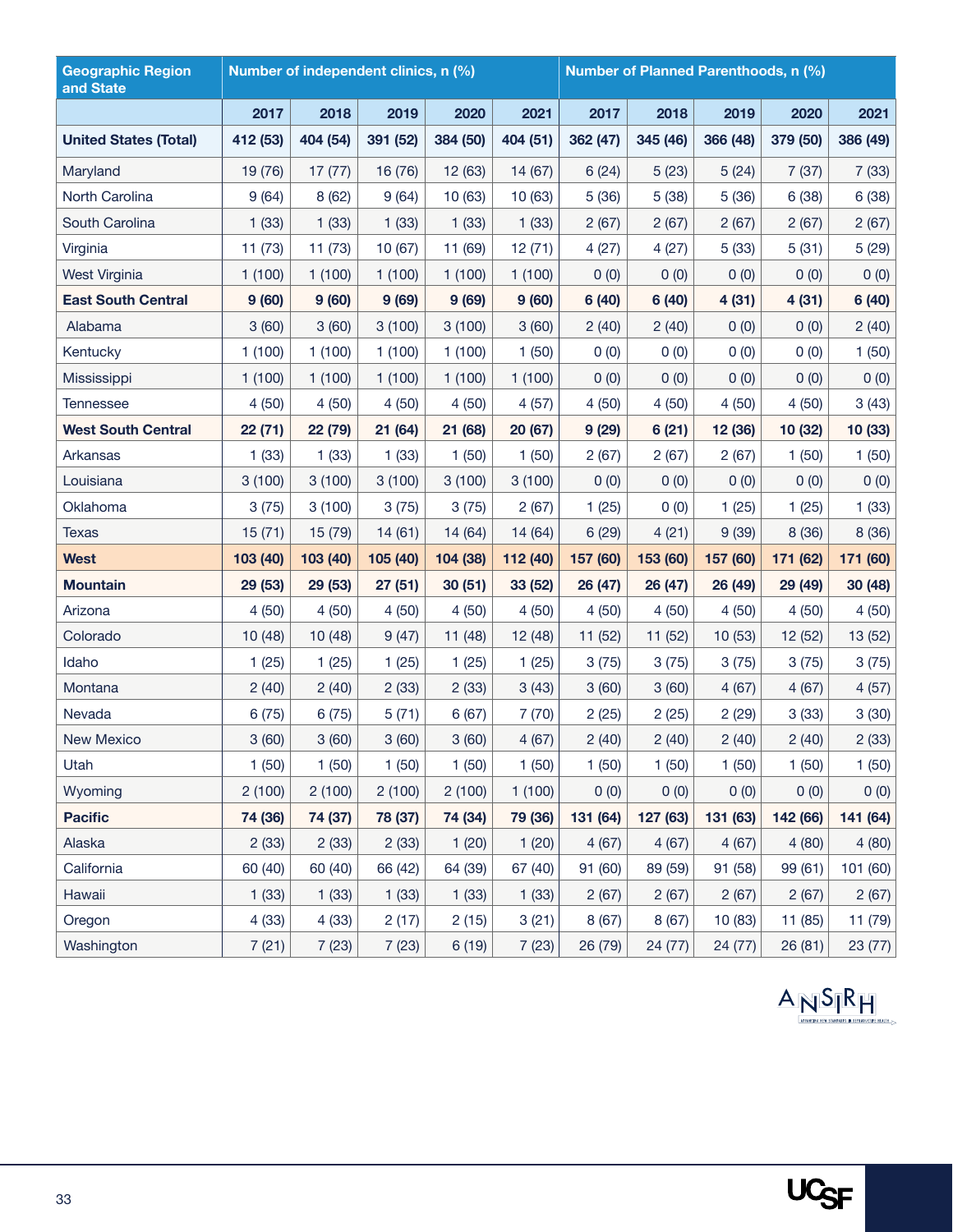### <span id="page-33-0"></span>**Methodology**

#### **Data Collection**

We used data from Advancing New Standards in Reproductive Health (ANSIRH)'s Abortion Facility Database, which includes data on publiclyadvertising abortion facilities and was systematically updated every summer during June through September of the years 2017, 2018, 2019, 2020, and 2021. In this analysis, we included all facilities that publicly advertised that they provide abortion services within all 50 U.S. states and Washington, DC. The database includes a wide range of facilities including doctor's offices, public health centers, and hospital settings. Updates followed a structured process, including initial online searches to identify abortion facilities throughout the U.S. and mystery shopper calls to confirm and obtain additional information from the facilities from the perspective of a potential patient. Each year we checked data for all facilities in the database against the prior year, identified any changes—including closures—and added any facilities that had newly begun to offer abortion care.

We limited our online search to the search engine Google and used the Chrome browser's incognito mode to search for facilities by state and city, using the keywords "abortion clinic in [state]" and "abortion clinic in [city]" for all cities with a population of 100,000 or larger in each state and for the three largest cities for states that did not have a city of that size. We examined links to facilities from the first three pages of results for states and first two pages for cities. After each search, we cleared the browsing history, including cookies and other site data. When possible, we cross-checked the list using additional abortion provider directories including ineedana.com and www.abortionfinder.org, as well as abortion facility organizational membership lists.

After updating the list of facilities through web searches and documenting any data found online, we conducted mystery shopper telephone calls to each facility to supplement any missing data. Mystery callers asked general questions about the facilities' services, but when a facility staff member inquired about their personal details, callers replied that they were 20 years old and living in the same city as the facility and gave a last menstrual period date that would place them in the first trimester. Mystery callers did not make appointments.

Through these searches and calls, we documented data on each abortion facility, including address with state and zip code; types of abortions offered; self-pay costs for medication abortion, firsttrimester procedural abortion, and second-trimester abortion; and whether the facility accepted any type of insurance for abortion care. All facilities were categorized by state and by region, using U.S. Census categories. More information about data collection methods can be found elsewhere.<sup>17,18</sup>

A note about cost data: In 2017 and 2018, data collection on self-pay charges primarily reflected prices listed on facility websites. In 2019-2021, we relied more heavily on mystery shopper calls to collect first-trimester abortion prices when prices were not listed on websites. In all years, prices for second-trimester abortions were almost exclusively obtained from facilities' websites and not through mystery shopper calls, contributing to greater levels of missing data because many websites did not contain prices. In addition, websites often offered ranges in prices, particularly for second-trimester abortions. In 2019 we did not record data on secondtrimester costs at all. In some cases, particularly large hospitals, facilities were unable to give a selfpay price, leading to missing data.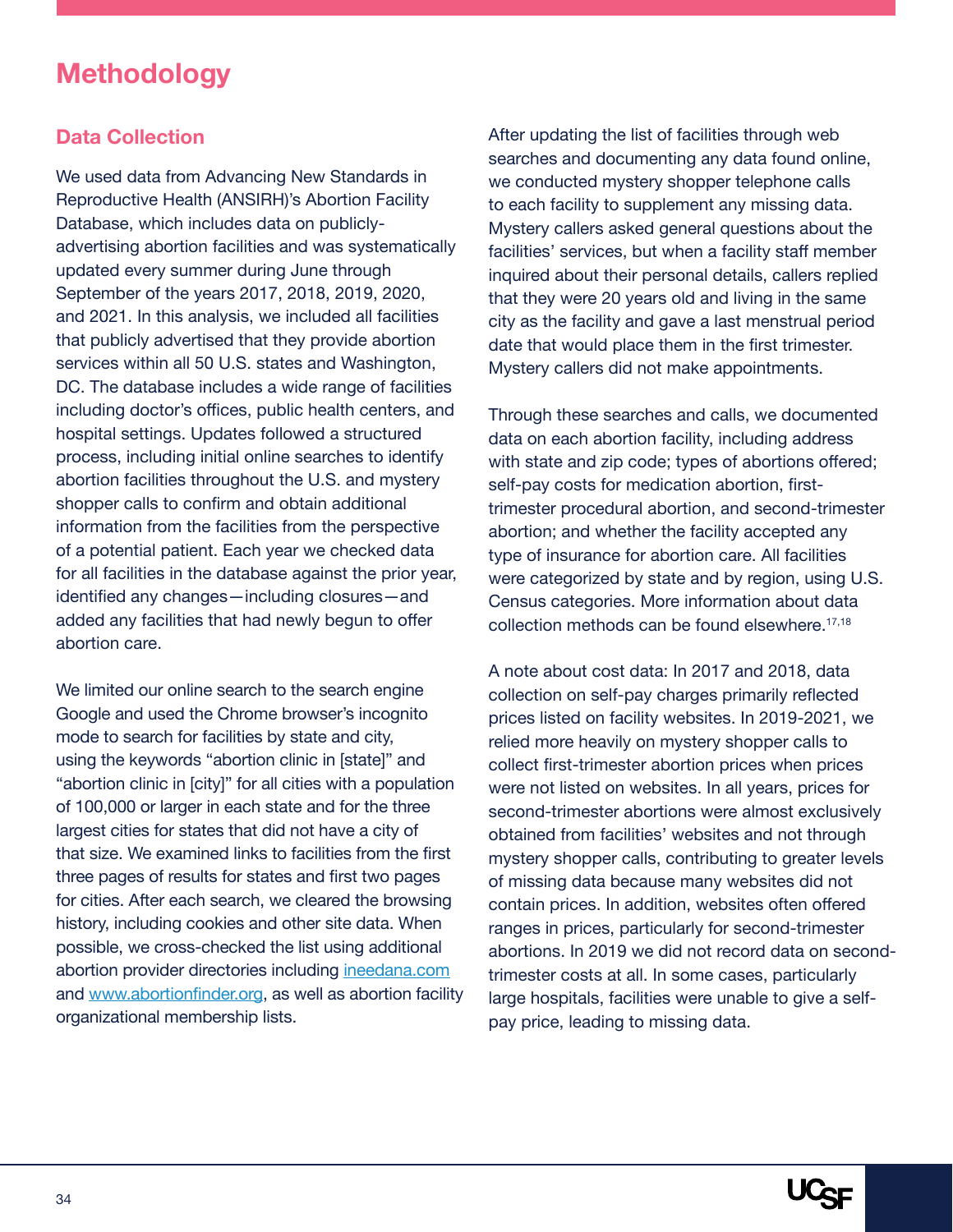#### **Analysis**

To describe the abortion landscape in the U.S., we present annual information including the open status of publicly available abortion facilities, estimated number of women of reproductive age per facility, the types of abortion services offered, cost of abortion services, insurance acceptance, and whether the facility was independently run or a Planned Parenthood affiliate. We considered an abortion facility to be "open" if they were open and providing at least one type of abortion service at the time of the mystery call. We collected data on the types of services provided by each facility (e.g. medication and/or procedural abortion). Insurance acceptance data were categorized as a binary yes/no value based on whether a facility accepted any type of insurance, and a facility was classified as a Planned Parenthood affiliate if it included "Planned Parenthood" in the facility name. We utilized U.S. Census data<sup> $11$ </sup> to estimate the population of women (defined as those assigned female at birth) of reproductive age [aged 15-49 years old] per facility in 2017-2021 and utilized Census definitions to determine geographic regions and subregions.<sup>1</sup> This estimate serves as a measure of the potential patient burden each facility could experience under the assumptions that patients sought care in their state of residence and that the demand for abortion was equally distributed across all facilities within each state. We used descriptive statistics to analyze each of our measures of interest by year, by state, and by geographic region and subregion to examine trends in abortion access. We excluded missing data from the analysis.

#### **Acknowledgments**

The authors thank the summer interns who helped update the ANSIRH Abortion Facility Database, University of California San Francisco, over the years: Alejandra Vargas Johnson, Lauren Sobel, Mihiri Karunaratne, Mahima Krishnamoorthi, Yuki Davis, Atreyi Mitra, Salma Tayel, Subeksha Sharma, Talia Kieu, Ari Villanueva, and Jaaie Varshney. The authors also appreciate Chris Ahlbach for database management.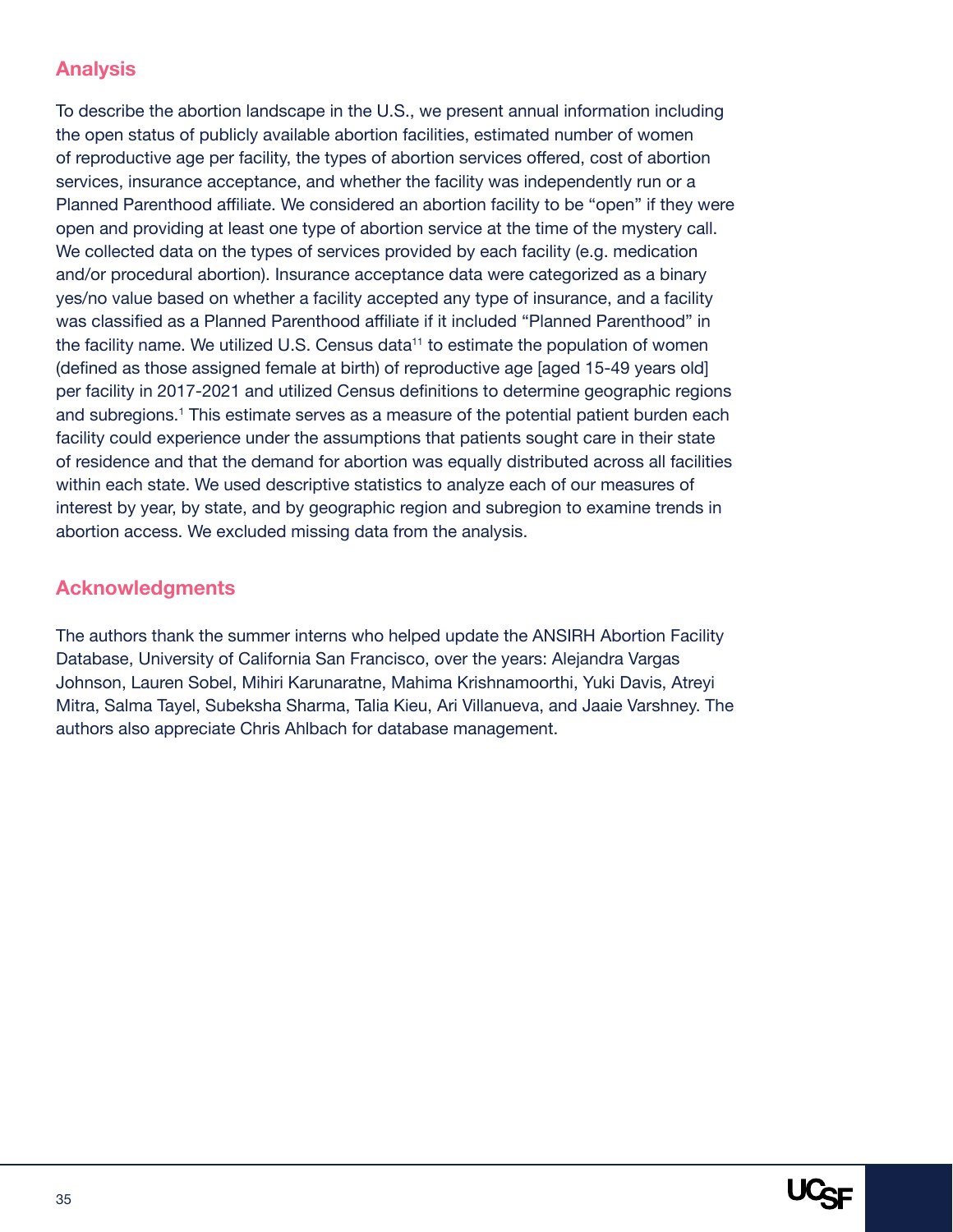### <span id="page-35-0"></span>**Reference List**

- **1.** Sobel L, Ramaswamy A, Salganicoff A, Abortion at SCOTUS: Dobbs v. Jackson Women's Health, Kaiser Family Foundation, [Access date: May 9, 2022], https://www. kff.org/womens-health-policy/issue-brief/abortion-at-scotus-dobbs-v-jackson-womenshealth/.
- **2.** Nash E, Cross L, 26 States Are Certain or Likely to Ban Abortion Without Roe: Here's Which Ones and Why, Guttmacher Institute, [Access date: May 9, 2022], https://www. guttmacher.org/article/2021/10/26-states-are-certain-or-likely-ban-abortion-without-roeheres-which-ones-and-why.
- **3.** U.S. Census, Census Regions and Divisions of the United States, [Access date: May 9, 2022], https://www2.census.gov/geo/pdfs/maps-data/maps/reference/us\_regdiv.pdf.
- **4.** Kaiser Family Foundation, State Policies Protecting or Restricting Legal Status of Abortion, [Access date: May 9, 2022], https://www.kff.org/womens-health-policy/stateindicator/state-policies-protecting-or-restricting-legal-status-of-abortion.
- **5.** Sobel L, Ramaswamy A, Salganicoff A, The Intersection of State and Federal Policies on Access to Medication Abortion Via Telehealth, Kaiser Family Foundation, [Access date: May 9, 2022], https://www.kff.org/womens-health-policy/issue-brief/the-intersection-ofstate-and-federal-policies-on-access-to-medication-abortion-via-telehealth/.
- **6.** Upadhyay UD, McCook AA, Bennett AH, Cartwright AF, Roberts SCM, State abortion policies and Medicaid coverage of abortion are associated with pregnancy outcomes among individuals seeking abortion recruited using Google Ads: A national cohort study, Soc Sci Med, 2021, 274:113747 https://doi.org/10.1016/j.socscimed.2021.113747.
- **7.** Upadhyay UD, Weitz TA, Jones RK, Barar RE, Foster DG, Denial of abortion because of provider gestational age limits in the United States, American Journal of Public Health, 2013, 104(9):1687-1694 https://doi.org/10.2105/AJPH.2013.301378.
- **8.** Roberts SCM, Johns NE, Williams V, Wingo E, Upadhyay UD, Estimating the proportion of Medicaid-eligible pregnant women in Louisiana who do not get abortions when Medicaid does not cover abortion, BMC Womens Health, 2019, 19(1):78 https://doi. org/10.1186/s12905-019-0775-5.
- **9.** Jerman J, Jones RK, Onda T, Characteristics of U.S. Abortion Patients in 2014 and Changes Since 2008, Guttmacher Institute, [Access date: May 9, 2022], https://www. guttmacher.org/report/characteristics-us-abortion-patients-2014.
- **10.** Upadhyay UD, Koenig LR, Meckstroth KR, Safety and efficacy of telehealth medication abortions in the US during the COVID-19 pandemic, JAMA Network Open, 2021, 4(8):e2122320-e2122320 https://doi.org/10.1001/jamanetworkopen.2021.22320.